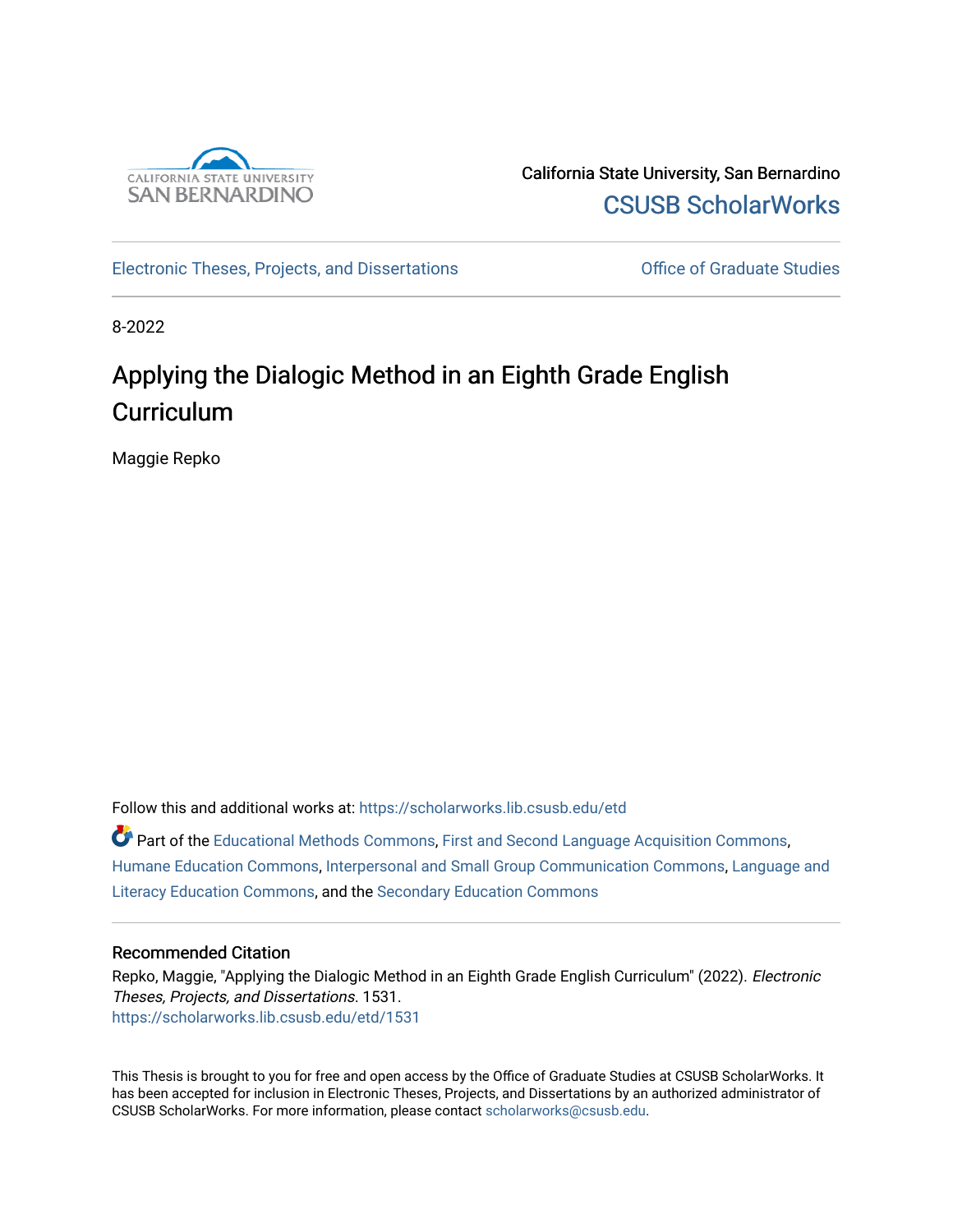# APPLYING THE DIALOGIC METHOD IN AN EIGHTH GRADE ENGLISH

# CURRICULUM

A Thesis

Presented to the

Faculty of

California State University,

San Bernardino

In Partial Fulfillment

of the Requirements for the Degree

Master of Arts

in

English and Writing Studies:

Pedagogy

by

Maggie Repko

August 2022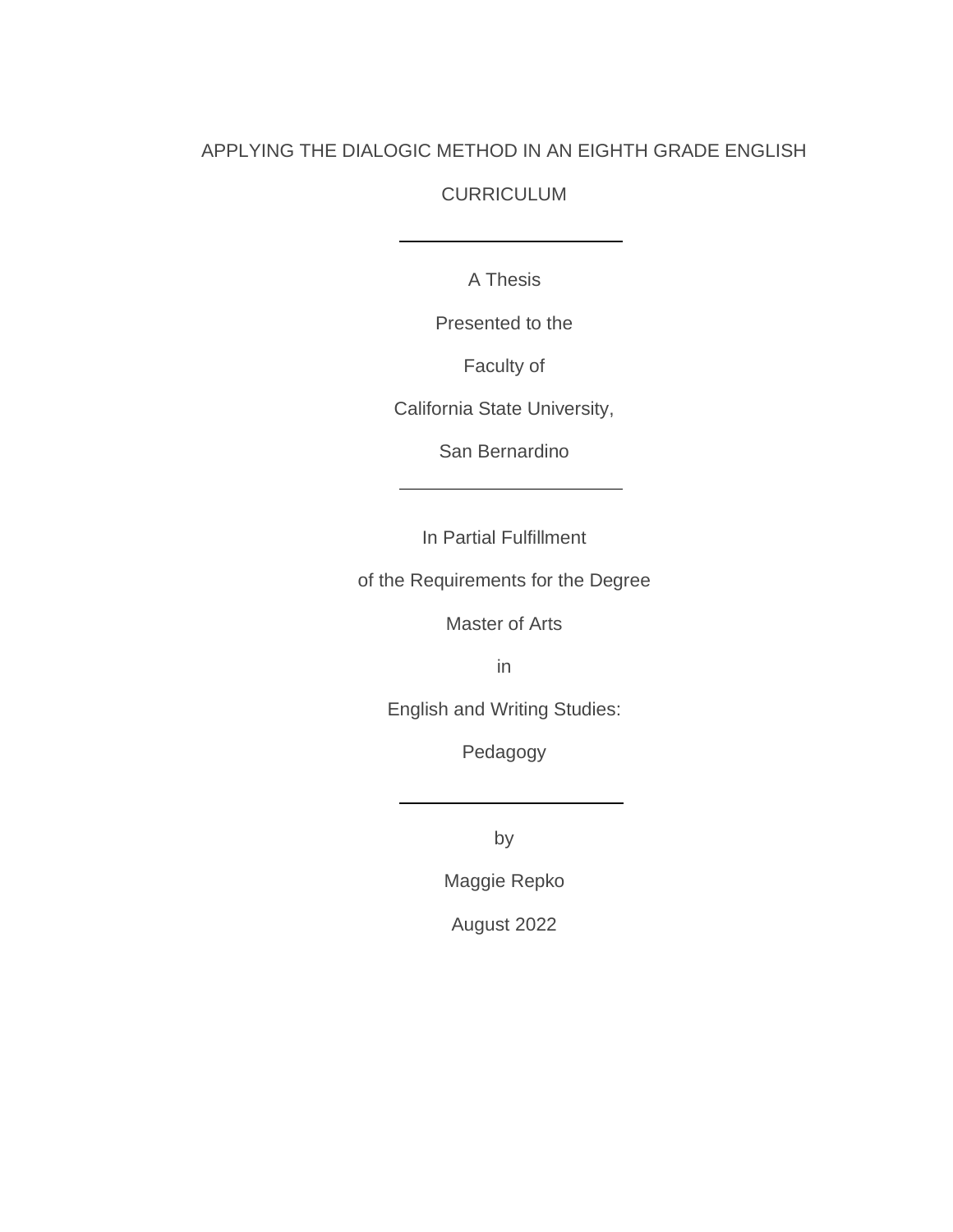# APPLYING THE DIALOGIC METHOD IN AN EIGHTH GRADE ENGLISH

# CURRICULUM

A Thesis

Presented to the

Faculty of

California State University,

San Bernardino

by

Maggie Repko

August 2022

Approved by:

Sunny Hyon, Committee Chair, English

Thomas Girshin, Committee Member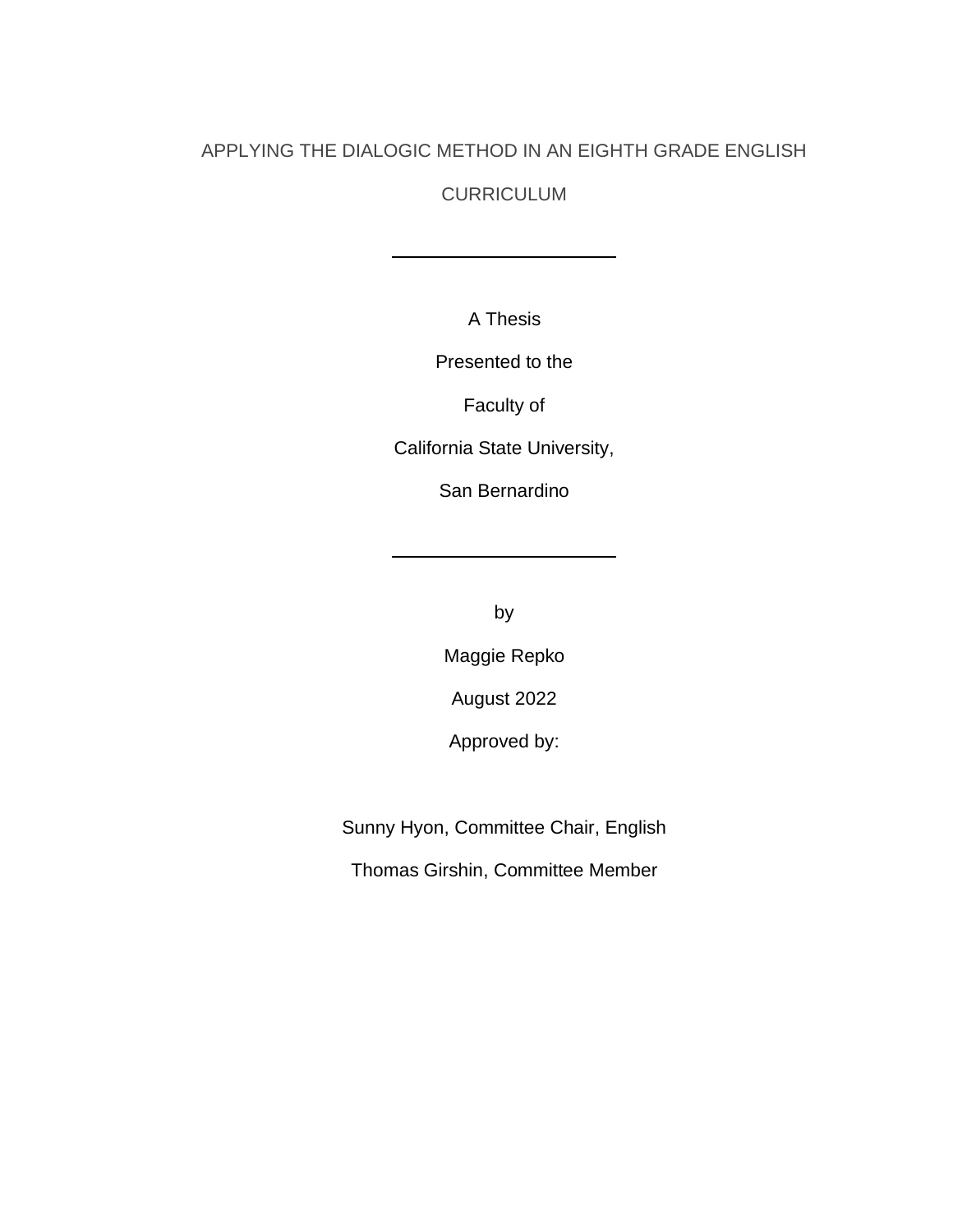© 2022 Maggie Repko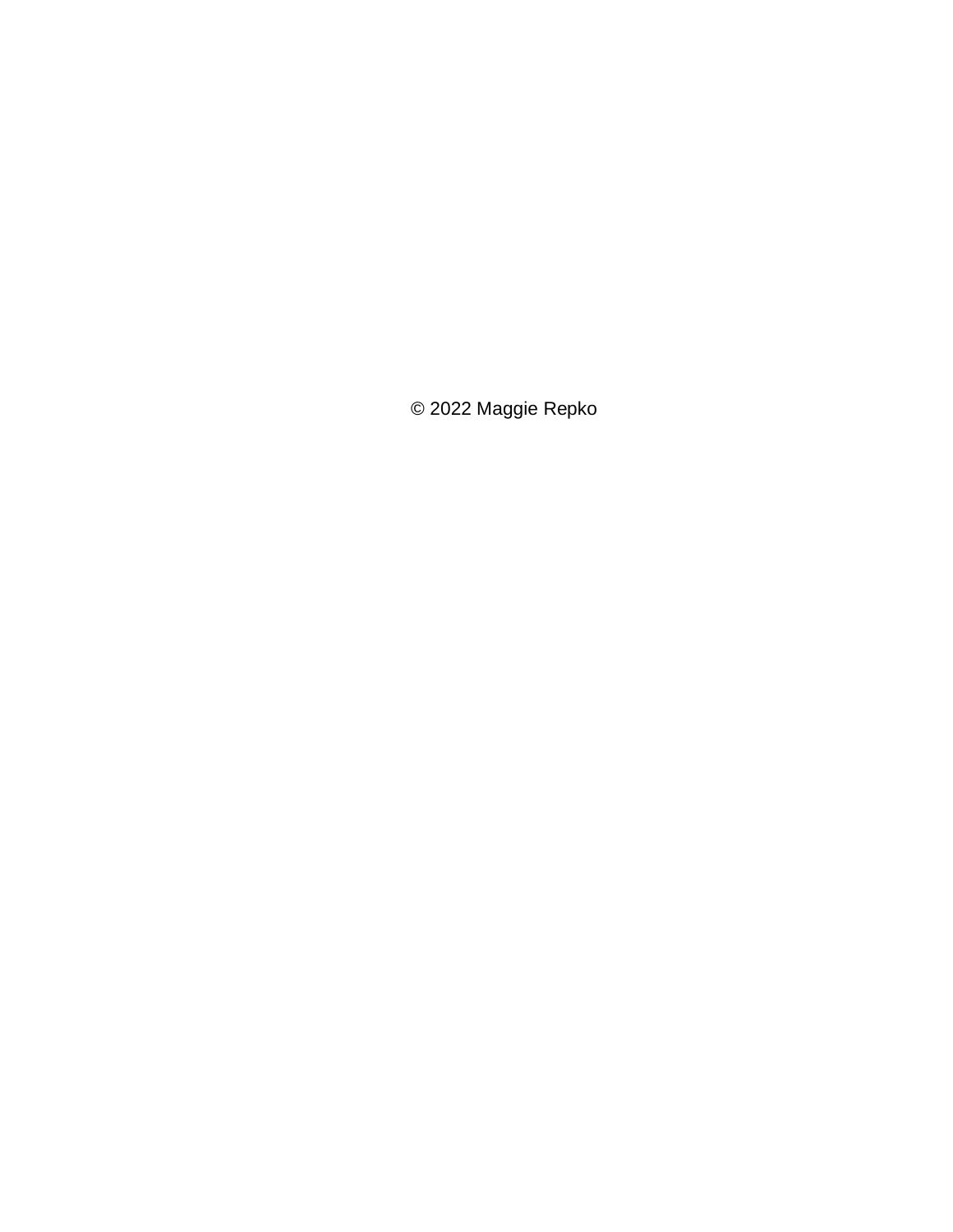#### ABSTRACT

<span id="page-4-0"></span>In this thesis, I provide an analysis of Paulo Freire's (1973) dialogic method for language education. I then synthesize his theories with the work of sociocultural and linguistic researchers who have determined the strongest activities to bring about student language development. Finally, I apply these theories to my appendices of created works that might be utilized in an eighthgrade creative writing course. This thesis demonstrates the similarities between Freire's students and our students in the USA today and the ways that a critical dialogic pedagogy will meet their language learning needs while also inspiring their creative, critical conscientização.

Paulo Freire (1973) developed a critical pedagogy while teaching workingclass Brazilians in the 1960s and 70s. His teaching framework acknowledged that education exists within economic and social limitations that aim to preserve the status quo. For this reason, the banking model of education was popularized (in Brazil and elsewhere). In this model, teachers deposit knowledge "coins" into their students' brains to provide learning, regardless of student interest or investment in the process. Freire and his colleagues invalidated the banking model by demonstrating the ability of students to teach each other and teach themselves without a "banking" authoritarian. For students to become leaders in the classroom, he proposed the dialogic method. The dialogic method is an educational system where students use collaborative dialogue as the primary means to learn more about the objects of study. Freire theorized that

iii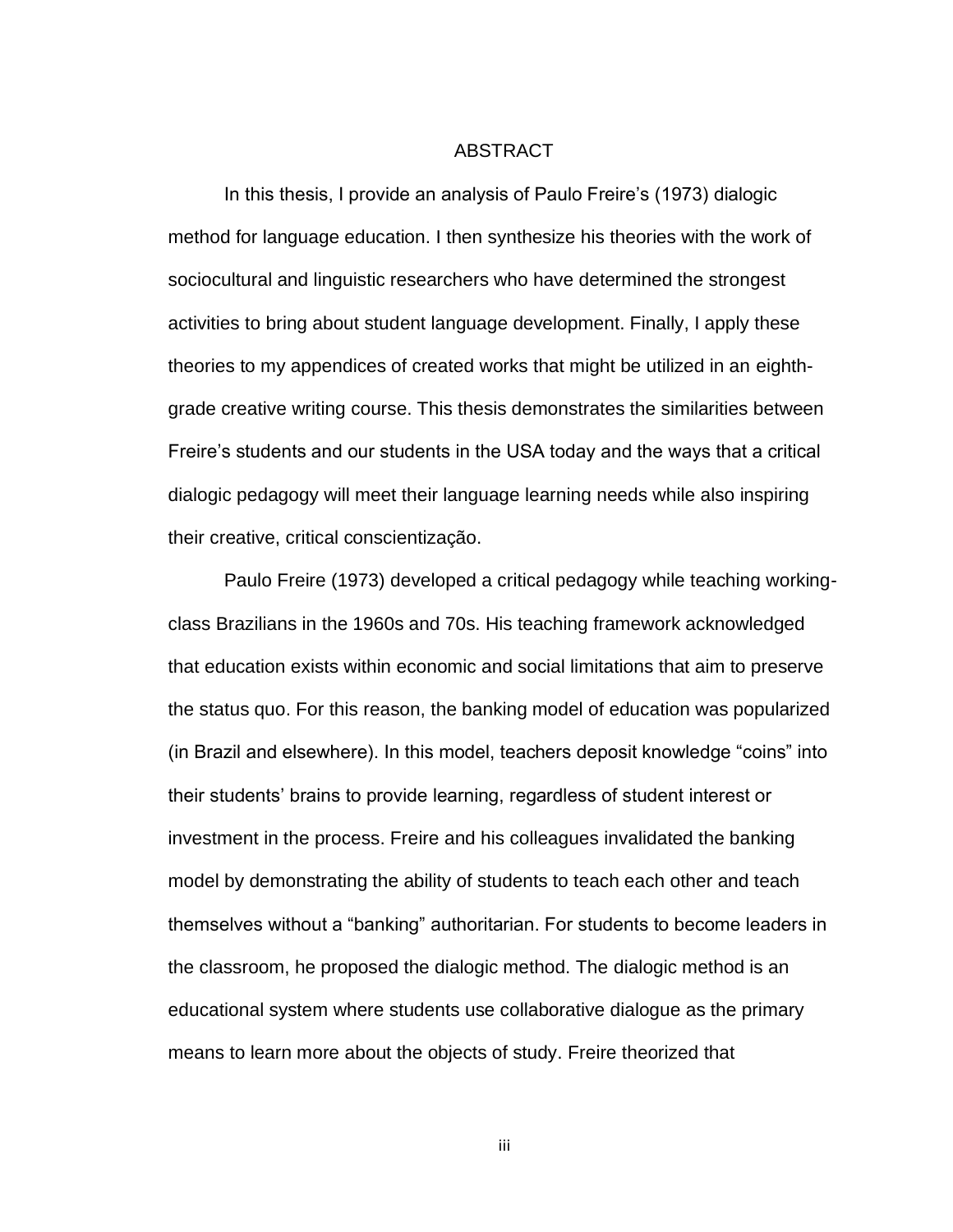codifications (culturally-relevant images) and questions are inherent to the method. He also demonstrated that his students would gain self-awareness and a critical, creative understanding of reality through his program, leaving with conscientização. These theories are the basis of critical pedagogy and have inspired language and writing teachers around the globe. Yet, these theories are also supported by sociocultural and linguistic researchers.

Language development depends on both internal and external practice with new ideas and words. Internalizing language and private speech provide language learners with a chance to think their thoughts and create ideas about the topics at hand. This pondering, combined with questioning, reflecting, writing, and sharing, provides empirical support for the dialogic method. Collaborative dialogue represents the connection between students as they share and consider one another's ideas. Through collaborative dialogue, students enter the zone of proximal development where long-term learning takes place. The dialogic teacher finds a balance between safety and tension in the classroom and maximizes student learning through these sociocultural, linguistic, and dialogic activities.

These theories are then put into practice through an eighth-grade creative writing unit centering on science fiction writing. Different than the curriculum Freire used, the appendix works provide a creative possibility for what a dialogic classroom may look like in 2022. Lesson plans demonstrate the detailed expectations a teacher will set for her students. They provide time and space for

iv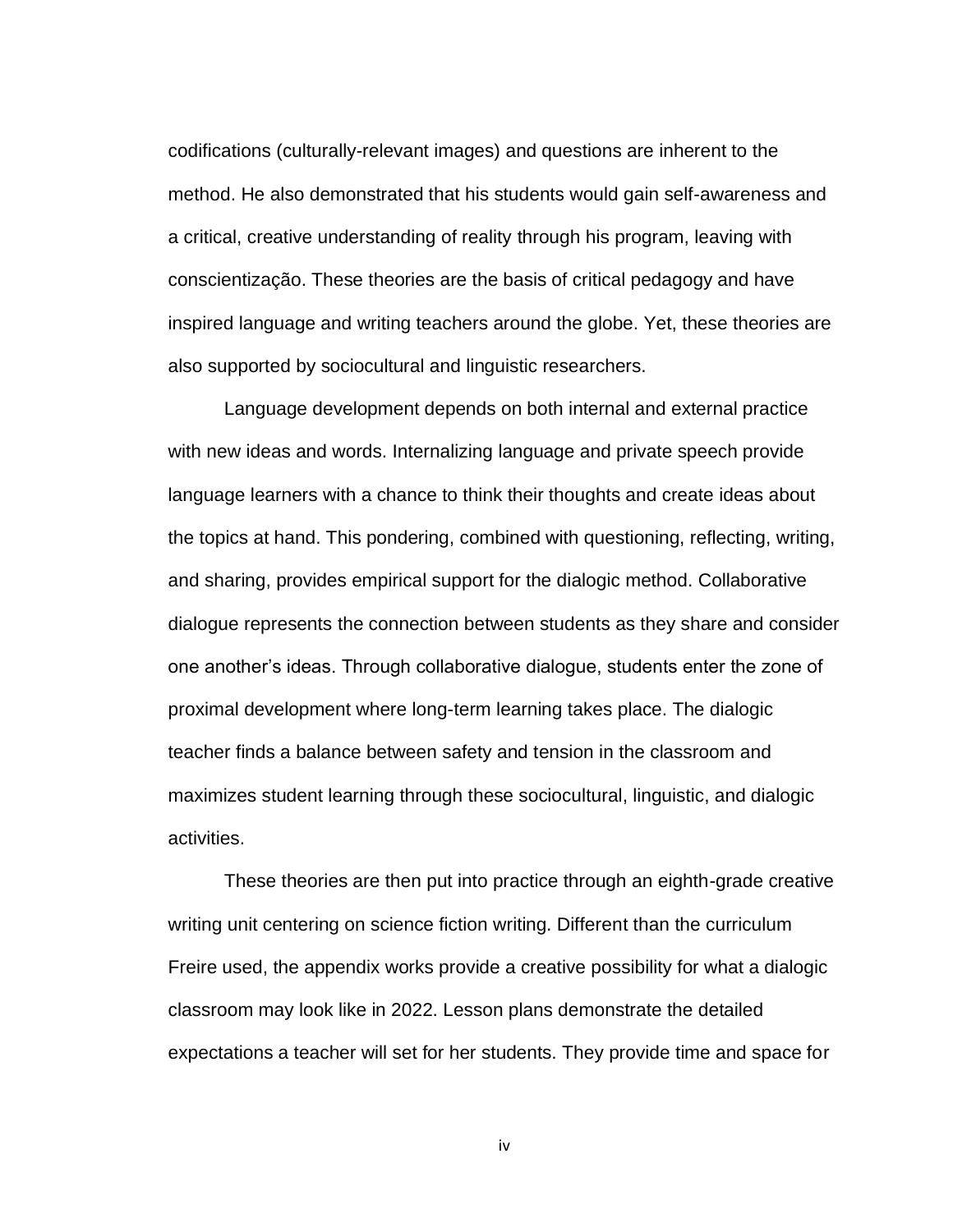students to ponder new ideas and engage in private speech. They prioritize reflection as a daily act and ask for writing so students are able to complete their thoughts after class activities. Collaborative dialogue is carefully designed and facilitated to anticipate any student conflicts that may arise. Additionally, all learning activities are connected back to Common Core standards for English language arts. These words demonstrate the power and feasibility of the dialogic approach and ask teachers to consider how conscientização may benefit their students today in 2022.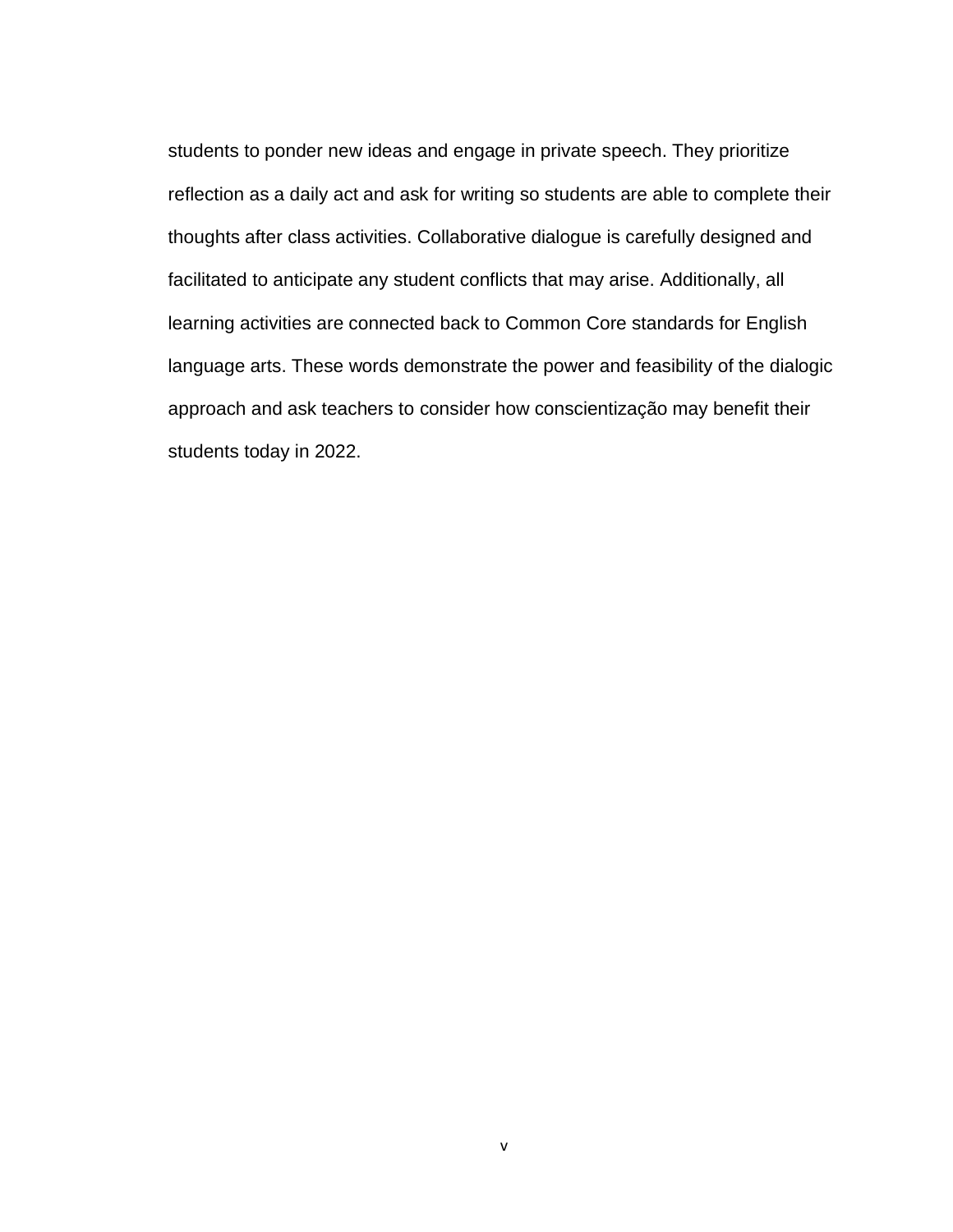| PART ONE: PAULO FREIRE'S CRITICAL PEDAGOGY AND THE DIALOGIC           |  |
|-----------------------------------------------------------------------|--|
|                                                                       |  |
|                                                                       |  |
|                                                                       |  |
|                                                                       |  |
| The Dialogic Method Relies on Codifications and Questions 9           |  |
|                                                                       |  |
|                                                                       |  |
| PART TWO: LINGUISTIC AND SOCIOCULTURAL THEORIES SUPPORTING            |  |
|                                                                       |  |
|                                                                       |  |
|                                                                       |  |
|                                                                       |  |
| The Paradox Between Safety and Tension in the Classroom 21            |  |
| PART THREE: PUTTING THE DIALOGIC METHOD INTO PRACTICE: A              |  |
|                                                                       |  |
| Lesson Plan for a Dialogic Class After Completing a Course Reading 25 |  |
| Keywords and Writing Prompts for Both In-Class and Take-Home Writing  |  |
| Final Reflection Prompt After the Short-Story Assignment  29          |  |

# TABLE OF CONTENTS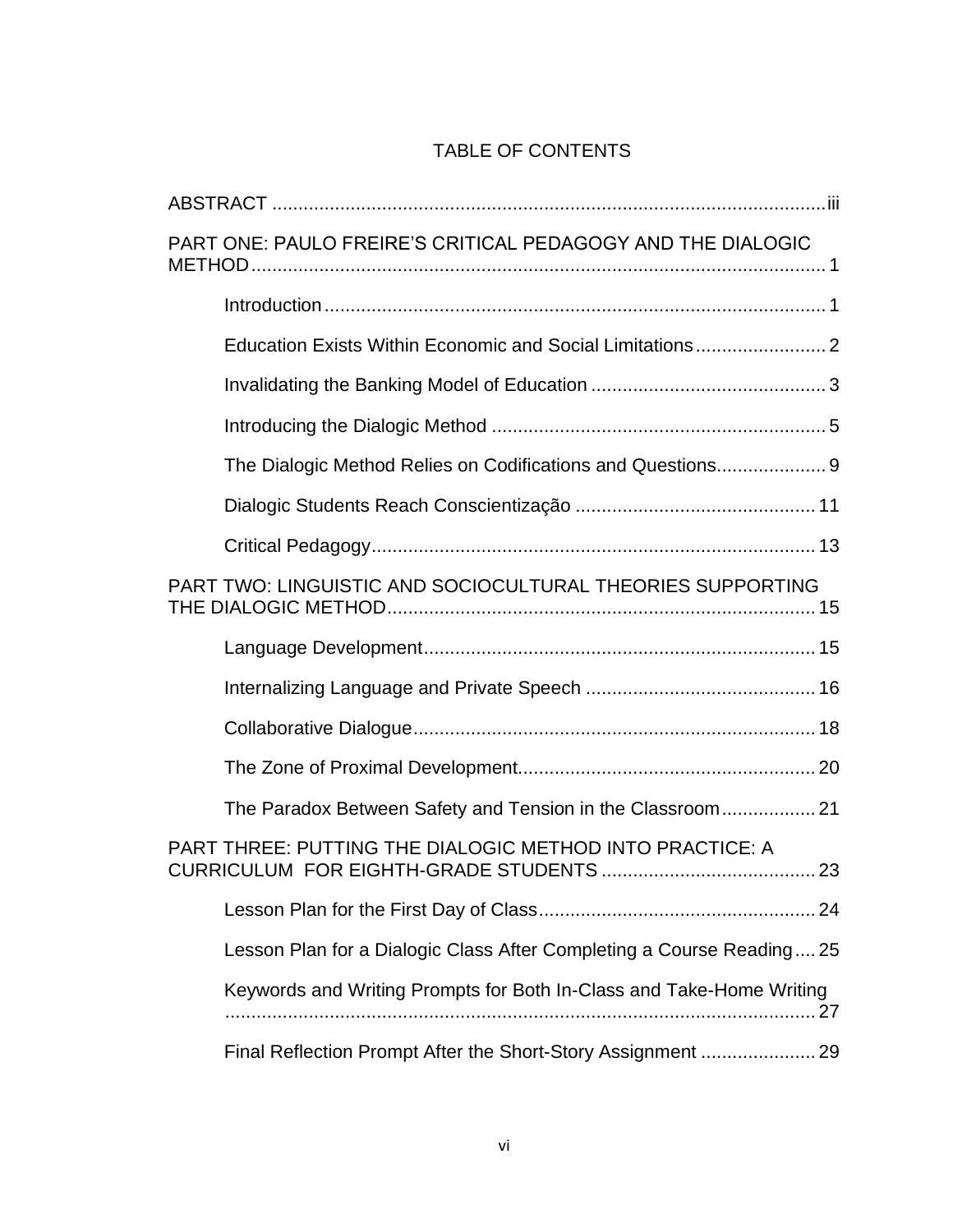| APPENDIX A: LESSON PLAN FOR THE FIRST DAY OF CLASS  35        |  |
|---------------------------------------------------------------|--|
| APPENDIX B: LESSON PLAN FOR A DIALOGIC CLASS AFTER COMPLETING |  |
| APPENDIX C: LIST OF KEYWORDS AND WRITING PROMPTS FOR BOTH IN- |  |
| APPENDIX D: FINAL REFLECTION PROMPT AFTER SHORT-STORY         |  |
|                                                               |  |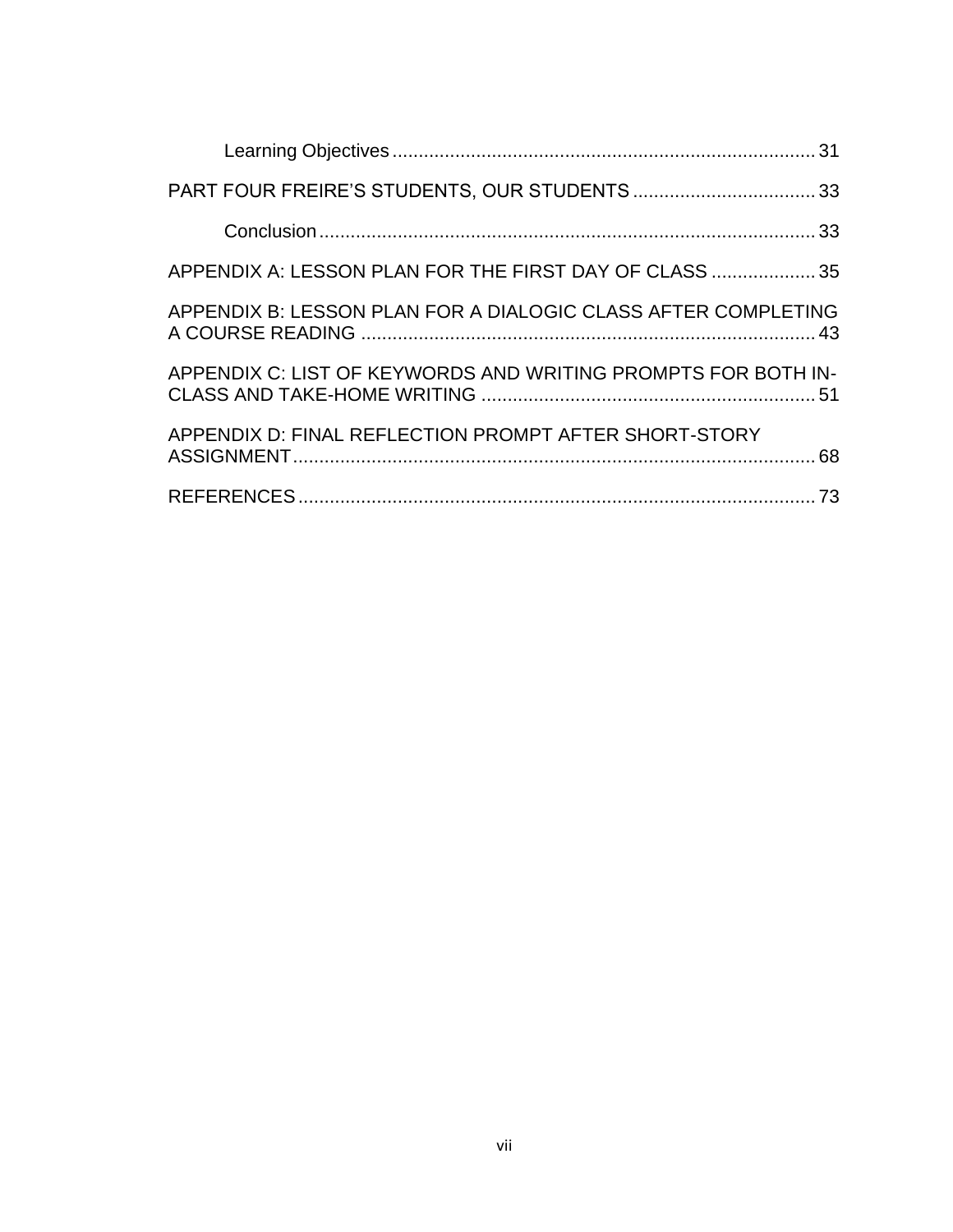#### <span id="page-9-0"></span>PART ONE

# PAULO FREIRE'S CRITICAL PEDAGOGY AND THE DIALOGIC METHOD

### **Introduction**

<span id="page-9-1"></span>*The Pedagogy of the Oppressed* is a ubiquitous book amongst teachers, activists, and organizers hoping to utilize education to achieve social change. This book was produced by a Brazilian educator in the 1970s by the name of Paulo Freire. Freire produced dozens of books, articles, and speeches and served as the Minister of Education in Brazil after his return from exile. He wrote this book for those who consider education as the critical mediating factor in human liberation. Readers of this book will learn about Freire's experiences teaching in Brazil, codifications, generative words, and the process of overcoming oppression. Perhaps most importantly, readers of this book will also learn about Freire's dialogic method. The dialogic method was developed in the classes he taught with working-class students in Brazil. This method, examined in this thesis, involves the facilitation of structured dialogue during class in order for students to actively engage with the new ideas in class. Through this dialogue, students can immediately transfer their learning in the classroom with their lived experiences outside. Throughout this pedagogical exploration, I will demonstrate that the dialogic method is applicable and necessary in K-12 English classrooms in the United States.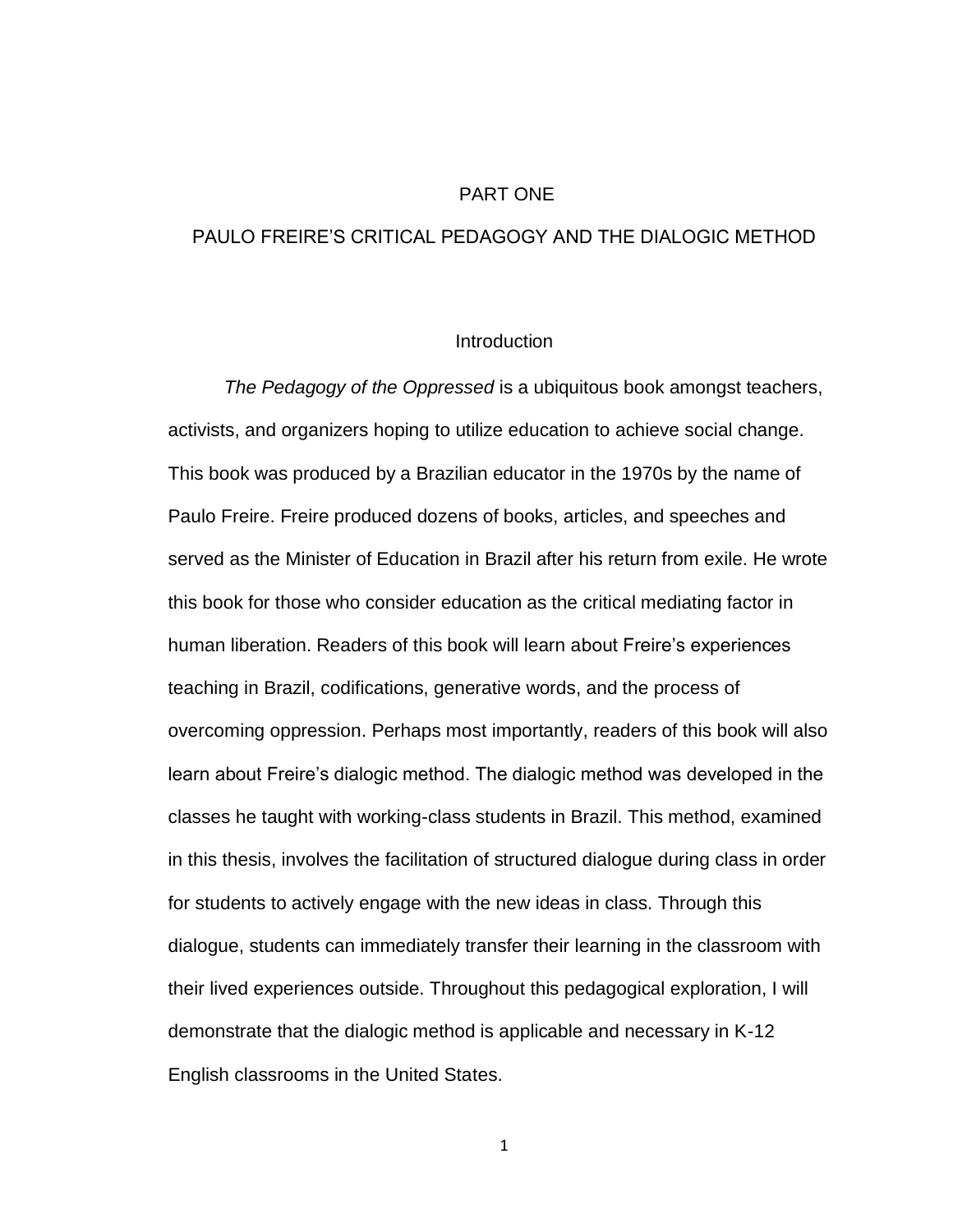Relying on the dialogic method, Freirean pedagogues understand that education is an instrument of social and personal change. *Pedagogy of the Oppressed* remains an often-cited work because the cultural and political aspects of (mis)education remain relevant around the world. Within the pages of this book exist timeless recommendations for radical teachers to achieve incredible gains with their students. In fact, Freire theorized that his students would use their newfound literacy and consciousness to "help others to be free by transforming the totality of society" (qtd. in Beckett, 2013, p. 53). Through dialogue, questioning, consciousness, cultural awareness, and problem-posing, Freire's classrooms changed historically ignored peasants into self-aware and powerful literate citizens.

#### Education Exists Within Economic and Social Limitations

<span id="page-10-0"></span>With a team of educators, Freire developed a radical program to produce this experience for his students. The theories that he developed, along with abundant resources for class design and curriculum, are present in his written works. When we consider the economic system of Freire's upbringing, it's unsurprising that he identified education as a cultural and political institution. Freire's parents were educators and they were relatively well-off. But it was common for his classmates to go hungry or walk home without shoes. Freire saw the favelas (shanty towns) in Sao Paulo and couldn't reconcile the gap between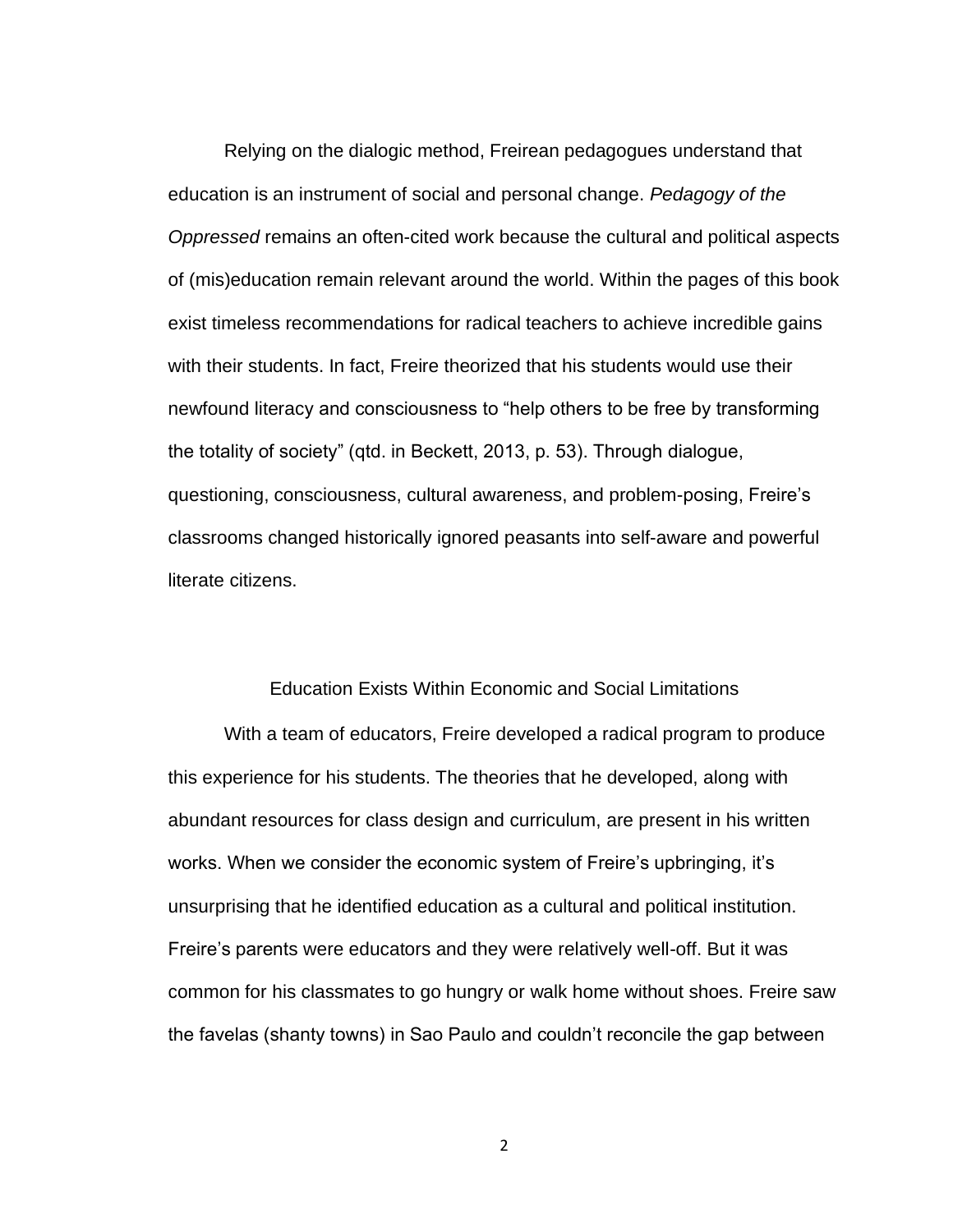the rich and poor. It was common for huge percentages of the population to be illiterate.

As a young teacher, Freire witnessed the apathy of his students who were unsure if education had any meaning in their lives. Their families, and now they themselves, had predetermined roles to play. These roles were to exist for others; to serve, labor, and sell themselves for the benefit of the wealthier members of society. In their mind, that would never change. But Freire disagreed and was unwilling to teach the status quo. He saw another possibility. Through a new form of education, he "hoped to awaken the critical consciousness of the oppressed" (Shih, 2018, p. 65). His students could begin "being *for* themselves" rather than "being for others'' after participating in a new educational method (Shih, 2018, p. 65). Because his method asked students to change their consciousness and their self-perception as members of a society, it has been considered "radical" by some political leaders and has even been placed on banned books list (Shapiro, 2017). The demands of this program require a shift away from traditional education procedures.

# Invalidating the Banking Model of Education

<span id="page-11-0"></span>Understanding the dialogic method begins with an understanding of its counterpart: the banking model. In traditional classrooms, students are expected to "docilely and passively [accept] the contents others give or impose on him or her" (Freire, 1973, pp. 100-101). Teachers are all-knowing. Students are the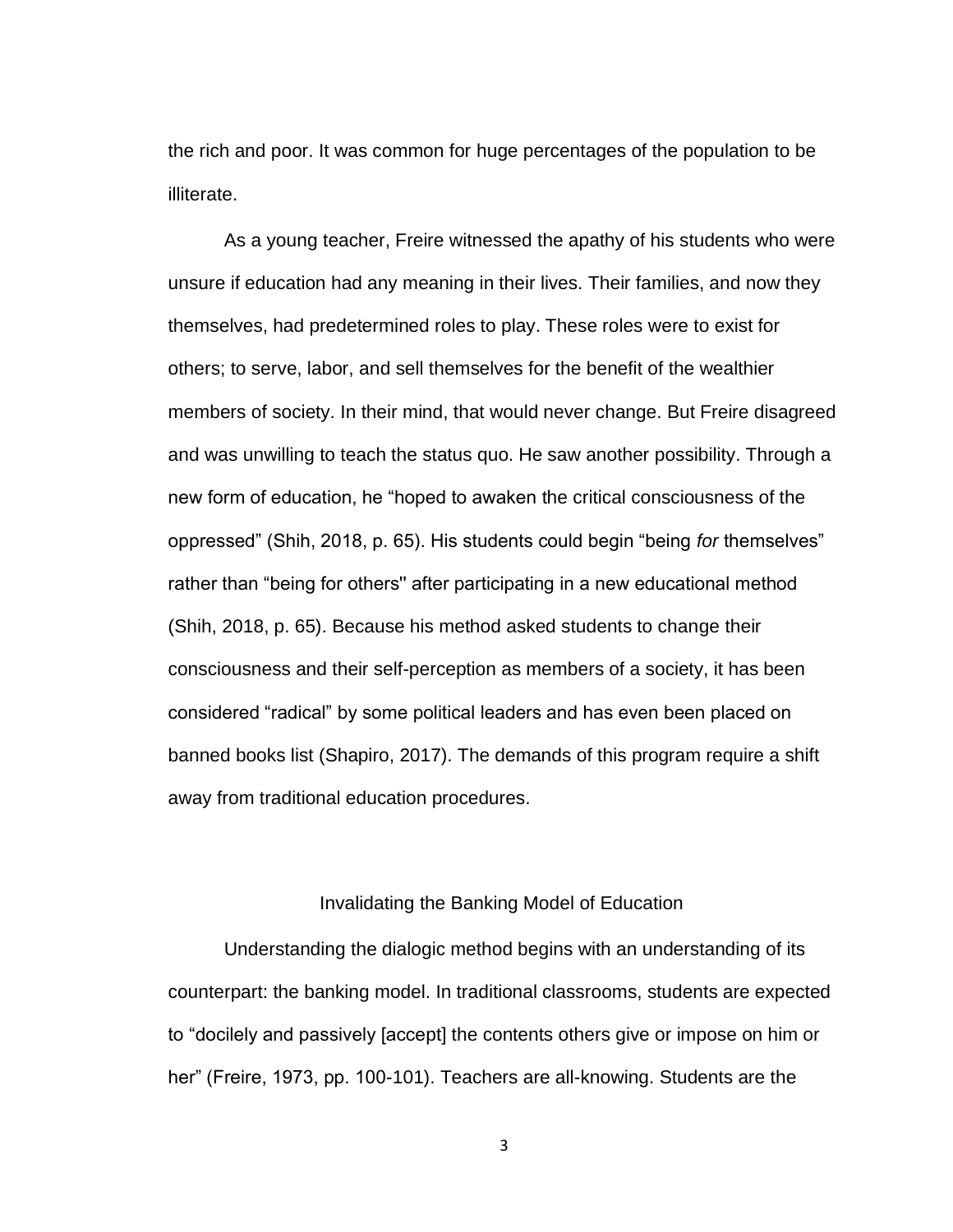recipients of this knowledge. Like coins deposited in a bank, knowledge was absorbed by students who carefully attended to their teacher's demands. Their interests, curiosities, and life experiences were not relevant to the learning materials. Without choice or power, students were objects that teachers manipulated. They have little to no autonomy in choosing what to think and what to spend their time working on. Experts share their knowledge and students absorb the pieces of culture, history, science, and language most relevant to their lives. Diving into the dialogic method demands a rejection of the banking model and an elimination of the teacher-dominator model. Teachers cannot work as hierarchical superiors to their students because this prevents students from thinking "dialectically", learning to ask questions, and reaching consciousness (Shih, 2018, p. 67).

As we turn to the dialogic method, we see an alternative. Although teachers are highly trained, student knowledge plays a valuable role in the classroom experience. Pre-packaged curriculum, worksheets, etc. can be educational, but the dialogic method asks for more than passive reception of teacher-driven content. This method asks students to engage with the materials of study and create new knowledge by actively communicating with one another through dialogue. Freire wrote that "knowledge necessitates the curious presence of Subjects confronted with the world" (1973, p. 100). The dialogic classroom demands curiosity, questioning, and thoughtfulness from all who enter. Teachers must expose and unwravel what their students already know.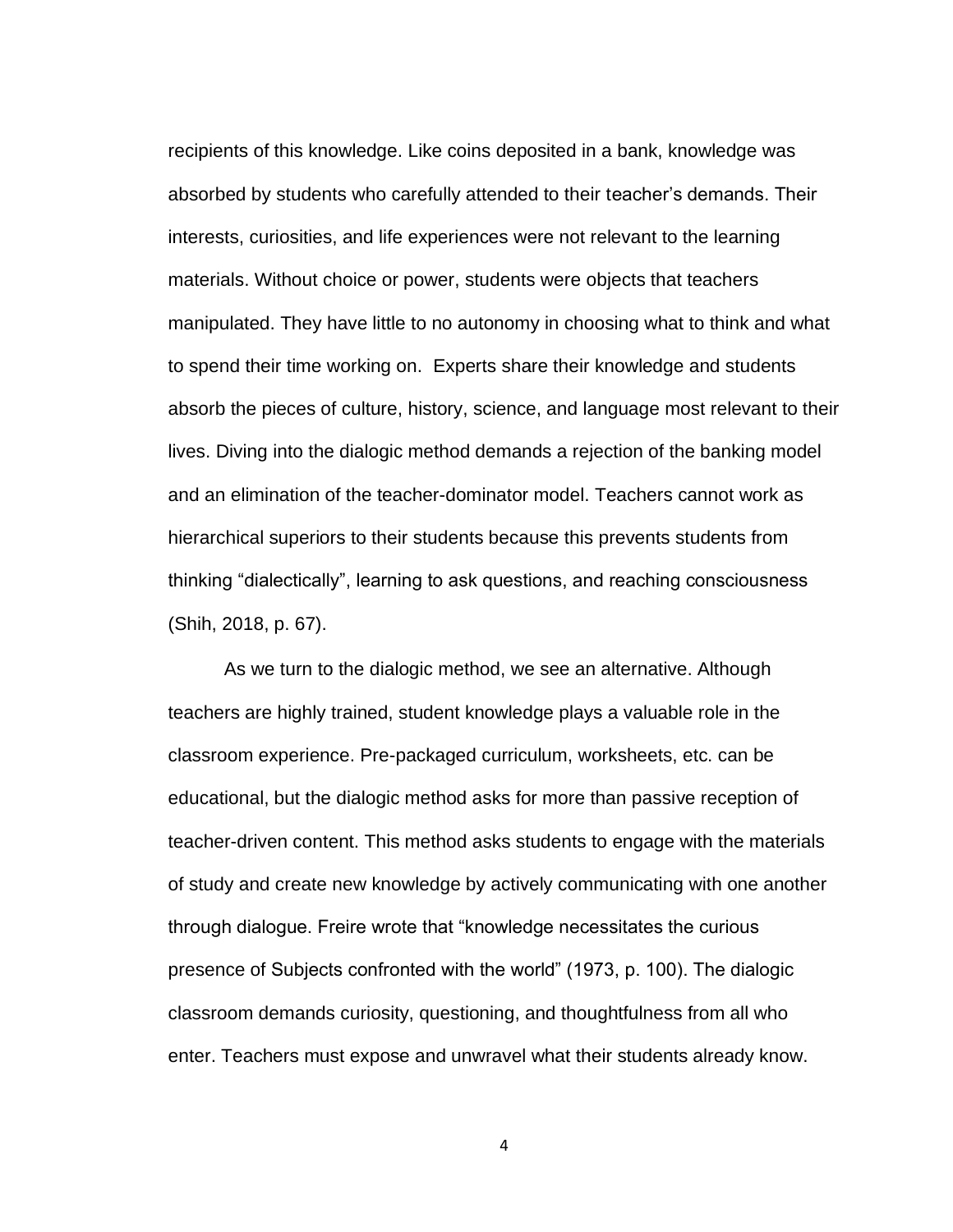After students are curiously engaged, teachers can then train them in the art of study so that they are able to think, explore, and learn anything they wish to. Unlike banking classrooms, teachers and students work hand-in-hand and nourish "love, humility, hope, faith, and trust" within their classroom (Freire, 1973, p. 45). The roles of student and teacher are more evenly dispersed within this classroom–students become student-teachers, teachers become teacherstudents. The dialogic method demands educators to step away from their banking model dependency and facilitate a new classroom experience.

# Introducing the Dialogic Method

<span id="page-13-0"></span>The dialogic method, unlike the banking model, involves the facilitation of thoughtful, reflective, ongoing conversation amongst students as the primary method for learning. This is dialogue. Teachers who utilize the dialogic method organize their classroom so that students are prepared for meaningful speech (both intrapersonal and interpersonal). Intrapersonal speech, or inner speech, helps students to gain a "critical attitude" towards the object of study (Freire, 1973, p. 45). This critical attitude continues in interpersonal speech, or collaborative dialogue, as students become "co-investigators" of the objects of study (Beckett, 2013, p. 52). Rather than waiting for teacher guidance and commands, dialogic classrooms require students to actively participate in dialogue in order to think and learn the object of study on their own terms.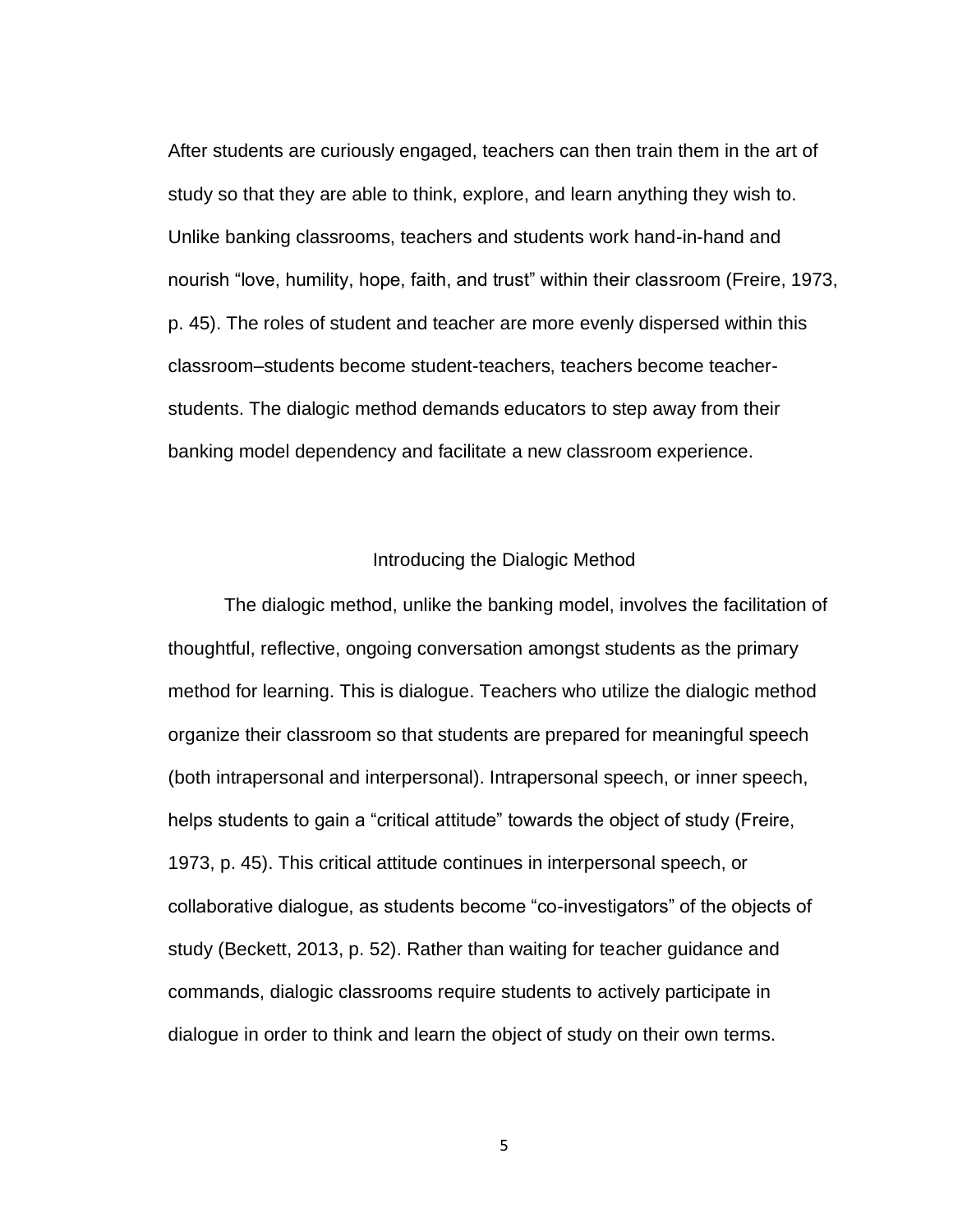Freire and his team of dialogic educators believed that learning can only occur when students have a curious attitude towards the educational topics. Curiosity is rarely seen in banking model classrooms, where students are only wishing to receive knowledge "coins" by passively attending to the demands of the teacher. Curious co-investigation in learning, however, demands that students engage in deep thought about the topics at hand. Through this deep thought, the dialogue amongst students "leads to the development of certain skills and the ability to sustain good human relationships" (Carl, 2011, p.132). These skills include perception, pondering, question making, listening, speaking, reflecting, and writing. The ability to sustain good human relationships, while somewhat ephemeral, may also emerge in dialogic classrooms that emphasize reflection, listening, and respect. Freire, along with hundreds of more recent scholars, have examined and explained the dialogic method and its potential for student empowerment in the language and literacy classroom.

Freire's advocacy for the dialogic method is reliant on dialogue as a constant practice. Souto-Manning (2008) summarizes dialogue as "the concept that teaching takes place in a culture circle, where teachers and students face one another and discuss issues that are relevant to them and their lives" (p. 98). Teachers facilitating the dialogic method must do more than tell students to share and listen when it's their turn. These tasks are not self-evident: they require practice and conscious work. Teachers must model and train their students to "produce their own knowledge and then perceive and come to understand this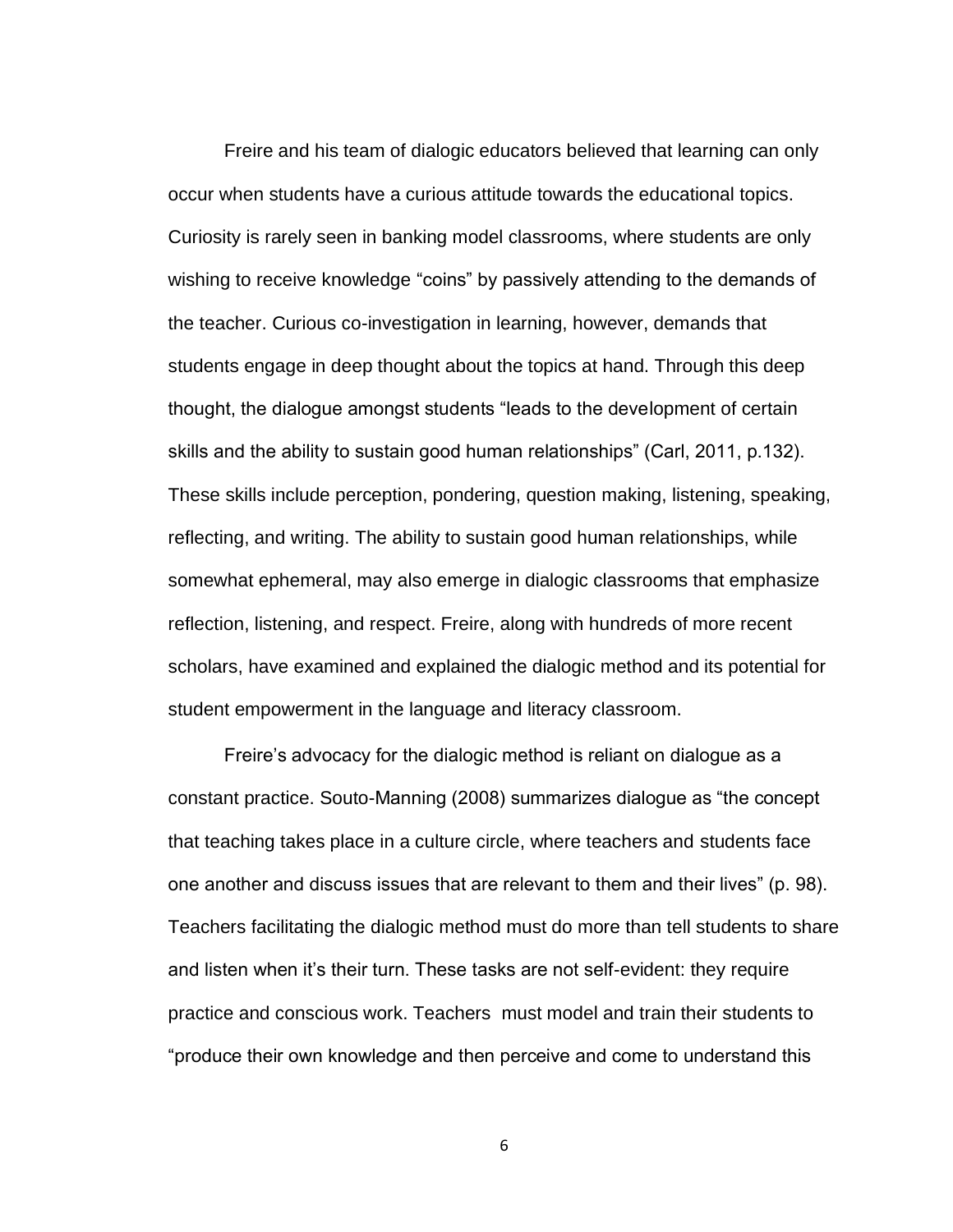knowledge in a neverending spiral of action and reflection, ad infin" (McKenna, 2013, p. 450). The teacher must train her students in the art of pondering, listening, speaking and reflecting.

Pondering happens in the time between exposure to a problem and response to a problem. Pondering "is a cognitive tool that helps to structure and organize our own thinking" (Swain, 2015, p. 33) The dialogic method allows ample time for pondering so students can focus on the full development of their thoughts. After pondering, students will enter the listening and speaking phase of dialogue. Listening is a specialized skill that involves "following the thoughts and feelings of another and understanding what the other is saying from his or her perspective" (Katz et al, 1997, p. 1). It indicates a commitment to understand not just the words being spoken but the deeper meaning that is implied. Listening and speaking is thus a process whereby participants "engage jointly in problemsolving and knowledge building" (Swain, 2015, p. 39).

During dialogic encounters, teachers must understand that "when language learners speak, they are not only exchanging information with target language speakers but they are constantly organizing and reorganizing a sense of who they are and how they relate to the social world" (Peirce, 1995, p. 18). The simultaneous exchange of information and reorganization of identity reflects the cultural aspects of language development. It is impossible to learn language and literacy without also learning about who we are and what kind of world we live in. Banking model educators may gloss over this reality or hide it with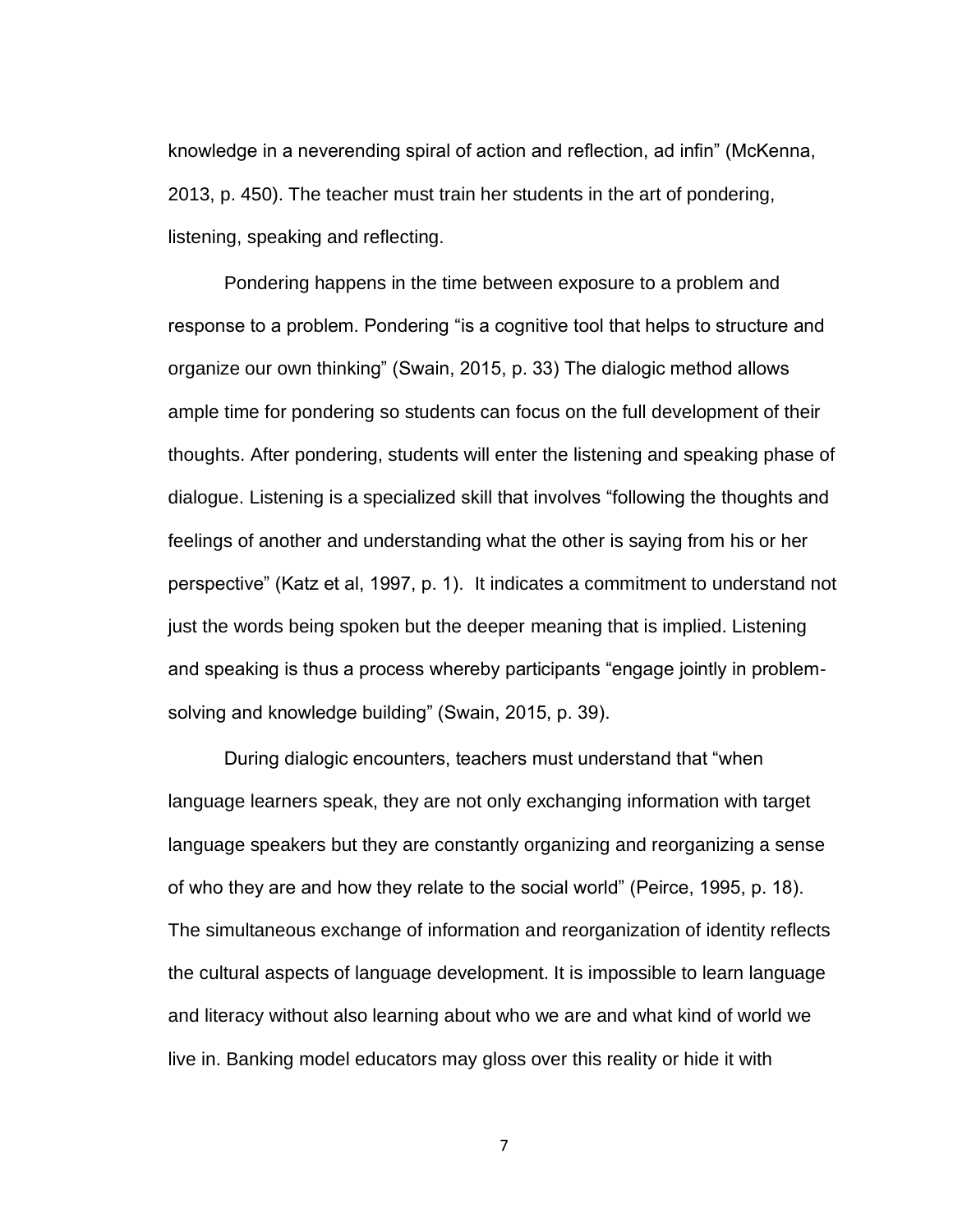artificial neutrality, but Freirean dialogic educators understand the importance of awareness and reflection in the process of learning. Speaking, listening, writing, pondering, and reflection are activities that may indeed reorganize a students' relationship "to the social world" (Peirce, 1995, p. 18).

As such, teachers of this method must train students in the art of reflection at all times in their classroom. Not only do students of the dialogic method learn, they also meta-cognitively reflect on their learning in order to clarify their ideas and transfer their thoughts into long-term learning. The recursive, unending dialogic process helps students become self-aware and learn how to think their thoughts. Through the dialogic method of literacy education, students will effect a "change in [their] former attitudes, by discovering [themselves] to be a maker of the world of culture" (Freire, 1973, p. 47). Students who see themselves as a "maker of the world of culture" are accountable for their work. They have transgressed the banking model because they understand the importance of education for their lives and their culture. Students within the dialogic method learn to teach themselves and to teach others with any and all tools they possess. They learn that their position in the social hierarchy is not destiny– that their entire life can change. Thus, the dialogic method serves students in their quest to transform as individuals who transform society.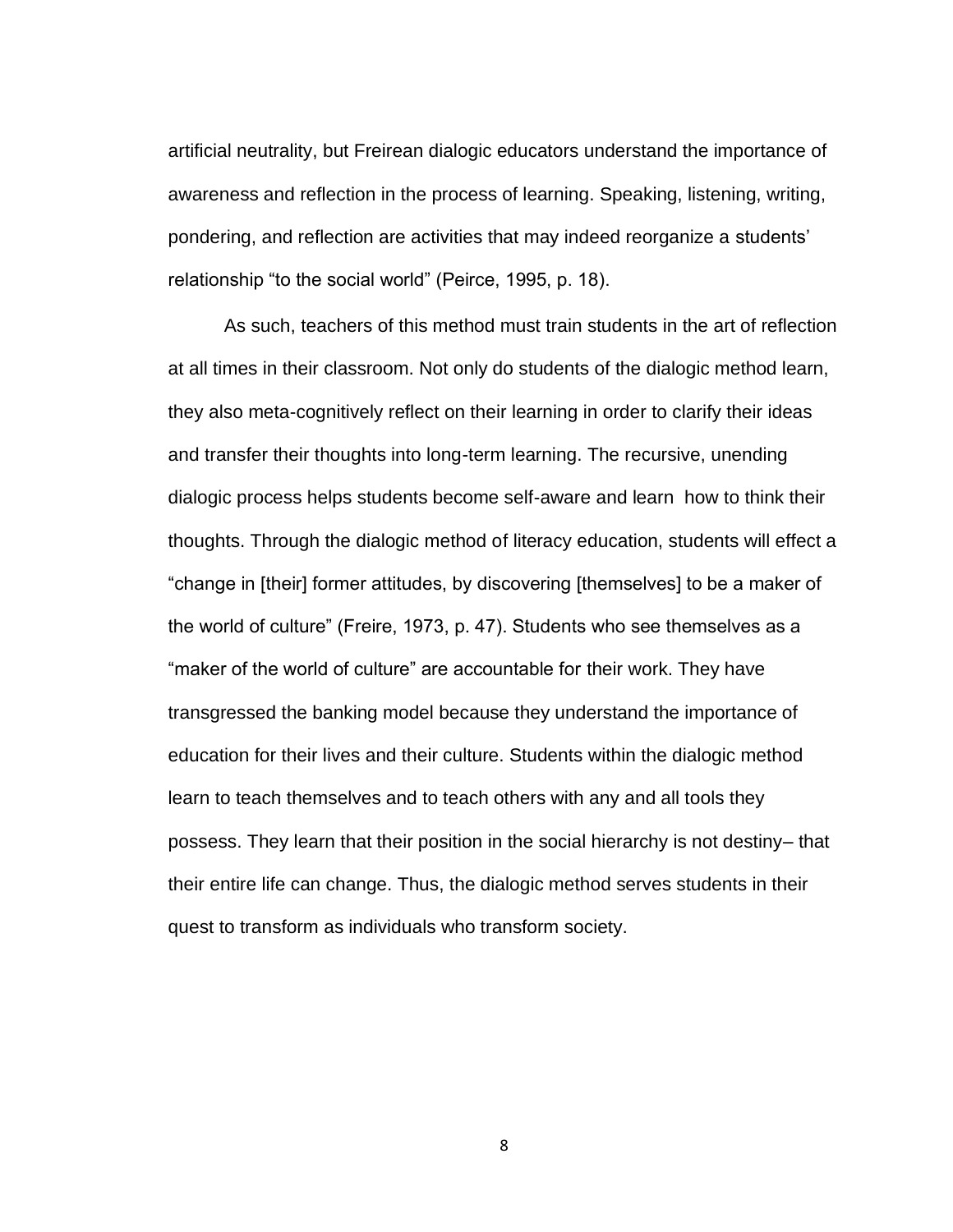The Dialogic Method Relies on Codifications and Questions

<span id="page-17-0"></span>The functionality of a dialogic classroom depends on the careful preparation of the teacher. I preface this section on Freire's classroom design with the reality that his expectations are specific to the lived reality of their students in Brazil in the 1960s and 70s. Yet, we learn much from his teachings. Freire's peers worked intensely to develop a program plan that was flexible to the demands of each unique student group. As they began their classes, the first topic or concept they focused on was the "anthropological concept of culture" (Freire, 1973, p. 46). This topic was revealed to students through codifications, which are carefully selected images that possess an element of culture that can be revealed through dialogue.

Freire (1973) defines codifications as "representations of typical existential situations of the group" (Freire, 1973, p. 51). These pictures allow students to consider the anthropogenic aspects of their lives and ask them to go beneath surface level understandings of their cultural experiences. The codifications that Freire used included pictures of life in Brazil in the 1960s and 70s: families on farms, hunters with bow and arrow, a verse of poetry in Portuguese (Freire, A. M. A, 1997). These pictures precede organic question-asking and conversation amongst students. With the objects and problems depicted in codifications, "students examine the relationship between themselves and the [objects] as well as what they feel about what they see; they also articulate the [problems] illustrated and propose solutions" to those problems (Souto-Manning, 2008, p.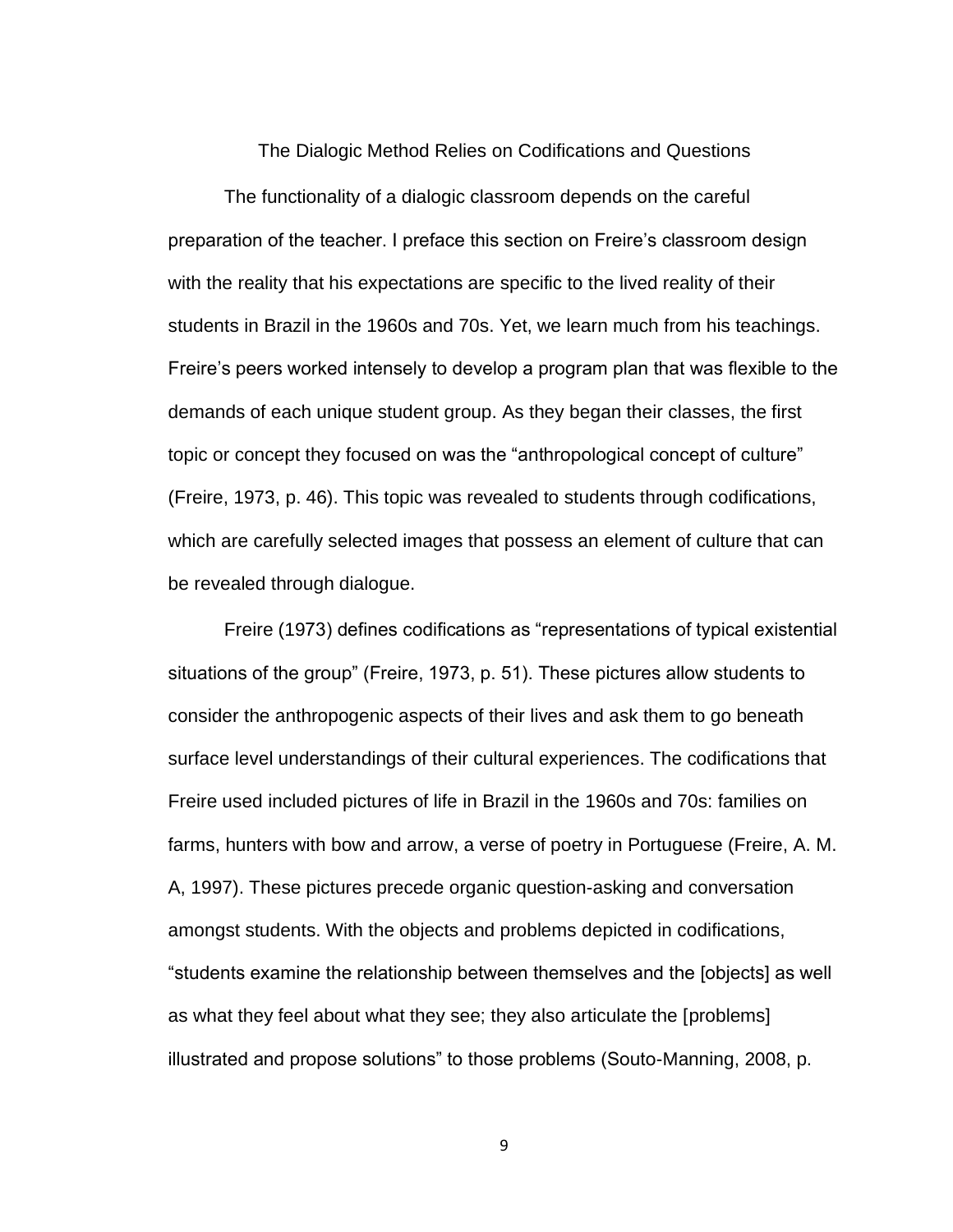98). The teacher acts as a facilitator to show the pictures and give students space to ponder and analyze the pictures before reaching conclusions through dialogue. The use of codifications aids in the dialogic method because they require students to question what they see. Freire believed that "questions should be the core of the dialogue" in the classroom which lead seamlessly to reading and writing development through generative words (Shih, 2018, p. 64).

Codifications are helpful in language classes for students at all literacy levels because of their impact on deep thinking, curiosity, and increasing cultural awareness. For students without a strong grasp of spelling and writing, they are also important because they reveal the words with which the students describe their reality. These generative words, like the common "favela" in São Paulo, would be the first words taught to Freire's students in their program. Becoming literate with the Freirean method is thus much more than memorizing spelling words. Through codifications, dialogue, and generative words, students and teachers engage in the cycle of education. Giroux describes the elements of the dialogic method as "combining theoretical rigor, social relevance, and moral compassion" to make classroom spaces open up "the space of critique, possibility, politics, and practice" (qtd. in McKenna 2013, p. 453). Freire's dialogic method was anchored in his student's lived experiences. They were learning more about what they already knew, intrinsically, and crafting personal literacies that directly translate to their lives.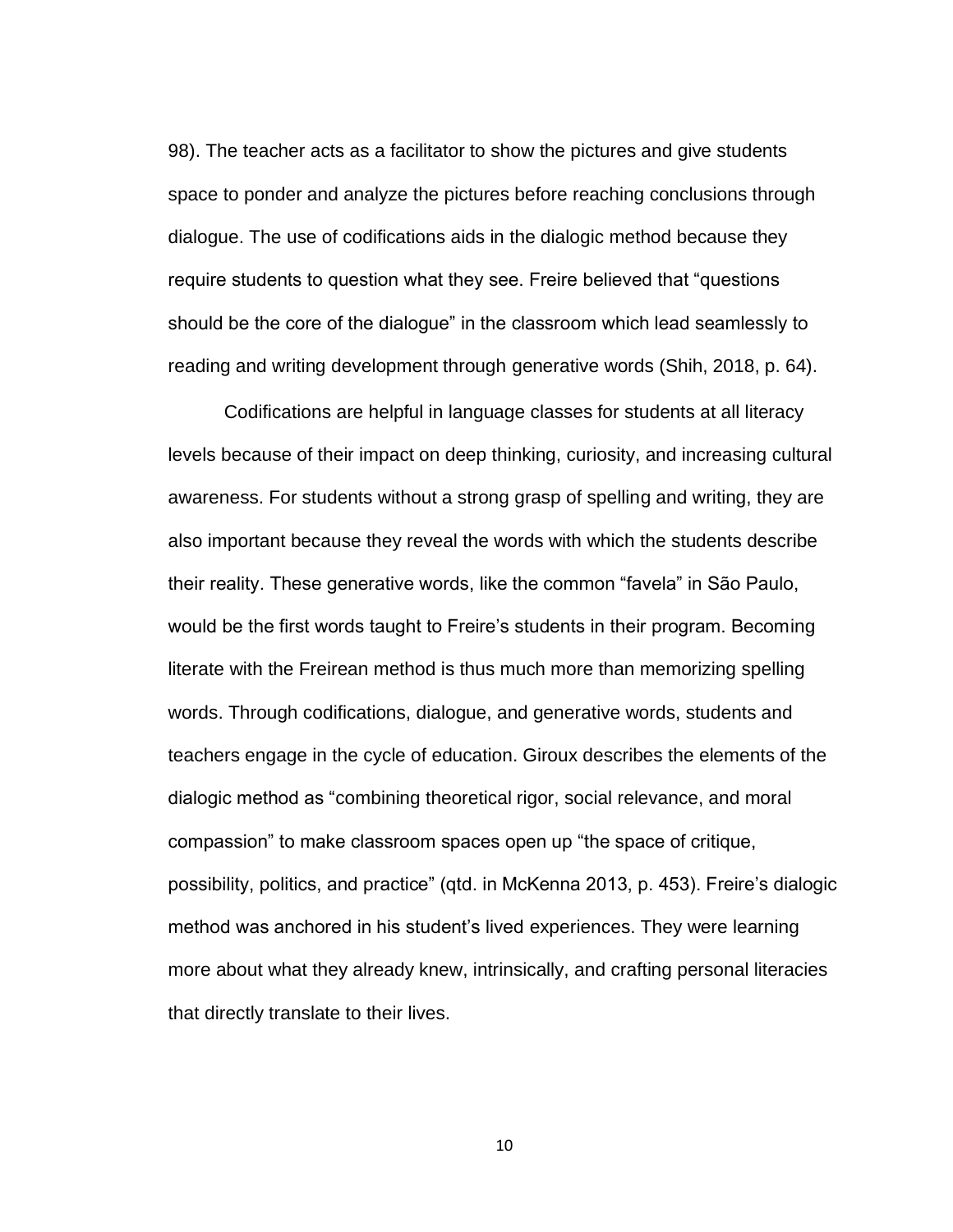Students working within the dialogic structure can quickly learn that they are capable of learning and changing through thoughtful work. They may also have a surface level understanding of their ability to effect change in the world around them. Yet Freire and his counterparts wanted their students to explicitly understand the habits, beliefs, traditions, and possibilities within their culture. Thus, Freire described the "first dimension of our new program" as being their students' awareness of the anthropological concept of culture (Freire, 1973, p. 46). Understanding culture requires various dialogues to help students grasp diverse ideas. These ideas include the distinction between the world of nature and of culture; the active role of [humans] *in* and *with* their reality; culture as the addition made by men to a world they did not make; culture as the result of [human's] labor, and more (Freire, 1973, p. 46). The ideas would be exposed through the study of codifications and created through the ponderings, thoughts, and dialogue between students.

# Dialogic Students Reach Conscientização

<span id="page-19-0"></span>As we learn in *Pedagogy of the Oppressed,* "dialogue is the only way" for students to reach the fullest expression of their being (Freire, 1973, p. 45). When students reach the fullest expression of their being, as Freire explains, they will obtain conscientização (Portuguese, translating to *critical consciousness* in English). This concept represents self- and social-awareness, empowerment, and accountability. Students who reach conscientização realize they are *capable*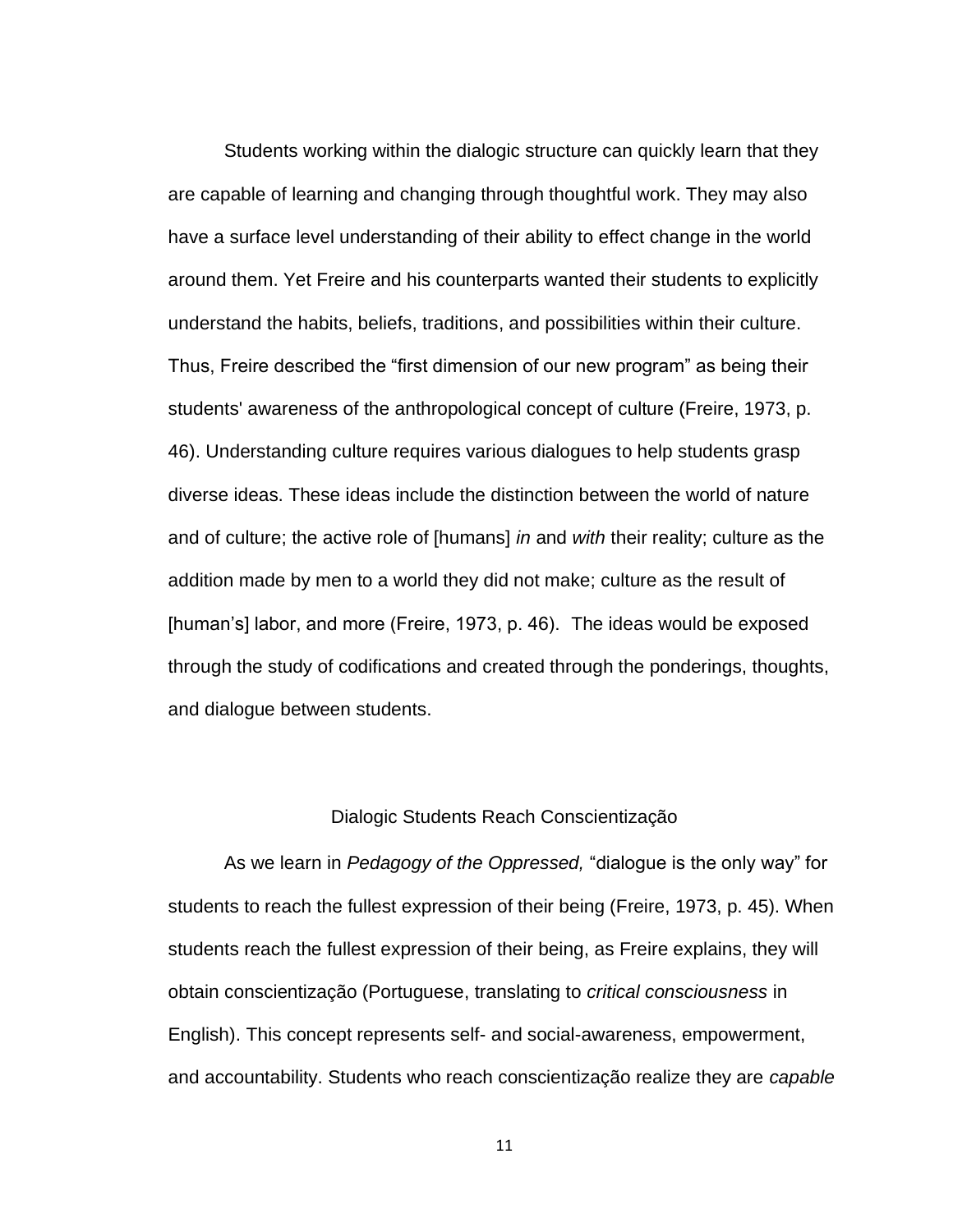of becoming literate, even if they aren't yet. They discover they are *capable* of developing skills, asking questions, and finding answers. As Shih describes, "conscientization may be defined as the critical awareness of reality and the capacity to transform it" (2018, p. 66). Whether students are impoverished, illiterate, misunderstood, ill, or apathetic, their education and life will be forever altered when they reach conscientização. Now they see themselves as Subjects or actors within the world; that their words and actions have an effect on the world around them.

Within the dialogic classroom, students are "producing and acting upon their own ideas—not consuming those of others" (Freire, 1973, p 108). They are pondering, listening, speaking, writing, and reflecting on the objects of study and the culture surrounding them. At the same time they sit in class and participate in dialogue, their hearts and minds are transforming. Freire explained the timeline of student consciousness. As he wrote, the "discussion of [the] codifications will lead the group toward a more critical consciousness at the same time that they begin to learn to read and write" (Freire, 1973, p. 51). His students were asked to read the word and read the world. Teachers of the dialogic method today can integrate the theory of conscientização into their classrooms by training students in thoughtful dialogue and engaging them in anthropogenic concept-building as they also build literacy skills. Within the dialogic method, students are asked to recognize their capacity for self-development and for more conscious actions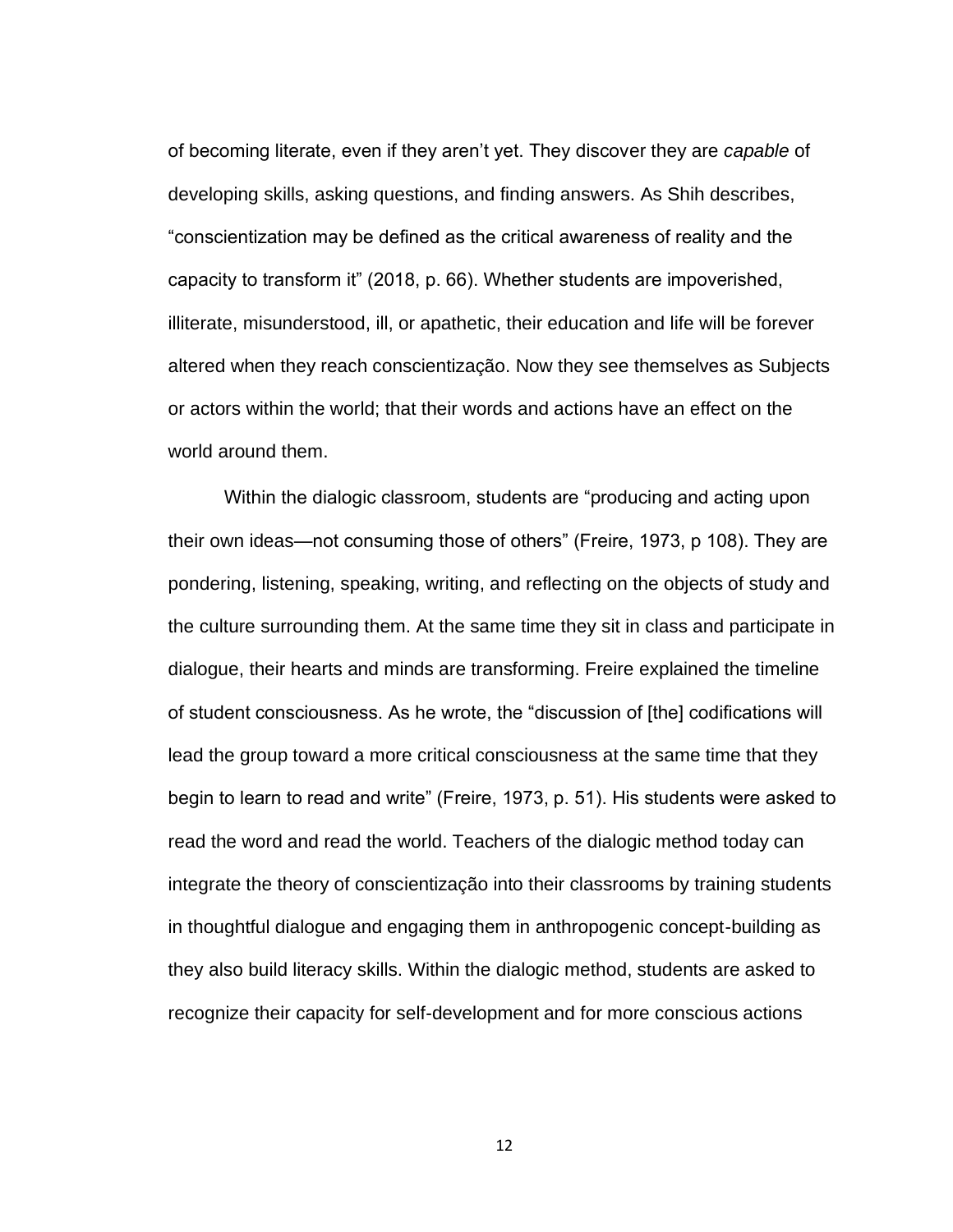within their culture. Freire's educational model inextricably links consciousness with literacy and has inspired a global movement for critical pedagogy.

# Critical Pedagogy

<span id="page-21-0"></span>The elements discussed thus far represent more than one teacher's radical ideas. These methods involved in the dialogic method are indicative of a critical pedagogy, which has been embraced by a number of educators. This pedagogy "is rooted in the notion that education should play a role in creating a just and democratic society" (Shih, 2018, p. 65). It requires teachers to take an active role not only in their students' learning but in their students' conscientização and cultural awareness. Ultimately, critical pedagogues believe that education should facilitate "the practice of freedom, the means by which men and women deal critically and creatively with reality and discover how to participate in the transformation of the world" (Freire, 1973, p. 34). The elements of the dialogic method epitomize the "practice of freedom" leading to conscientização but also steer students to powerful language and literacy learning.

With or without the lens of critical pedagogy, linguistic and sociocultural scholars reach similar conclusions about the dialogic method. Critical pedagogues run classrooms that engage the "complex social identit[ies]" of the learner and situate their knowledge making within the "larger, and frequently inequitable social structures which are reproduced in day-to-day social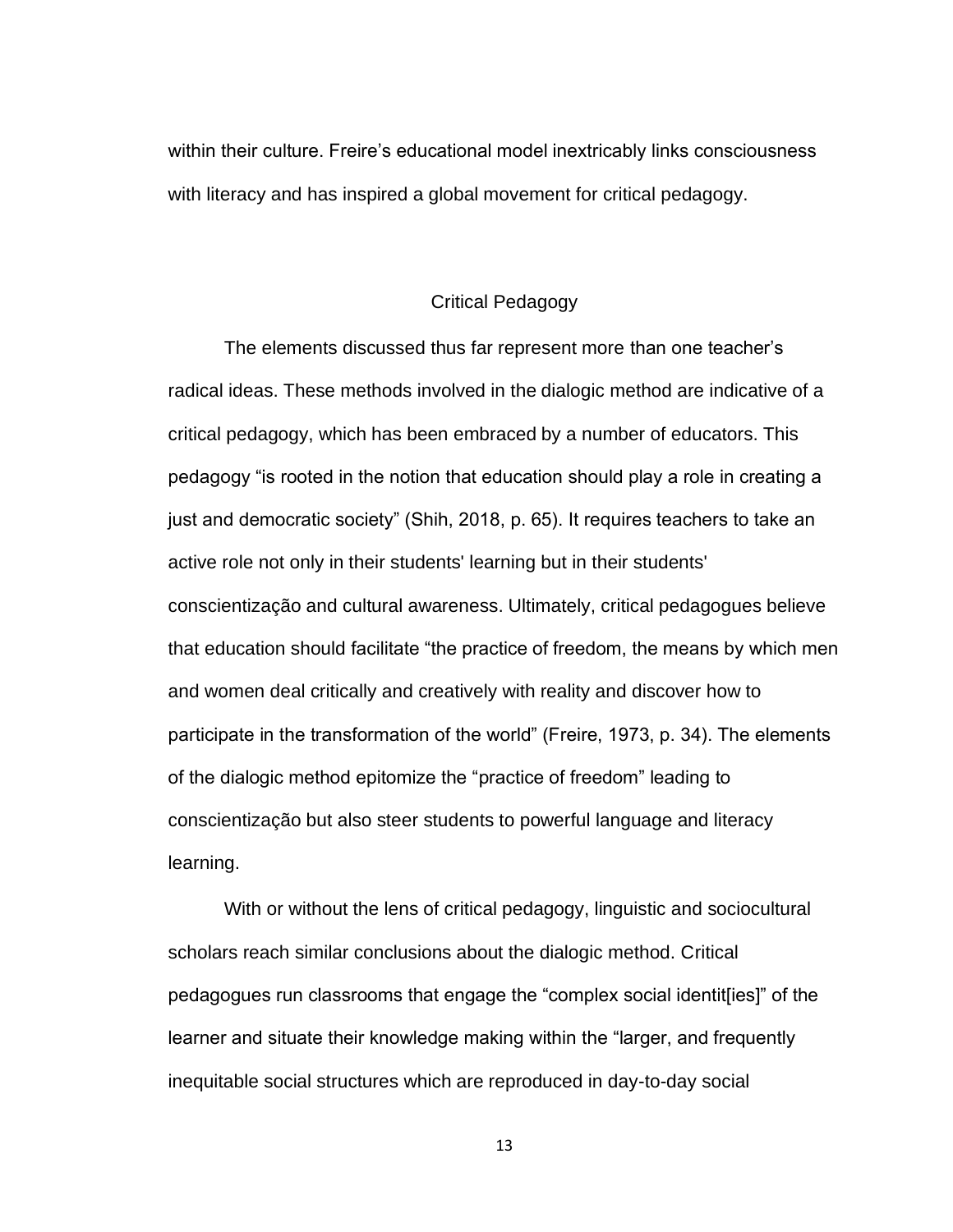interaction" (Peirce, 1995, p. 12). The reality for language teachers is that refusing to utilize dialogic methods in their classroom will automatically decrease their student's potential for linguistic development. In the following section, a series of linguistic and sociocultural theories support the methodology of Freire's dialogic pedagogy.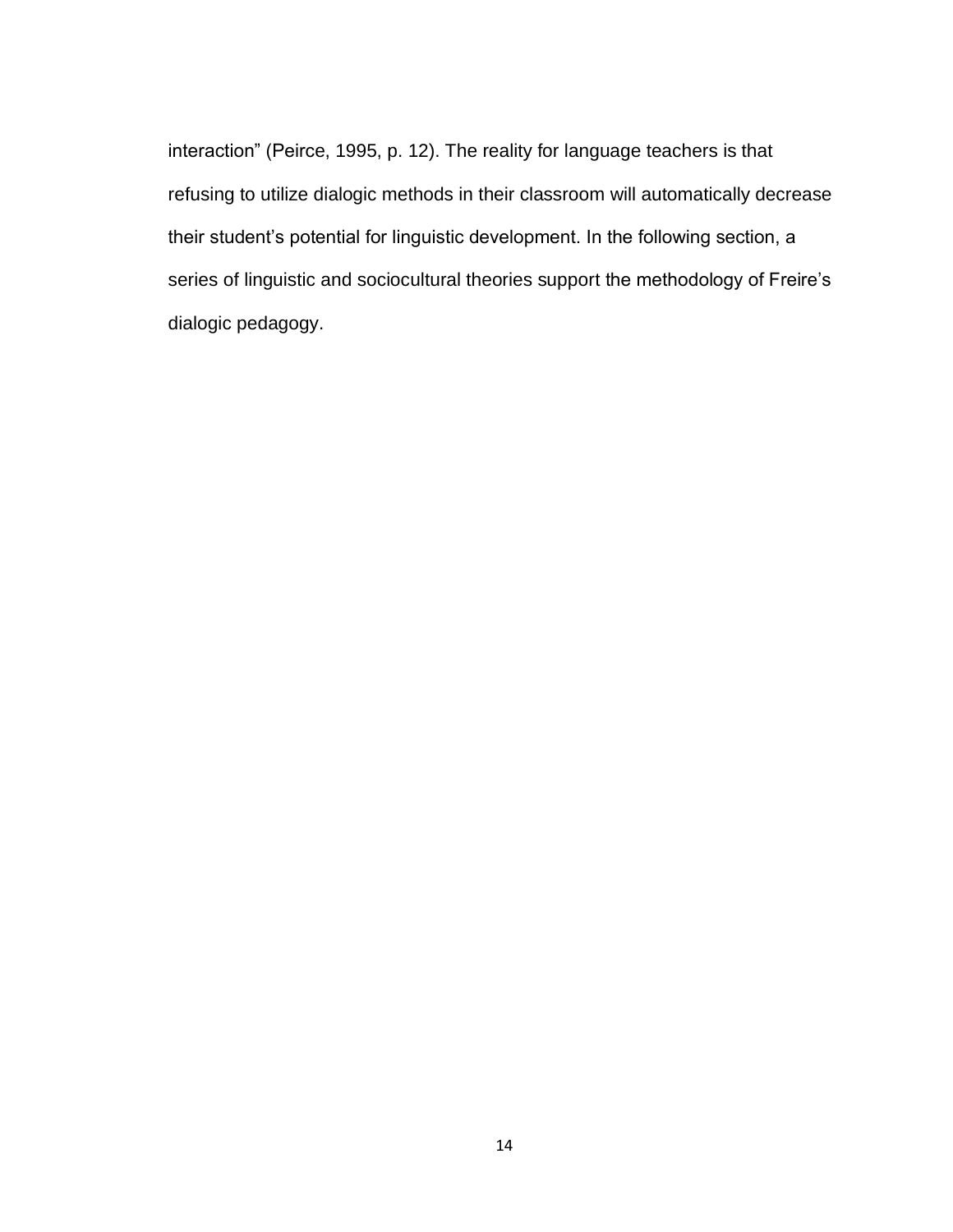#### PART TWO

# <span id="page-23-0"></span>LINGUISTIC AND SOCIOCULTURAL THEORIES SUPPORTING THE DIALOGIC METHOD

### Language Development

<span id="page-23-1"></span>Several theories in the area of second language acquisition support concepts in Freire's dialogic method, including sociocultural theory with its ideas of inner/private speech and collaborative dialogue. Sociocultural theorists such as Swain (2015), Brown (2012), Fecho (2010), and Beckett (2013) provide scholarship that supports the dialogic method as an empirically proven method for dynamic linguistic development. Additionally, their research shows that higher level thinking skills only emerge when learners develop their linguistic skills and knowledge. Swain (2015) describes the skills that humans acquire only through linguistic development: "the means to be free of the immediate present, to solve difficult problems, to impede impulsive behavior, to plan, to focus attention, in sum, to master one's own behavior" (p. 41). Language acquisition, as she and her peers demonstrate, occurs through exposure, practice, correction, attention, time spent noticing, inner speech, and collaborative dialogue. All of these tasks are central to the dialogic method and result in advanced learning for students.

"Language", says Brown et al (2012), "emerges over time through the interactions of many people and of interactions between cognitive and neural systems" (p. 150). When language teachers understand the cognitive, neural, and social aspects of learning, they can propel their students to advanced levels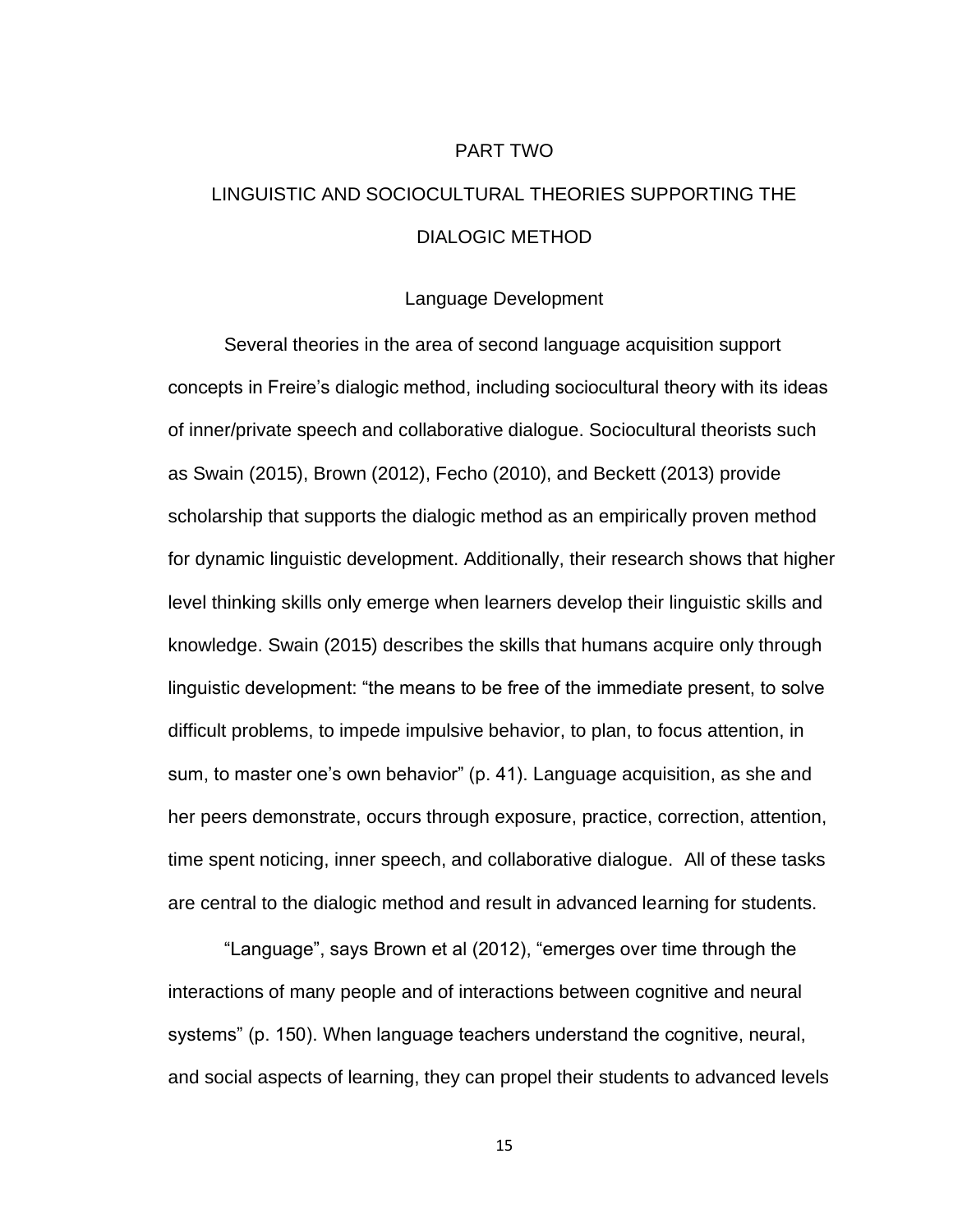of learning. It is the teacher's role to maximize her student's internalization and externalization of language. Both of these factors (internalization and externalization of language) are "socially constructed and changed by use" (Brown et al, 2012, p. 150). Structured facilitation of the dialogic method provides students with ample time for independent thought, self-talk, and group talk. Developing the external aspects of language means working on accurate listening, competent speaking, and the ability to offer critical and creative feedback to peers. "Learning is a lifelong process" that best serves students and culture when it stimulates "emotional and intellectual development" along with the academic goals (Carl, 2011, p. 134). This learning process works hand in hand with the anthropogenic goals of dialogic teaching developed by Freire and other critical pedagogues.

### Internalizing Language and Private Speech

<span id="page-24-0"></span>Sociocultural scholars in second language acquisition have noted that internal thinking and talking to oneself constantly occur during language development. Time spent processing ideas, recalling words, and creating ideas in your head is necessary to learn a language and to learn in general. These activities are also all essential parts of the dialogic method. It is not possible to have dialogue unless the participants are internally thinking and speaking privately to themselves. Sociocultural theories on internal language and private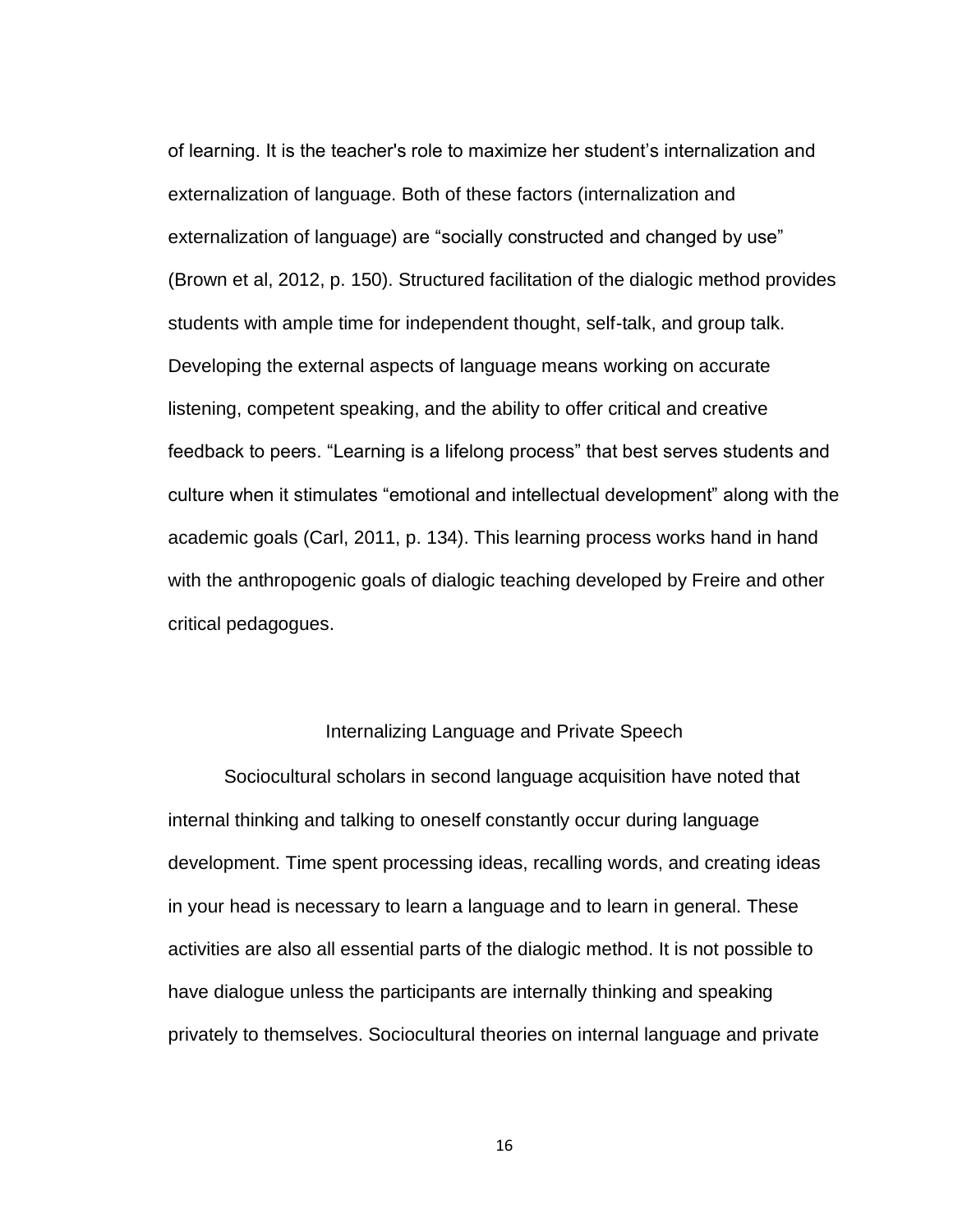speech support the idea that the dialogic methodology of pondering and reflecting support students' linguistic development.

Swain (2015) explains that "private speech is speech addressed to the self" (p. 33). This speech "is intrapersonal communication that mediates thinking processes; that is, it is a cognitive tool that helps to structure and organize our own thinking" (2015, p. 33). This form of speech, directed only to the speaker, is essential for linguistic and cognitive functions. Language teachers should note sociocultural theories on the relationship between language and action. Selfcommentary before sharing ideas with others is a sign that the speaker's cognitive linguistic skills are advancing. Swain (2015) explains the importance of this learning: "spontaneous behavior… [transforms] into planned and organized behavior with the aid of speech" (p. 36). Over time, self-talk allows language users to mediate their thoughts and plan for their speech and actions before they occur (pre-meditation). Caught between our external perceptions and our internal processes, we use private speech to facilitate "higher mental processes" (Swain, 2015, 34). It is a language teacher's responsibility to make space for this critical activity in language development.

Utilizing Swain's framework for private speech, dialogic teachers wishing to facilitate private speech should set expectations for their behavior at that time. The teacher will demand there be "no eye contact", that voices are "lowered often to a whisper and sometimes… not audible at all", and that students keep "utterances…short (often limited to a few words or less)" (Swain et al 2015, 35).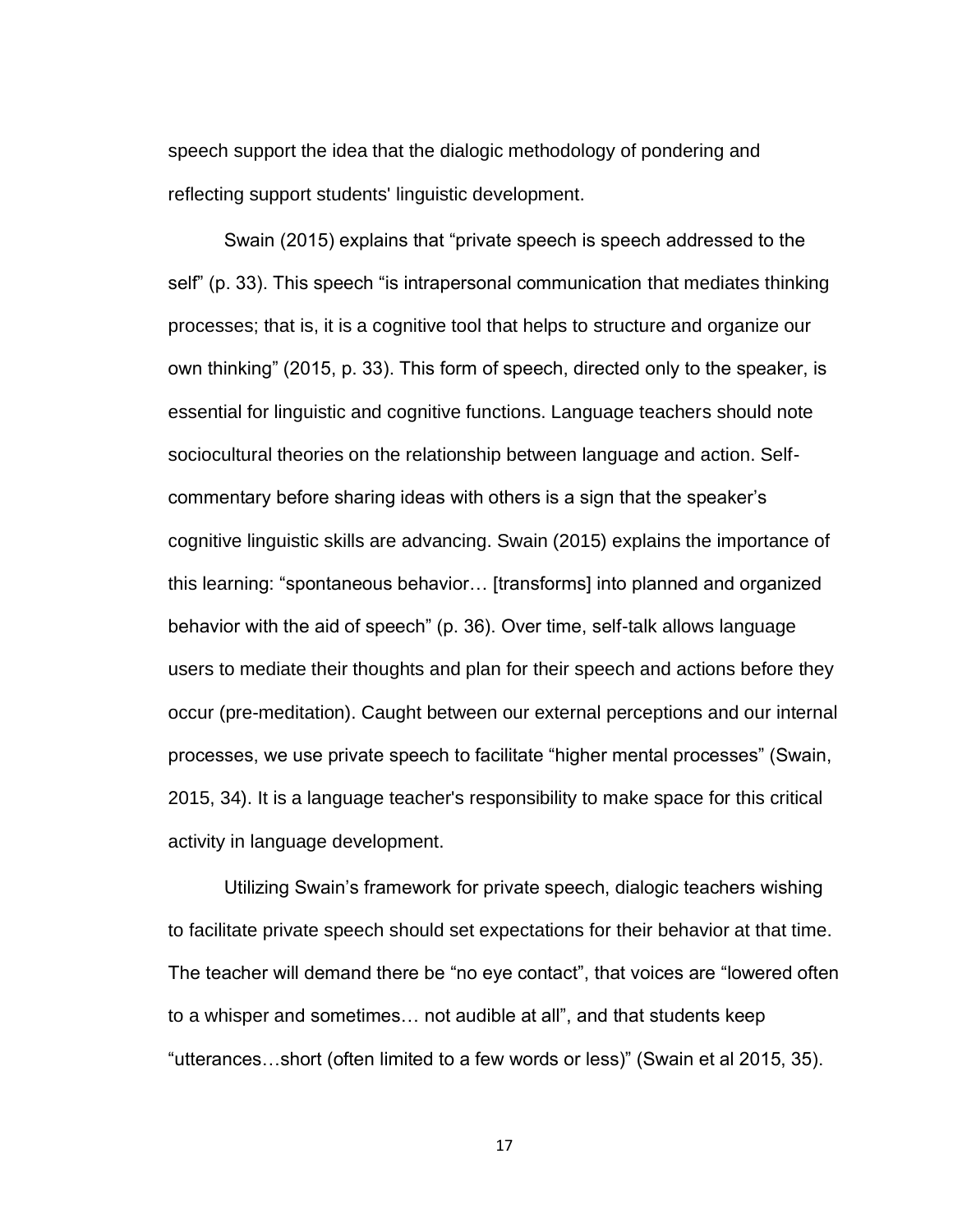Shockingly, some teachers attempt to punish students for making quiet comments to themselves during learning activities! But thinking through complex problems is not always possible in silence. Private speech is an aspect of language development that aids students in "strengthening associations between various kinds of linguistic and nonlinguistic knowledge" (Brown et al, 2012, p. 150).

Private speech is the key element of language internalization made possible in dialogic classrooms. As the linguistic theorist Vygotsky explained, self-dialogue represents an "externalization of higher mental processes," or thinking out loud (Swain et al, 2015, p. 34). The well-informed language teacher, then, is prepared to incorporate private speech in class so her students can explore their linguistic ideas and succeed in their higher mental processes. In the dialogic classroom, the teacher provides ample thinking time and asks for private speech, personal writing, reflection, and a general attitude of thinking slowly and deeply in order to reach the fullest potential of one's cognition. One goal for dialogic language teachers is to normalize and encourage the linguistically essential act of private speech.

# Collaborative Dialogue

<span id="page-26-0"></span>The externalization of private speech into multi-person conversation, or collaborative dialogue, represents the next step in linguistic and cognitive learning. Language is social and relies on interactions between users for both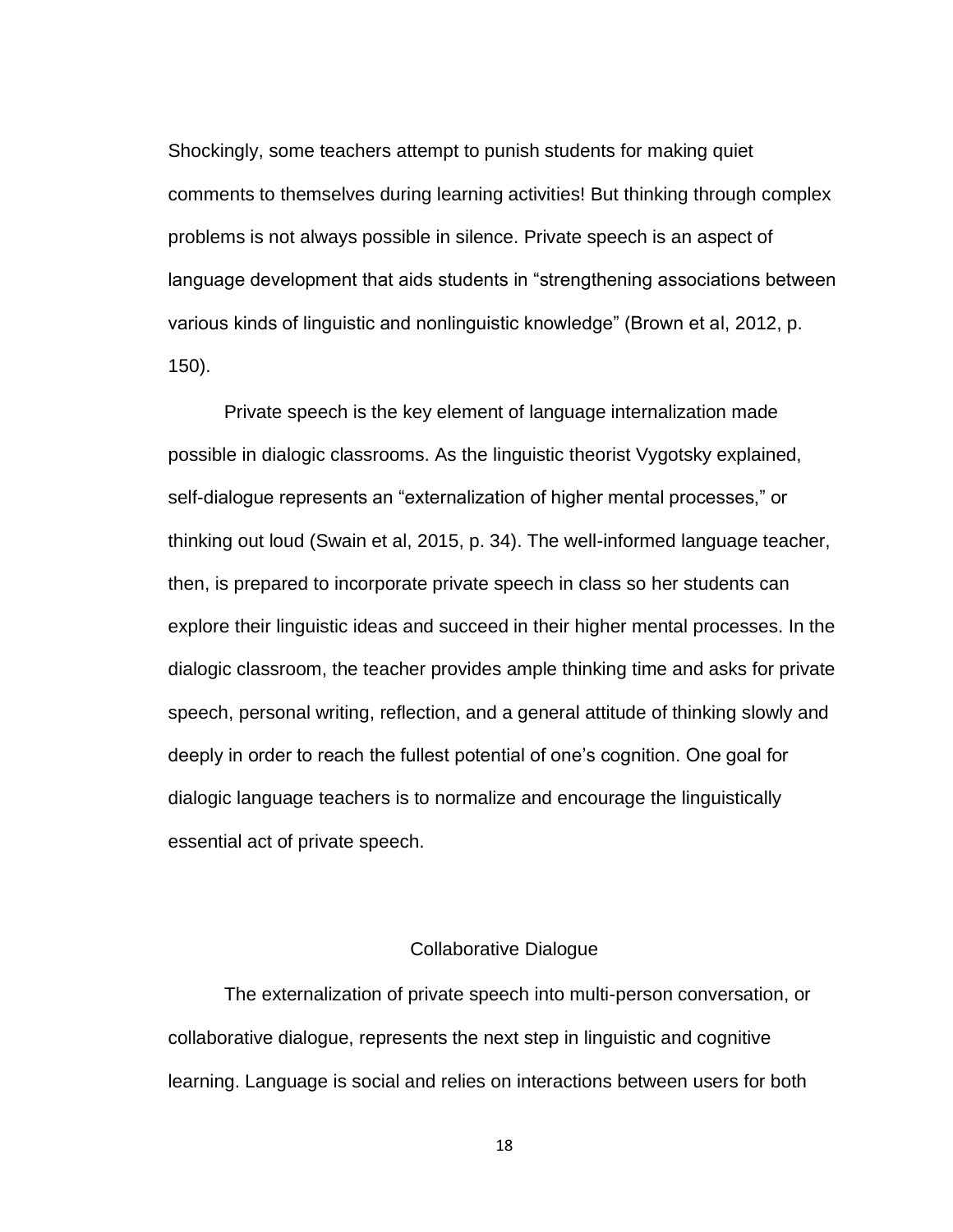cognitive and linguistic progression (Brown, 2012). Collaborative dialogue, defined by Swain (2015), is a linguistic encounter between students where they "engage jointly in problem-solving and knowledge building" (p. 39). The thoughts created through private speech become actions as they are shared with peers and offered as objects of inquiry. The dialogic classroom relies on collaborative dialogue because it creates a "form of shared cognition" that leads to higher level mental activities (Swain et al, 2015, p. 41). Cognitive tasks like synthesis, evaluation, and analysis are made possible when language learners collaborate, listen, provide feedback, and reflect on their ideas in dialogue.

Swain (2015) connects inner speech with collaborative dialogue. Speaking aloud is an act that "completes our thoughts (cognition, ideas)" and, through collaboration, "transforms [those ideas] into artifacts that allow for further contemplation, which, in turn, transforms thought" (Swain et al, 2015, p. 41). Collaborative dialogue is thus a recursive act that increases cognition. Teachers who facilitate collaborative speech are creating "a collective experience in class" in which discussion and "reflection" are encouraged (Fecho et al, 2010, p. 444).

When the hopeful, loving aspects of the Freirean dialogic method are utilized in class, along with the dialogic method, teachers and students will recognize dialogue not as "leading to language learning" but as "language learning in process" (Swain et al, 2015, p. 39). Private speech, discussed above, helps learners to outline their preliminary ideas. Collaborative speech, discussed here, helps learners to complicate, negotiate, alter, or strengthen those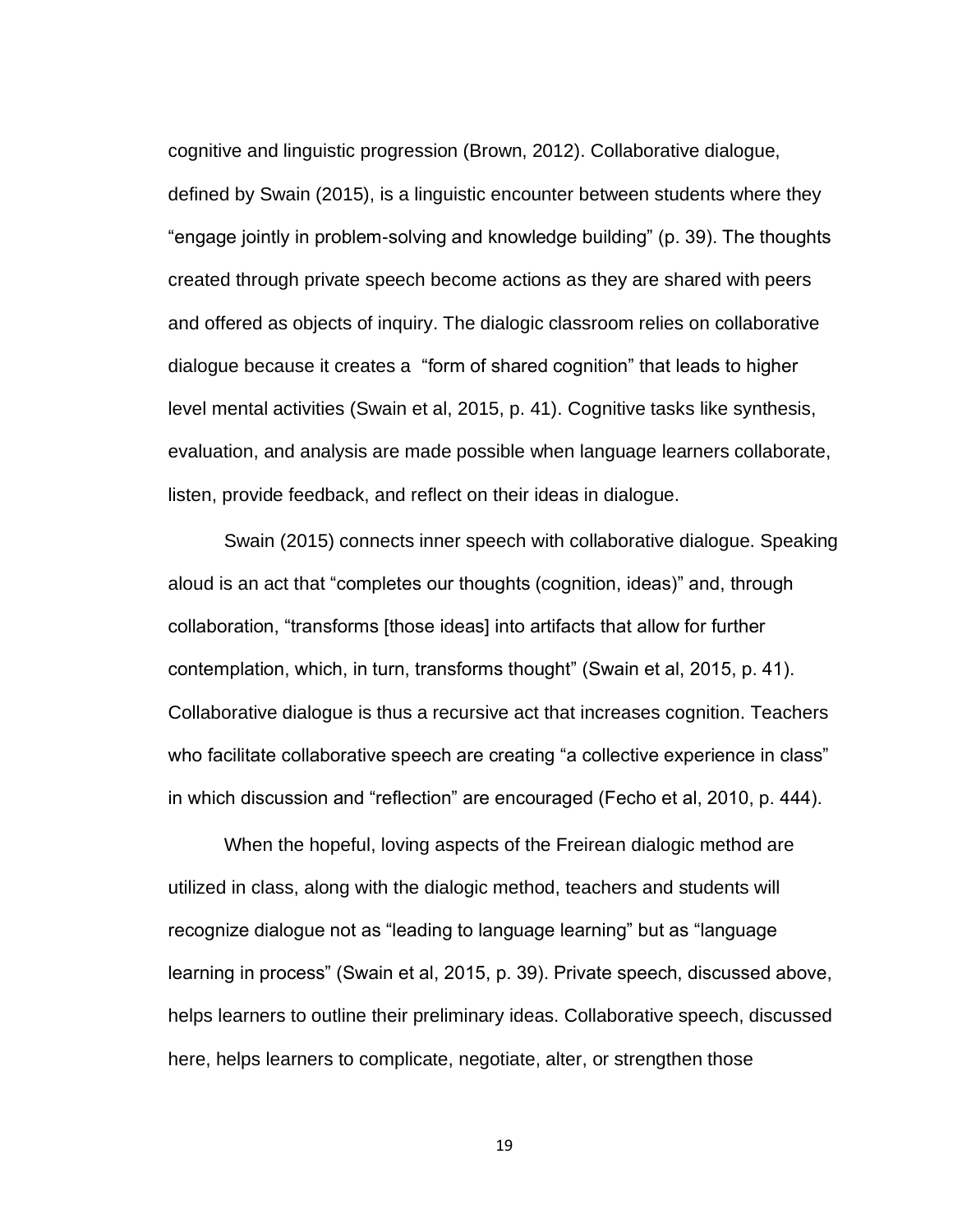ideas. Perhaps most importantly, collaborative dialogue pushes students into the zone of proximal development where the majority of long-term learning takes place.

# The Zone of Proximal Development

<span id="page-28-0"></span>Sociocultural theories of language learning also embrace the notion of the "zone of proximal development" (ZPD) which, as with private speech and collaborative dialogue, has relevance to dialogic approaches to teaching. Fecho describes the ZPD as the space in which students are able to learn via the assistance of a more knowledgeable other (2010, p. 427). This "other" is often a classmate who shares their lived experiences and personal thoughts through collaborative dialogue. The "unfamiliar" space of the ZPD is where powerful learning happens (Fecho, 2010, p. 427). Vygotsky originated this theory when he identified learning as a neurological process of connecting and strengthening new neural synapses in the brain (qtd. in Fecho, 2010, p. 427). As students ponder, question, consider, listen, use inner speech, and use collaborative speech, their brains are forging new connections that strengthen their language and thinking capacities.

Learning implies cognitive growth. Thoughtful engagement and concentration unlocks our brain's flexibility and helps us move into the ZPD where we can form new thoughts. As Swain (2015) demonstrates, language use in the proximal zone helps students to "be free of the immediate present, to solve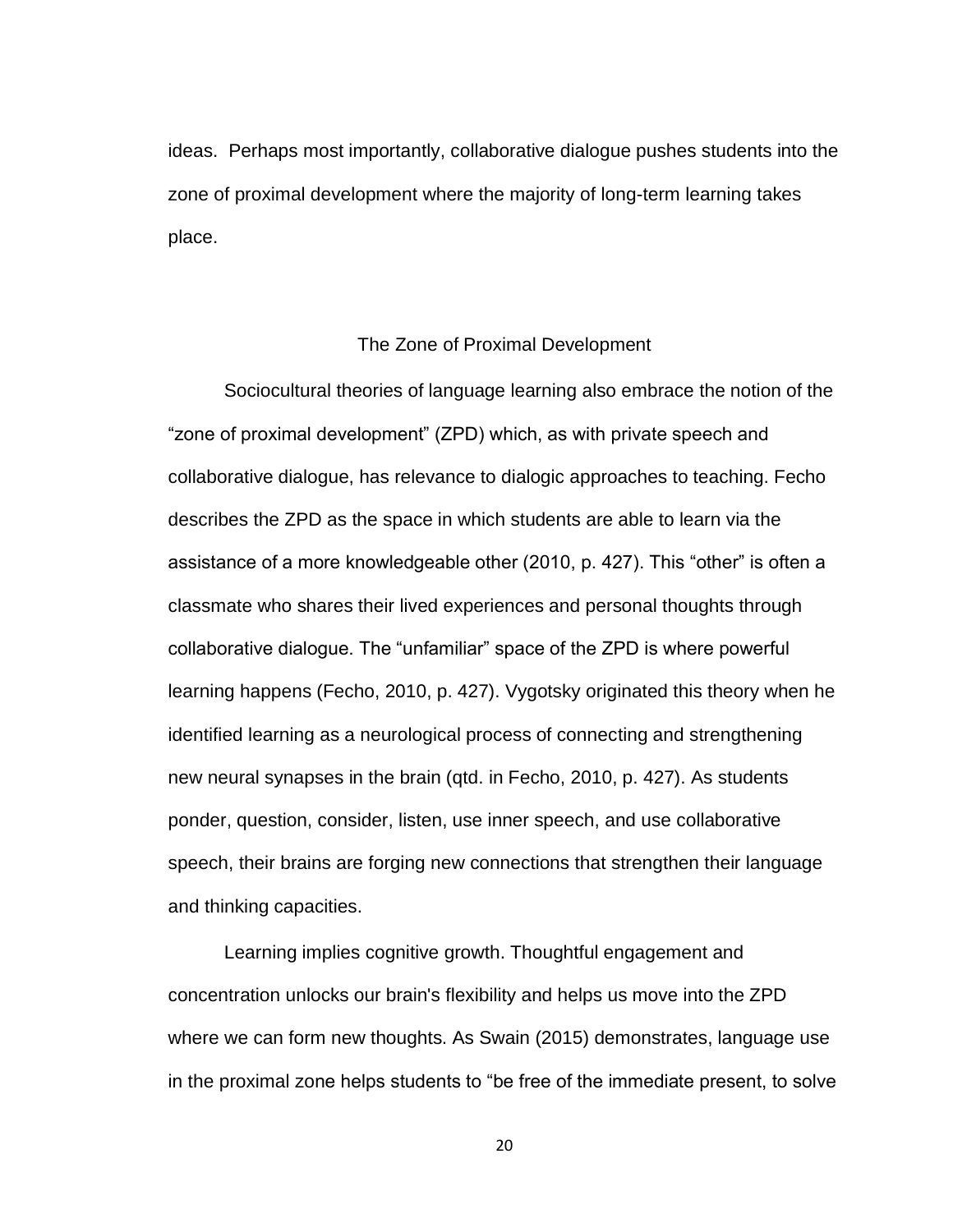difficult problems, to impede impulsive behavior, to plan, to focus attention, in sum, to master one's own behavior" (p. 41). Engaging in these demanding mental tasks, as Fecho (2010) articulates, feels less secure than surface-level thinking in the banking model (p. 427). Yet, discomfort is to be expected when students are in the midst of massive growth.

When students are participating in advanced cognitive tasks, "the best (or perhaps, only) way for the learner to engage in the activity is by 'talking it through' in the first (strongest) language" (Swain et al, 2015, p. 43). The sociocultural theories of the ZPD thus connect to the dialogic method. "Talking through" ideas (through private speech or collaborative dialogue) allows students to practice inquiry, analysis, synthesis, evaluation, and more. The dialogic method gives students the chance to embody new language learning and build neurological connections in their zone of proximal development.

The Paradox Between Safety and Tension in the Classroom

<span id="page-29-0"></span>The Freirean dialogic method, devoted to uncovering the anthropogenic concept of culture, asks students to "engage in personally challenging explorations and lines of inquiry that [call] thinking into question" (Fecho et al, 2010, p. 445). Working in the ZPD, students deal with difficult cognitive, social, and personal tasks. Dialogic teachers must confront the emotional aspects of these advanced learning methods and create a balance between safety and tension. As Fecho (2010) explains, "creating a space where it is safe to engage,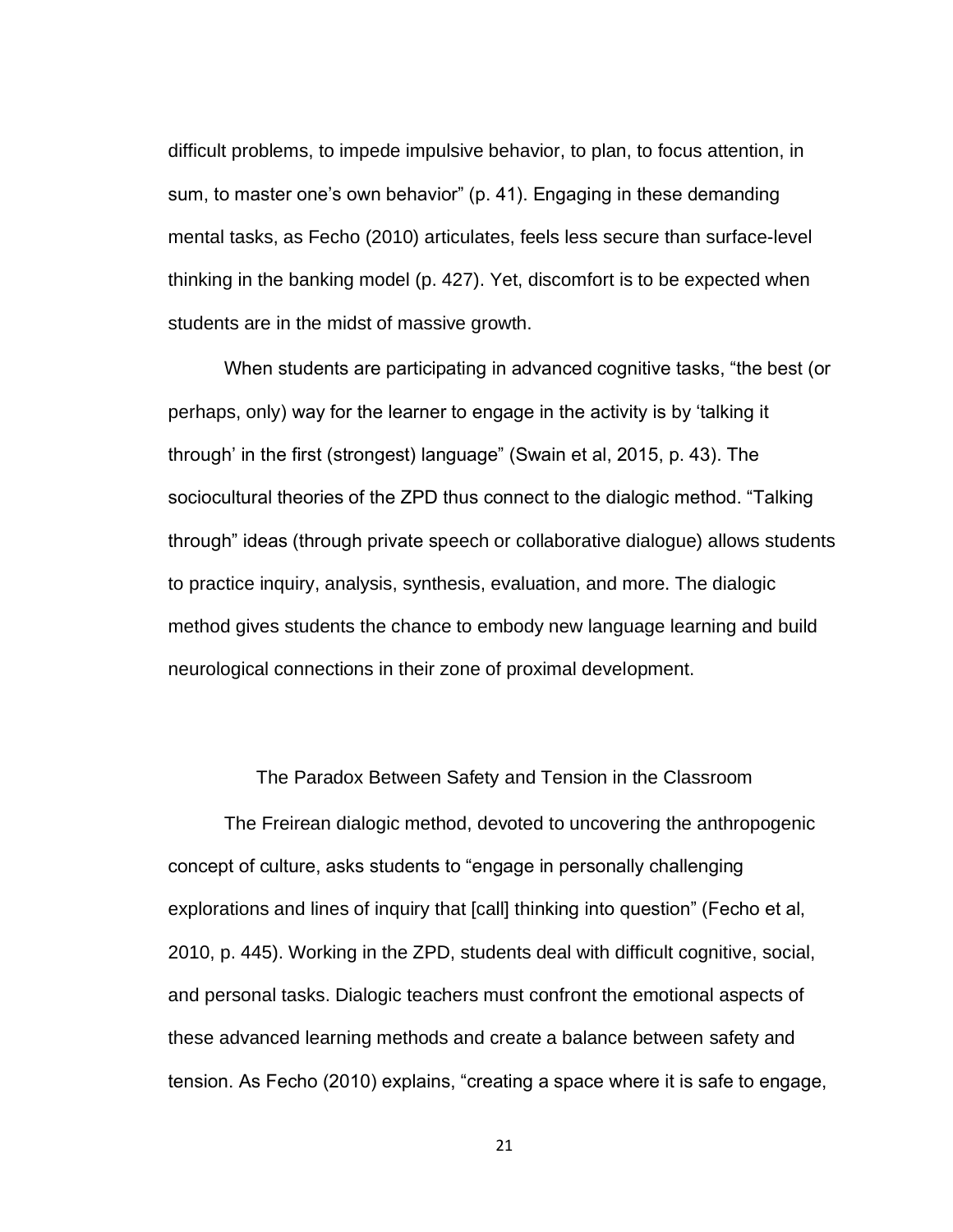inquire, and dialogue may feel very unsafe" (p. 445). Students are physically safe in class, but the influx of challenging tasks and ideas may be taxing and stressful within the body. This tension stems from the "contradictions, realizations, anger, and the loss of old ways of thinking" after participating in linguistic and cultural activities (Fecho et al, 2010, p. 445). The balance between safety and tension lies within reflection.

Ample time for reflection and private speech allows students to organize and regulate their responses to the new learning materials. These tasks require diligent work for teachers, especially those who are new to the dialogic method. Emotional experiences may be scary for those used to the artificial neutrality of banking model classrooms, but emotions are the precursor to connecting, respecting, and trusting cultural experiences in the classroom. Teachers should, as Freire encouraged, "learn with [their students] how to go beyond, not just their limits, but his or her limits" as well (qtd. in Beckett, 2013, p. 57). In order to accomplish these goals, the culture within the classroom must incorporate strict boundaries for respect, safety, and engagement with hard topics. Then students can bear witness to emotional learning experiences and emerge with a new understanding of themselves and their position in the world. Embodying big emotions and embracing tension in the classroom will lead students to a courageous understanding that they have a right to think their thoughts, express their thoughts respectfully, and be heard.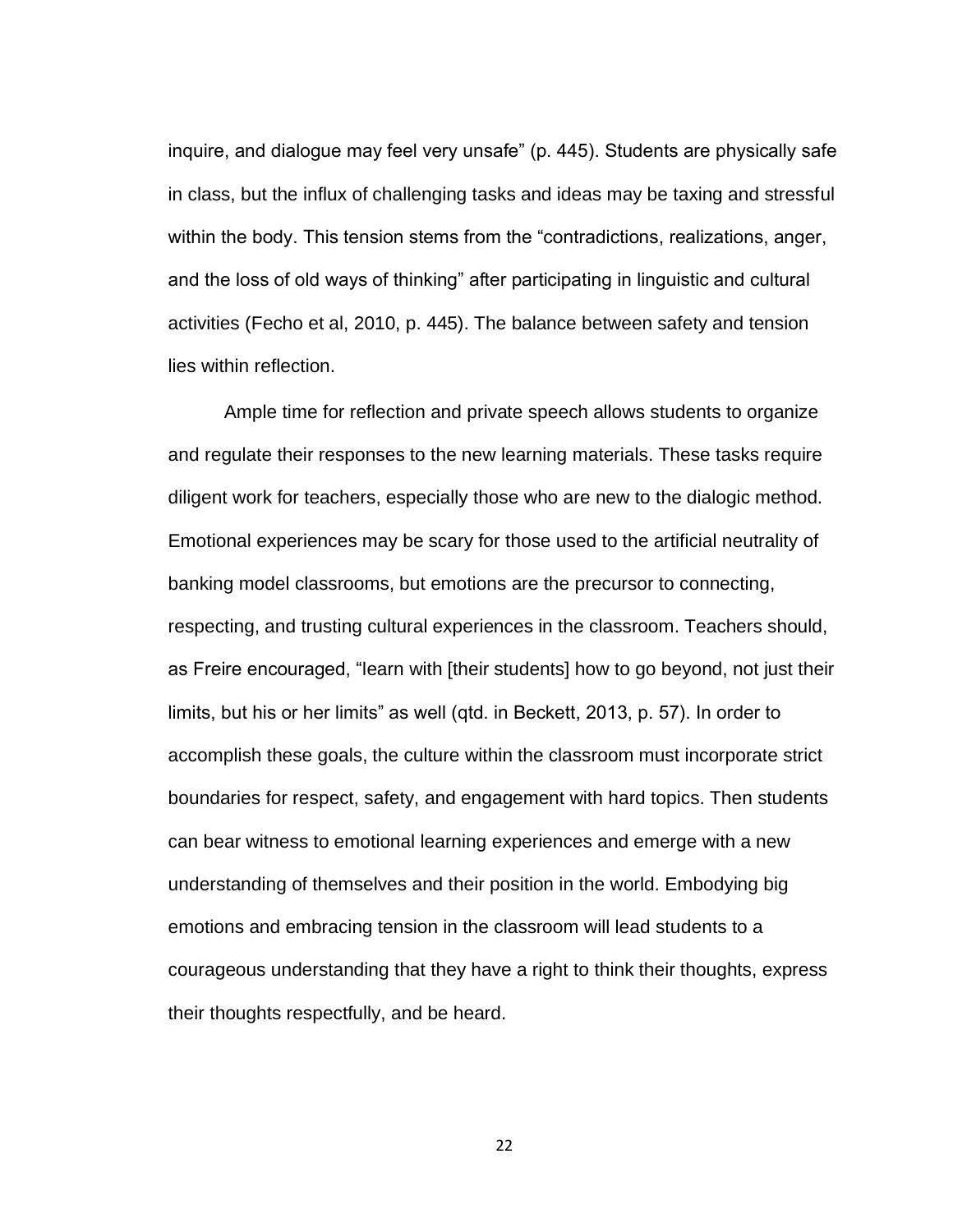#### PART THREE

# <span id="page-31-0"></span>PUTTING THE DIALOGIC METHOD INTO PRACTICE: A CURRICULUM FOR EIGHTH-GRADE STUDENTS

The dialogic method could be beneficial for K-12 education in the United States because it enriches student language learning, encourages conscientização, helps students build connections, and lets students become leaders in their own learning activities. My own investment in the dialogic method is connected to my work as a middle school English teacher. To demonstrate the applications of the dialogic method, I have created a series of classroom materials that could be utilized in an eighth-grade English language classroom. The 20-session course teaches science fiction creative writing using the dialogic method. My appendices include a lesson plan for the first day of class; a lesson plan for a dialogic class after completing a course reading; a list of keywords and writing prompts for both in-class and take-home writing, and a final reflection prompt to be utilized after the class's short-story assignment. I have also inserted annotations within the works to demonstrate their connections to the dialogic method. In this section, I will explain this curriculum and make connections to the socio-cultural, linguistic, and critical pedagogical theories for the dialogic method.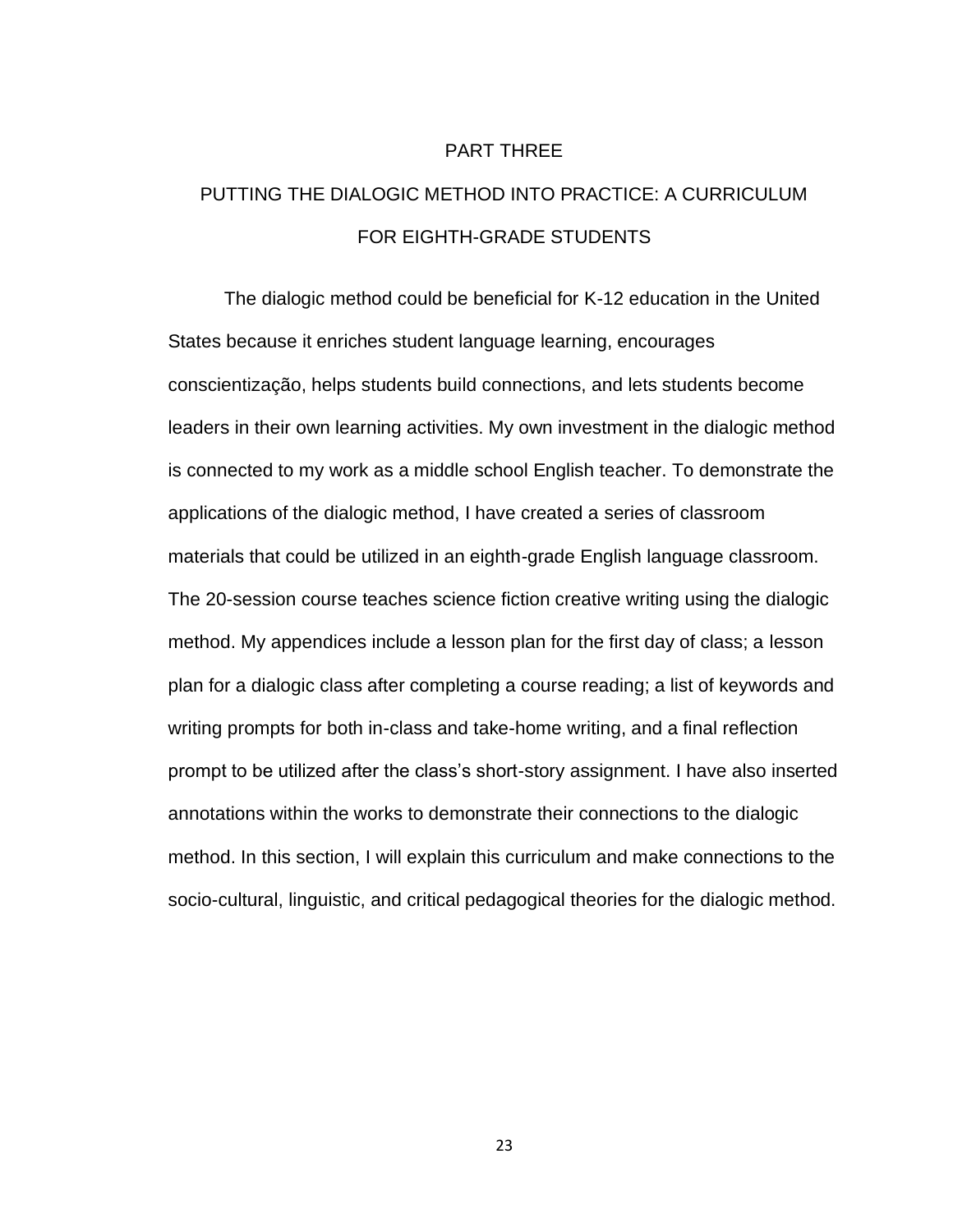#### Lesson Plan for the First Day of Class

<span id="page-32-0"></span>In this lesson plan (See Appendix A), I have curated learning objectives; a dialogic objective; the strategy for class activation; a learning objective in student-friendly language; a teacher script to explain the day's learning activities; the teacher strategies for modeling activities to students; steps for student independent work; steps for student collaborative work; time for student reflection; and a writing prompt for homework. This level of detail is not always required in a dialogic classroom. But as middle school teachers understand, the first day of school is the most important day of the year. Every minute of this class period serves a purpose. On this day it is essential that the teacher establish a "current" amongst students on the nature and energy of their (dialogic) classroom expectations (Freire, 1973, p. 47). This current prepares students for the "inclusive, caring, and critically tended alliances" they will forge with one another and with their teacher (Nagda, 2006, p. 573). Preparing students for meaningful collaborative dialogue starts with meaningful pondering, writing, and inner speech, all of which are encouraged in this lesson plan.

The official student-friendly learning objective is that by the end of class, students will "think, write, and share [their] ideas about the story [they] see in a picture" (Appendix A). Although students don't have the pedagogical knowledge to anticipate this learning objective, dialogic teachers know that students will be pondering, writing, using inner speech, and using collaborative dialogue to discover the implicit concepts within a codification. The teacher will facilitate an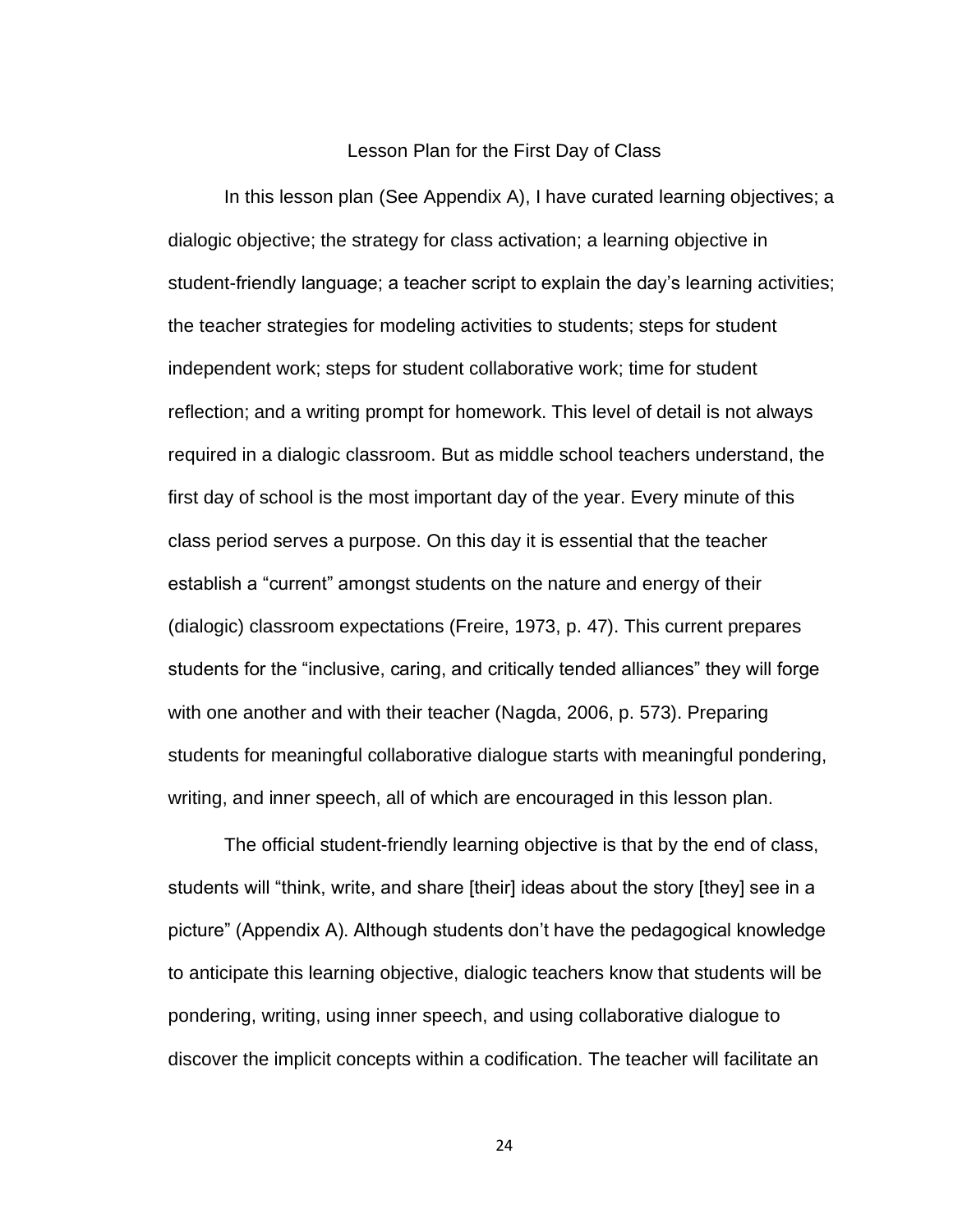exploration of codifications in science fiction topics and students will have the opportunity to think and write about alien invasions, a dystopian city, a campfire burning on a mountainside by two abandoned people, and a spaceship exiting the Earth's orbit. These codifications, different than those used by Freire, still provide a means by which students can reckon with the anthropological concept of culture. Pondering, writing, and inner speech are the primary tasks utilized in the first class period because they prepare students for meaningful collaborative dialogue and reflection later on.

# <span id="page-33-0"></span>Lesson Plan for a Dialogic Class After Completing a Course Reading

The course design for this eighth-grade science fiction creative writing course (See Appendix B) includes a single reading assignment, the short story *The Book of Martha* by Octavia Butler (2003). The day after students finish the reading, they will be asked to participate in collaborative dialogue for the majority of the class. A few minutes of reflection and writing at the beginning and end of the class session supplement the time spent in dialogue. Four separate CCSS ELA-Literacy standards support the dialogic lesson plans, including standard 8.1.A: "Come to discussions prepared, having read or researched material under study; explicitly draw on that preparation by referring to evidence on the topic, text, or issue to probe and reflect on ideas under discussion" (2022). The dialogic framework prepares students to meet this learning objective. "Coming to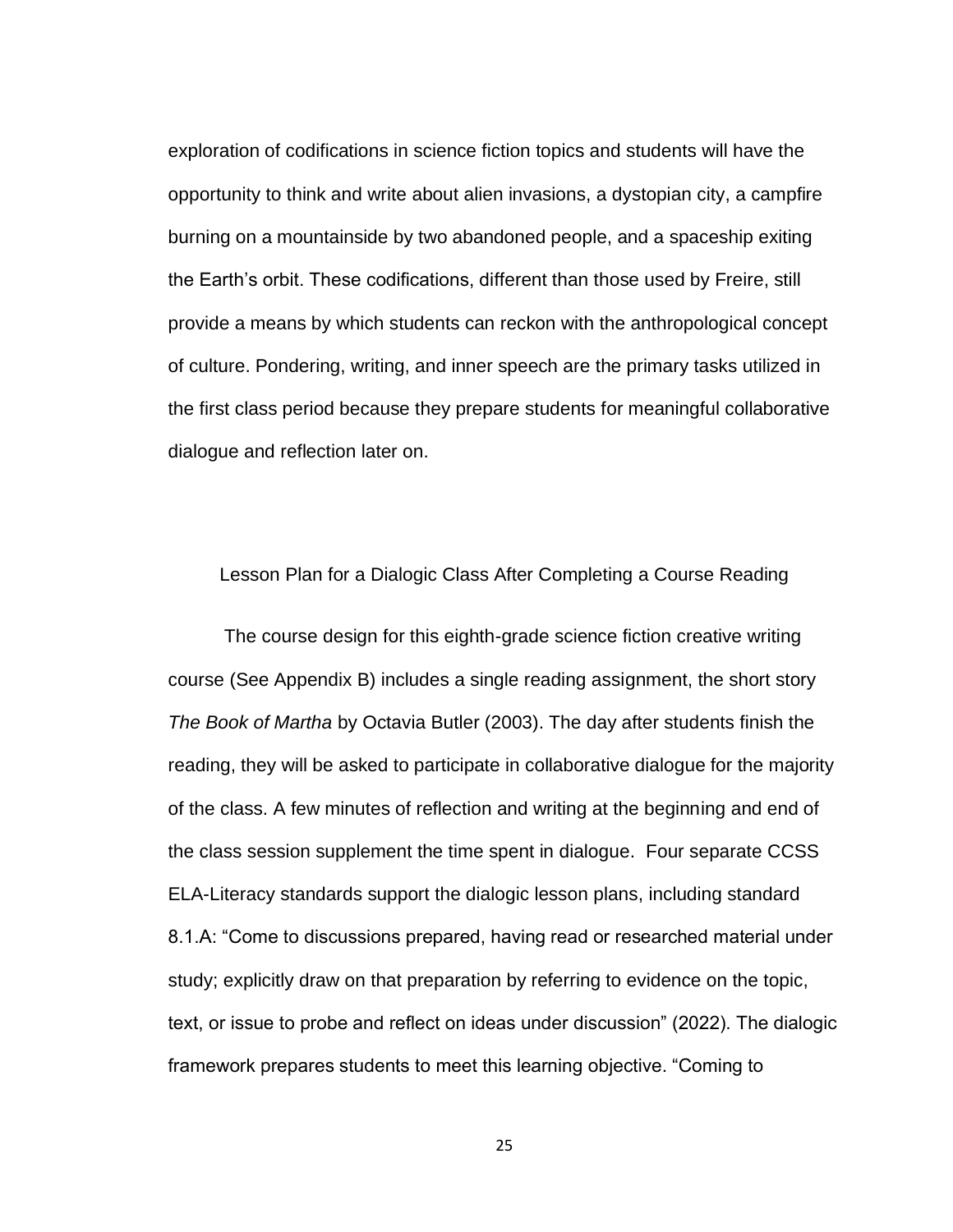discussions prepared" takes some work. The night before the collaborative dialogue, students have a take-home writing task to reflect on their ideas about the story. On the morning of the dialogue, they will review and ponder their ideas about the story before collaborating with others. Using a graphic organizer, they will also use writing as a tool to organize their ideas during the dialogue. By listening to each other and sharing their own thoughts, students will deepen their understanding of the text and also gain awareness about human culture. This supports their developing conscientização.

This lesson plan also anticipates difficulties students may have in their first collaborative dialogue sessions. The teacher models a variety of sentence starters that students may use if they feel awkward or don't know what to say in the conversation. Sentences like "I was wondering if you could explain that comment more" and "I'd like to say something" may sound simple to adults who have engaged in collaborative dialogue for years. But for students in eighth grade, these phrases are unfamiliar. Becoming a dialogic teacher requires the teacher to "search" with their students "for a new set of limits" to what they are capable of thinking, writing, hearing, and saying in the classroom (Beckett, 2013, p. 57). New tasks in the classroom can feel tense and uncomfortable amongst students who may have limiting beliefs about their own leadership in the classroom. Anticipating this tension is the work of the teacher, who prepares herself for any possible problems her students may have with the materials and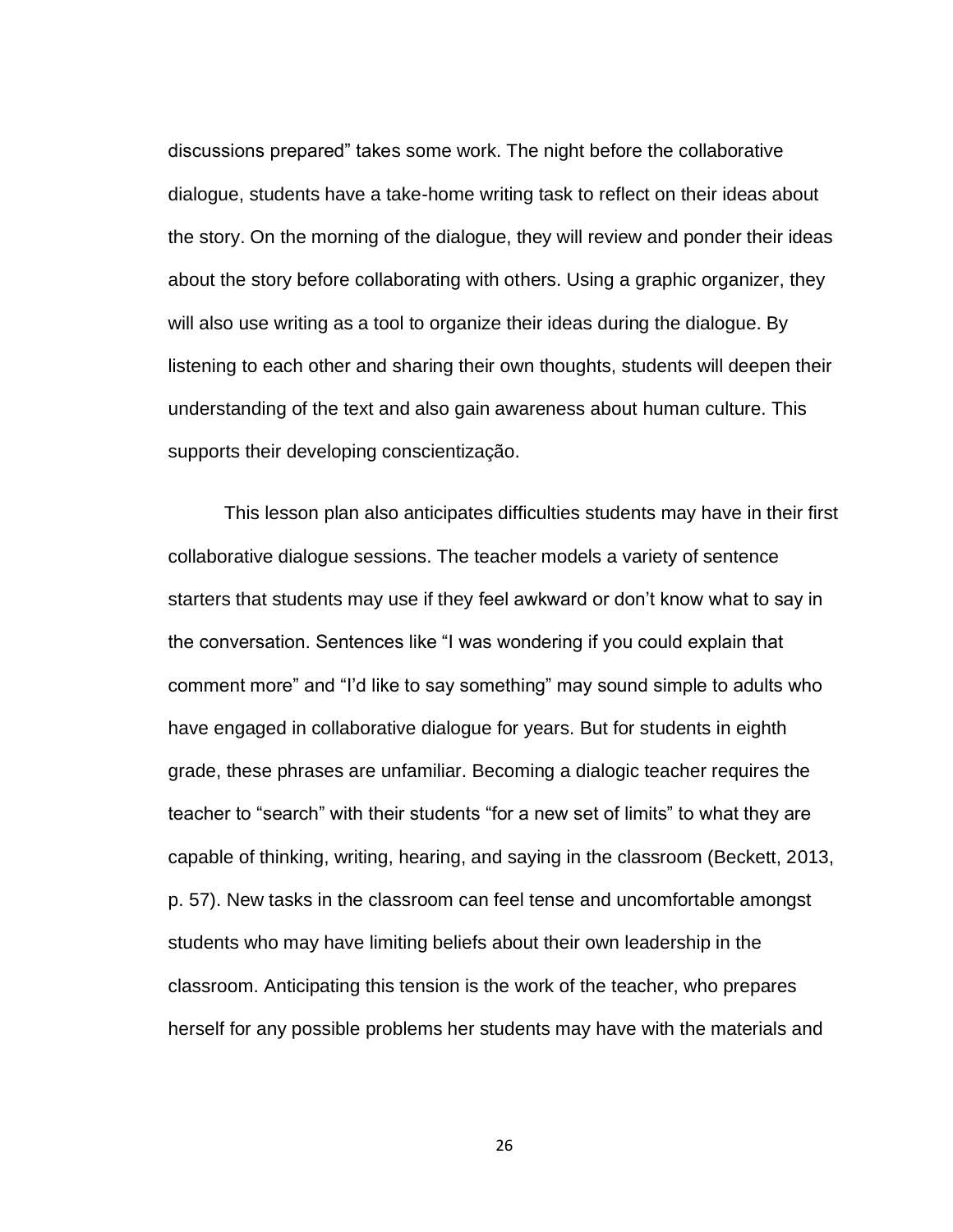gives clear directions and guidance on how students can maintain control and use their time to learn.

Both lesson plans in the appendix (first day of class and the class period after reading *The Book of Martha*) are designed to set students up for success in their learning. As the teacher listens to her students, she shows them that she regards them as "worthy to listen" and that she'll listen too because her students are "worthy to speak" (Peirce, 1995, p. 29). Patience, a loving attitude, and space for reflection will allow the teacher and her students to maximize their learning. The only way for students to be successful in a dialogic class is to participate together "as equals" and explore the learning topics without harshness or judgment (Freire, 1973, p. 48). The teacher is responsible for creating a supportive atmosphere in class. Student expression and connection pushes students into the proximal zone of learning and enables long-term learning (Swain, 2015, p. 43).

<span id="page-35-0"></span>Keywords and Writing Prompts for Both In-Class and Take-Home Writing

Writing "routinely over extended time frames… for a range of disciplinespecific tasks, purposes, and audiences" is a learning objective in the national Common Core English standards that directly links to the dialogic method and my appendix (2022). As seen in Appendix C, students following my curriculum will be asked to "think new thoughts while pondering, listening and speaking" and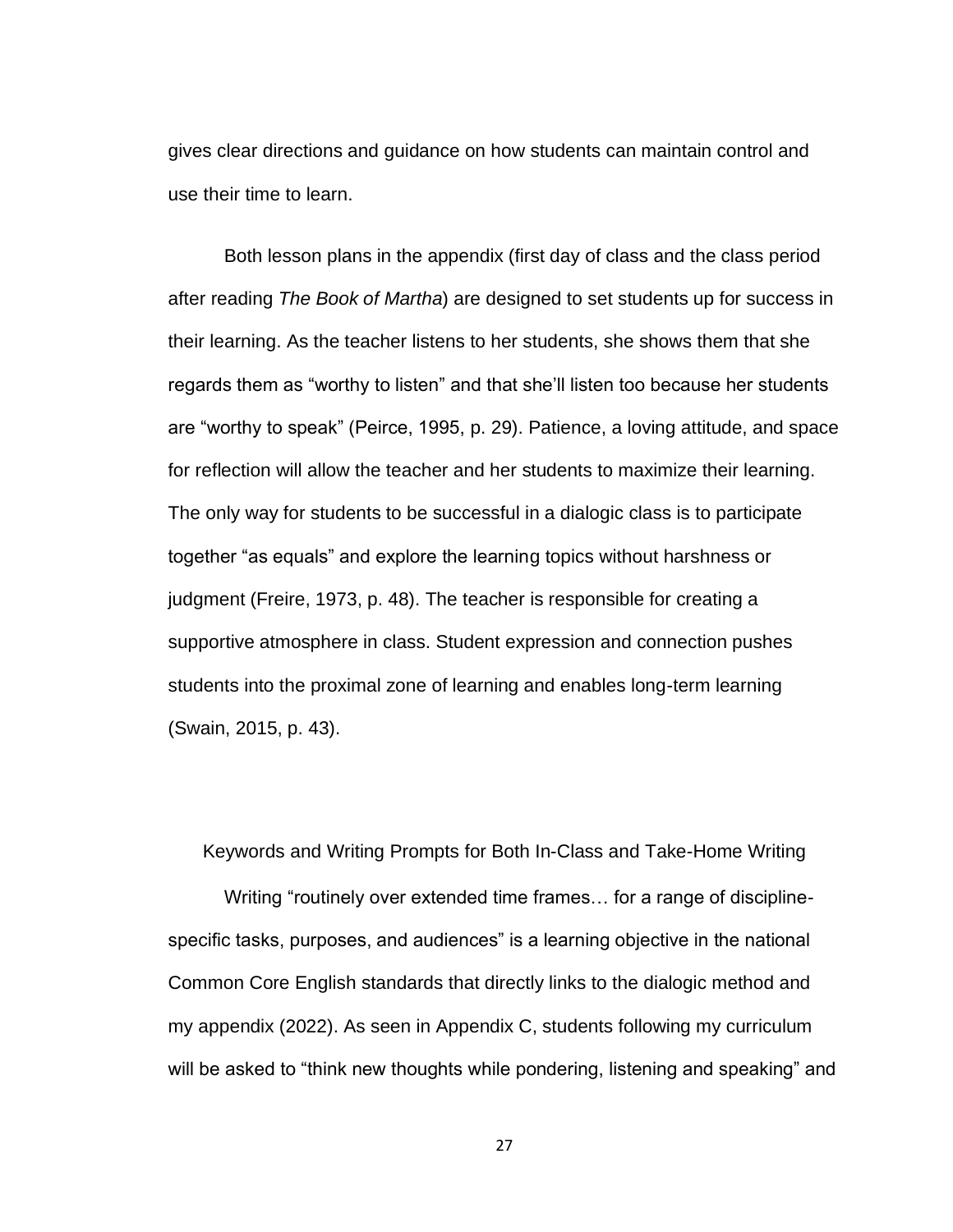"write my new thoughts down, helping me to learn even more." The full dialogic objective for writing in the course also sets the expectation that students will "use creativity and imagination to reflect on what I want to learn while writing" and that "writing is a tool that I use to organize and understand my thinking and to make new thoughts." Their ponderings, inner speech, and collaborative dialogue will be systematically organized throughout the twenty class periods, each of which includes at least one writing prompt. Their notebook is not used like a bank to passively copy notes for memorization. Their notebook is instead an "instrument" that they use in the journey of learning "to read and write" (Freire, 1973, p. 48). The writing prompts given to students throughout the course will prepare them to embody their learning and reflect on their thoughts and experiences.

For example, several writing prompts ask for a metacognitive reflection on the act of learning. In class two, students will "first think, then talk, then listen, then write" during class. Their discussion and writing prompt is "what are the reasons talking with others helps us with our learning?" Sociocultural and linguistic theories succinctly state that dialogue is "language learning in process" (Swain, 2015, p. 39). Eighth grade students haven't read these theories and must discover the value of collaborative dialogue through their own conscious reflection. As the class moves forward, students are asked to reflect upon the nature of stories. As they learn about the genre of science fiction and creative writing, they will write about "one of [their] favorite stories" and collaborate with peers on "what makes humans love stories and want to listen" (Class 3). Their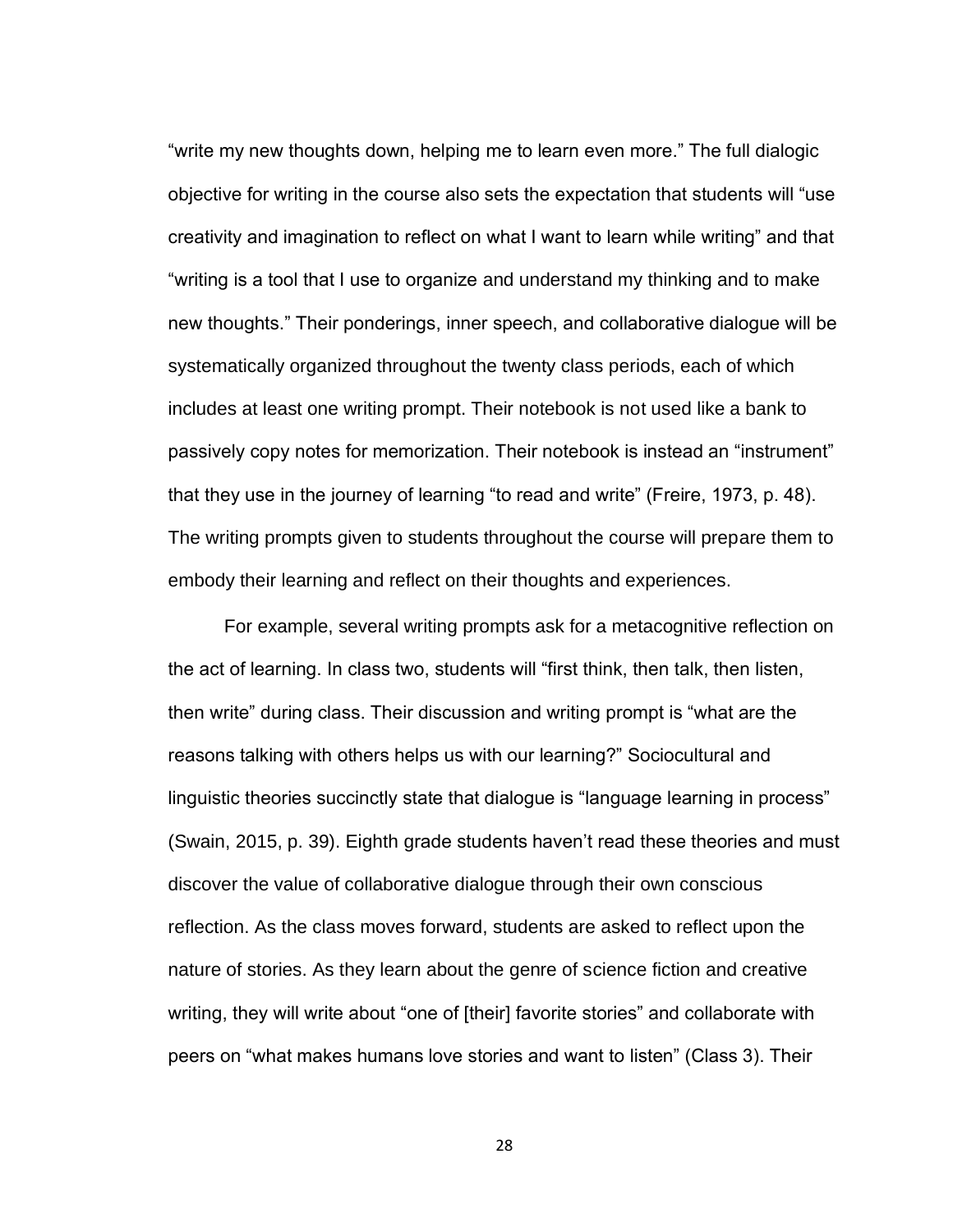dialogic engagement solidifies when they take the time to complete their thoughts by writing. Although this curriculum is designed around the genre of science fiction, the dialogic method and its emphasis on reflective and creative writing are useful in all subjects. The cycle of pondering, using inner speech, engaging in collaborative dialogue, writing, and reflecting is flexible enough to meet the needs of diverse curricula. Students who express themselves through writing and then share their written ideas with others can "see one another as part of a social network" where their ideas are "produced, validated, and exchanged" in an equitable learning cycle (Peirce, 1995, p. 29). For these reasons, writing is an essential piece to the dialogic method and necessary for eighth grade students in this context.

#### Final Reflection Prompt After the Short-Story Assignment

As is the case in most creative writing classes, the final assessment for the course is a large short-story writing project. Instead of using the writing prompt for this thesis appendix, however, I have included a reflection prompt to be given to students after they finish their short story (See Appendix D). Students will first ponder what [they've] written about and reflect on those writings. They will then "use inner speech" to think about and write what they have learned about creative writing, science fiction, their skills and preferences as a writer, and their short story. Finally, a collaborative discussion will help them hear their classmates' reflections, share their own, and add their final ideas to their written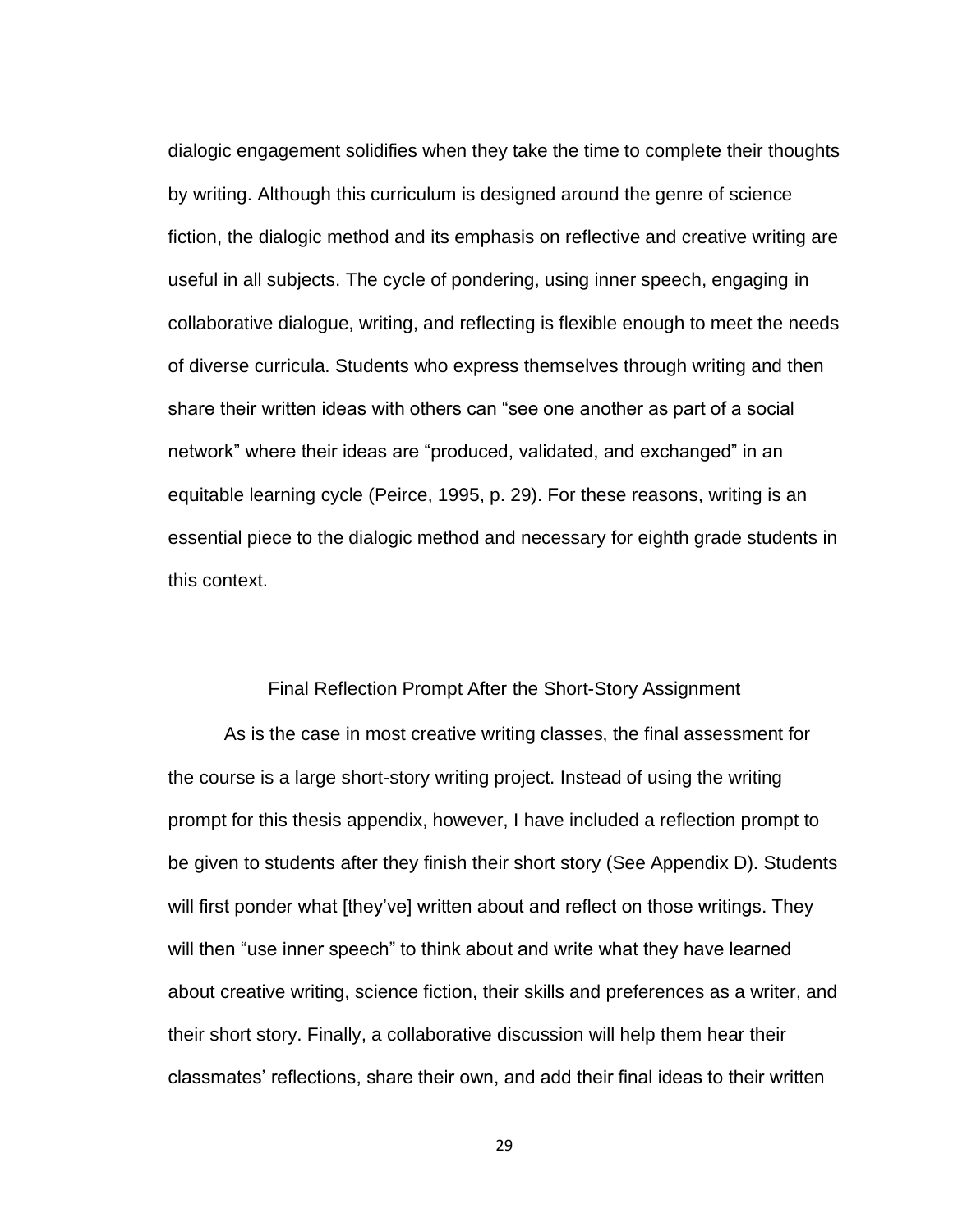reflections. In each of these learning activities, students will write their thoughts in their reflection prompt. The reflective activities in Appendix D allow students to verbalize (with inner speech and collaborative dialogue) and embody (through writing) the conscientização that they have developed in their 20-course science fiction experience with me.

This reflection prompt promotes "an open climate for discussion in which pupils feel free to participate" (Carl, 2011, p. 140). There are no wrong answers in the reflection, just space to learn and grow. My personal reflection in the appendix is that teachers should also consider writing their answers to these reflection prompts. As critical pedagogues of the dialogic method, we know that "restless, impatient, continuing, hopeful inquiry" is what leads us to conscientização and our fullest potential (Freire, 1973, p. 72). We ask our students to engage in reflection so they can recognize themselves and "become themselves" (Freire, 1973, p. 45). As teachers, we hope that our students will carry their reflection skills with them into the new spaces where they engage in creative writing work. But most importantly, the act of reflection "help[s] students interrogate their relationship to … larger social processes" like how writing works, their identity as a writer, and their engagement in advanced tasks like writing complete short stories (Peirce, 1995, p. 29). Completing this reflection allows students to cognitively end their activity in this course, acknowledge their growth, and recognize all the room they have to continue developing.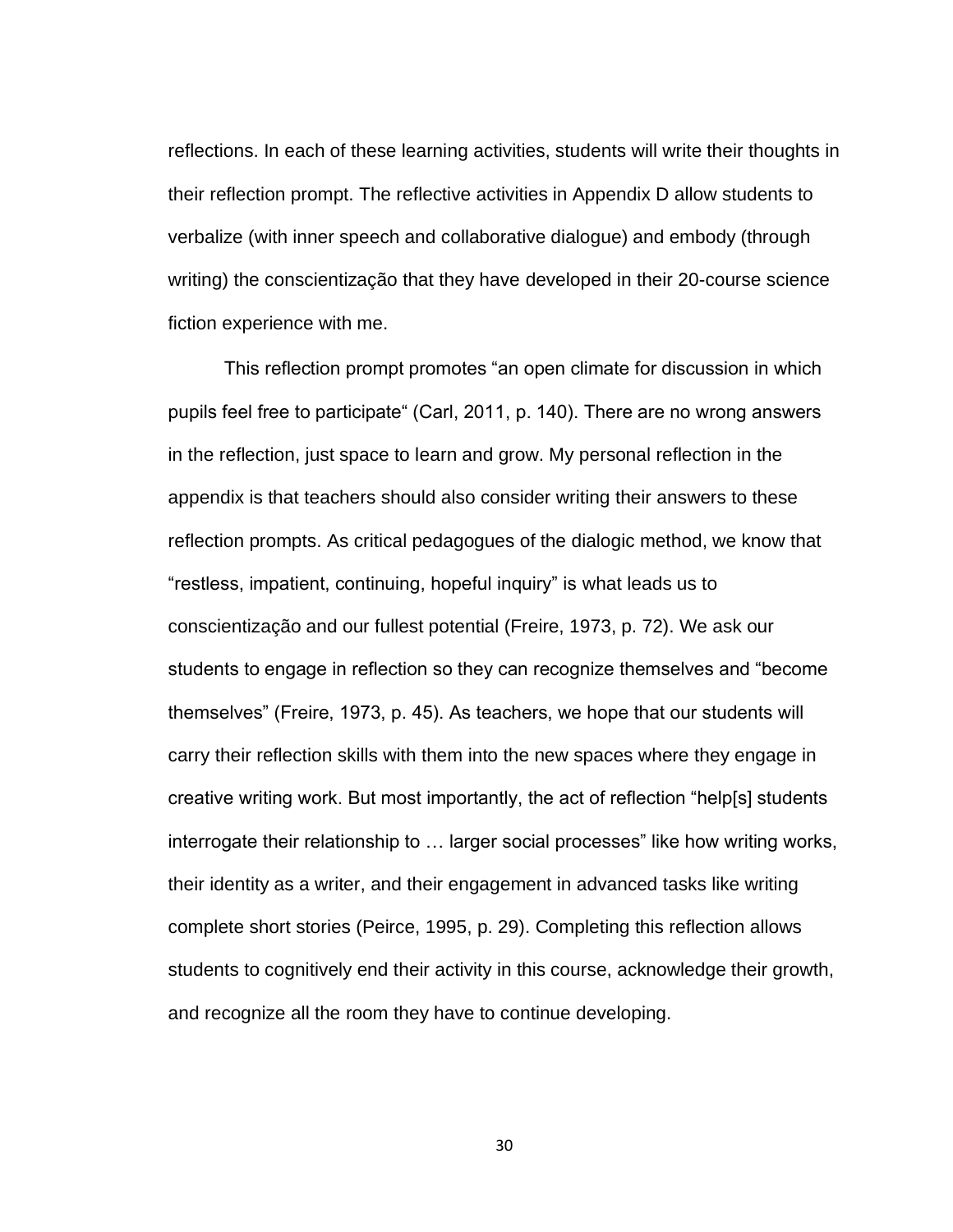#### Learning Objectives

The Common Core state standards for ELA-Literacy, as referenced in my works, emphasize dialogue as a necessary element for linguistic growth (CCSS ELA-Literacy Standards, 2022). All eighth-grade students in the United States, for example, are expected to "engage effectively in a range of collaborative discussions… building on others' ideas and expressing their own clearly" (CCSS ELA-Literacy Standards SL 8.1, 2022). This standard, referenced in Appendices A and B, asks teachers to facilitate collaborative dialogue to strengthen student learning. With creativity and vision, public-school teachers across the United States can merge the common core learning standards with the methodology of dialogic education (Pondering, listening, speaking, writing, and reflecting). The relationship between dialogue and writing is also referenced in standard W 8.5, which says "with some guidance and support from peers and adults, develop and strengthen writing as needed by planning, revising, editing, rewriting, or trying a new approach" (CCSS ELA-Literacy Standards, 2022). For some activities in the dialogic method, such as the growth of conscientização, time spent using inner speech, and the study of codifications, teachers may need to make creative connections between the standards and their classroom activities. The scholars we've heard throughout this thesis, however, demonstrate that all of the activities within the dialogic method lead to cognitive and linguistic growth. Therefore, the language and literacy standards are parallel to the purposes of the dialogic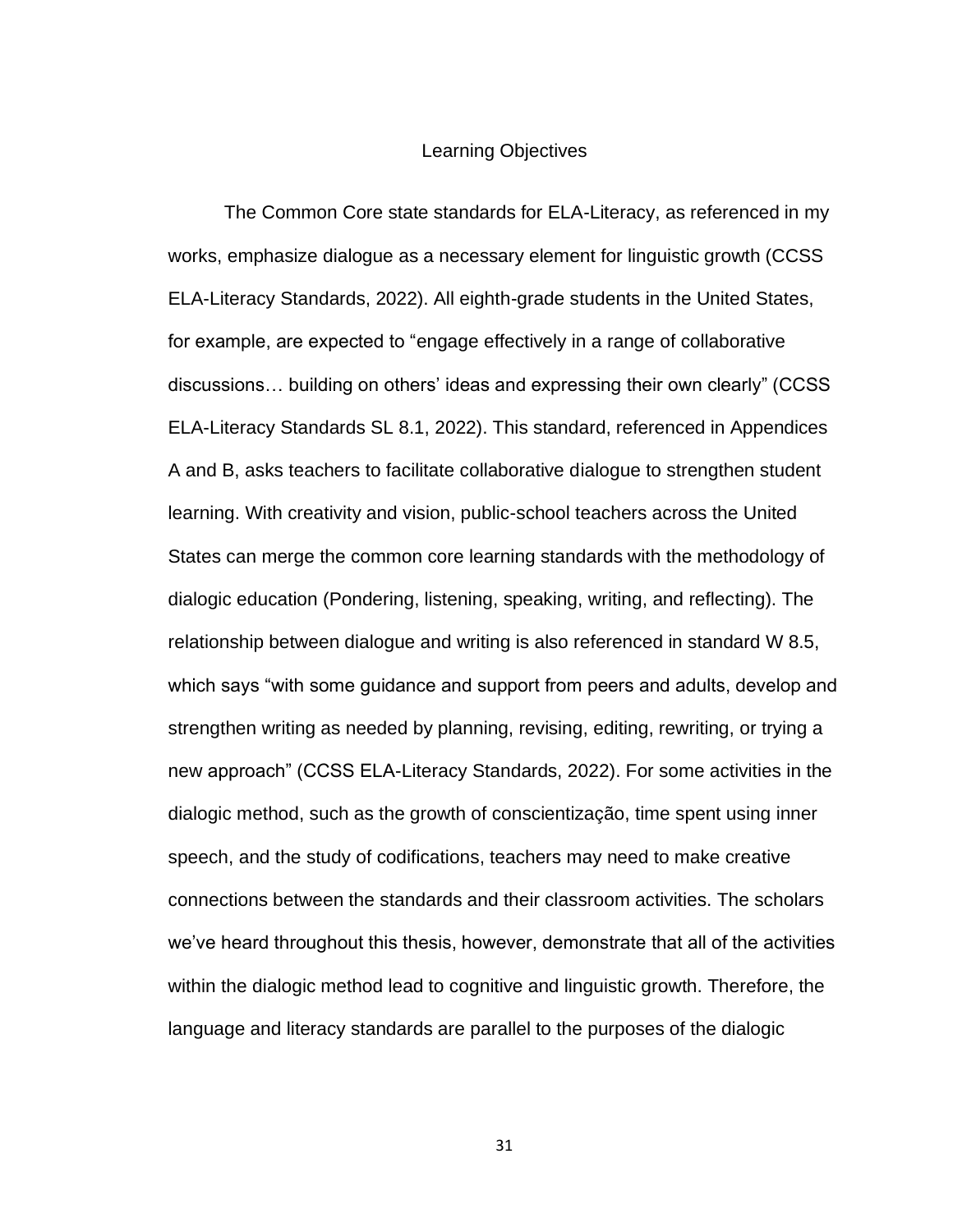method and can be practiced simultaneously in English classes throughout the US today.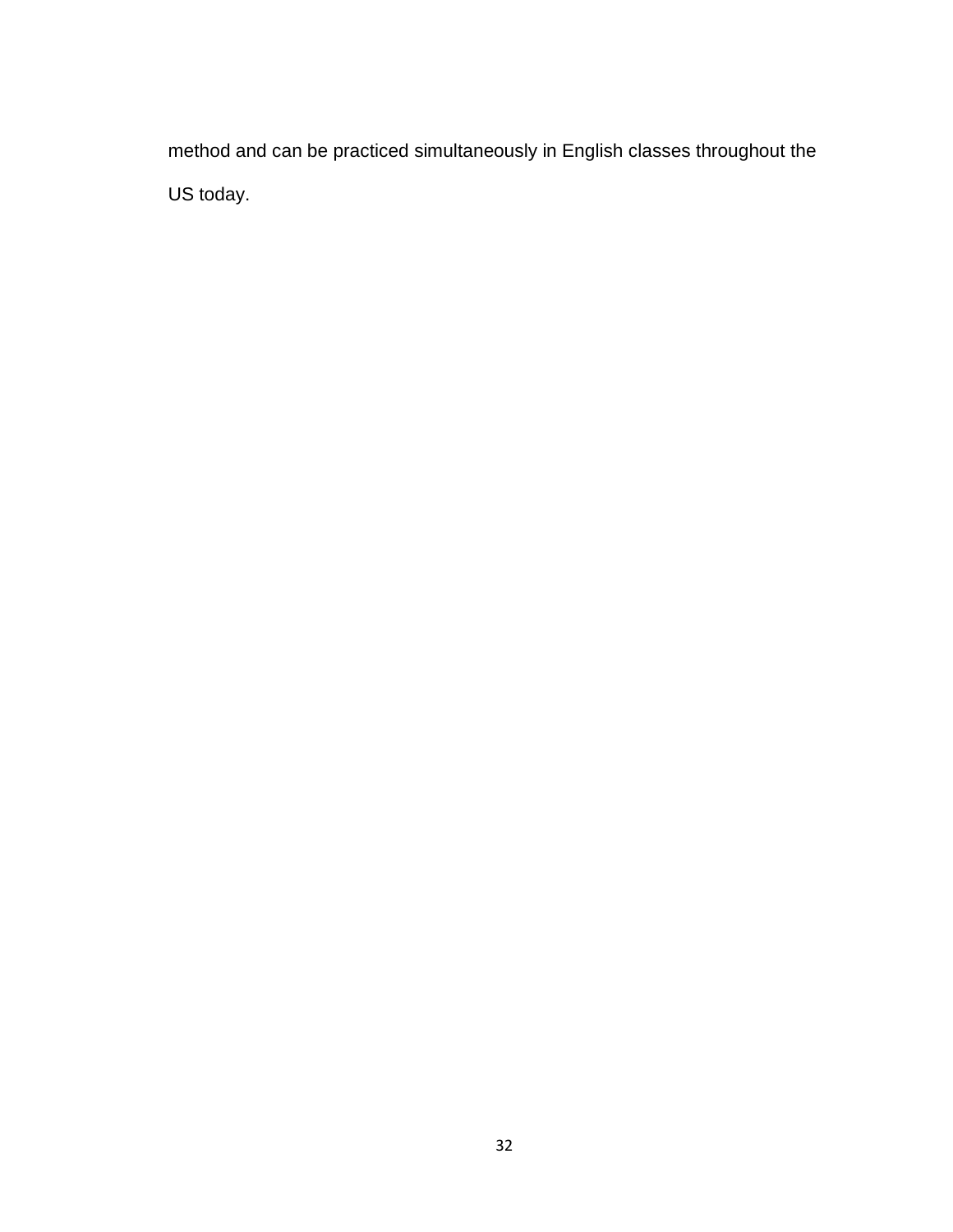# PART FOUR FREIRE'S STUDENTS, OUR STUDENTS

#### **Conclusion**

The existence of language necessitates the existence of human culture. Sharing language, ideas, stories, traditions, rituals, and care practices are all cultural experiences (that humans, and other animals, know). Education is a profound influence of human behavior and thought; "there is no culture without education" (Setiadi, 2017, p. 7). However, human culture is not without shortcomings. As Freire saw in his daily life, thousands of people were living in slum conditions, unlettered, and without adequate food, medicine, housing, or protection. In the 1970's, Freire argued for a "cultural revolution" in which "the total society [is] to be reconstructed" (McKenna 2013, 455). This framework may startle the average US teacher, who maintains footing on a trepidatious balance beam within our conflicting culture. We want changes, yes, but not revolution. How could Freire hold a stance so radical? The critical pedagogy that Freire inspired shows teachers that education can transform student consciousness and turn them from "being for others" into "being[s] for themselves" (qtd. In Shih, 2018, p. 65). Using the dialogic method, students will think critically and creatively about the problems in their world. They will learn to develop their own thoughts through inner speech and strengthen or alter their thoughts through collaborative dialogue. Freire told us that educational leaders have no right to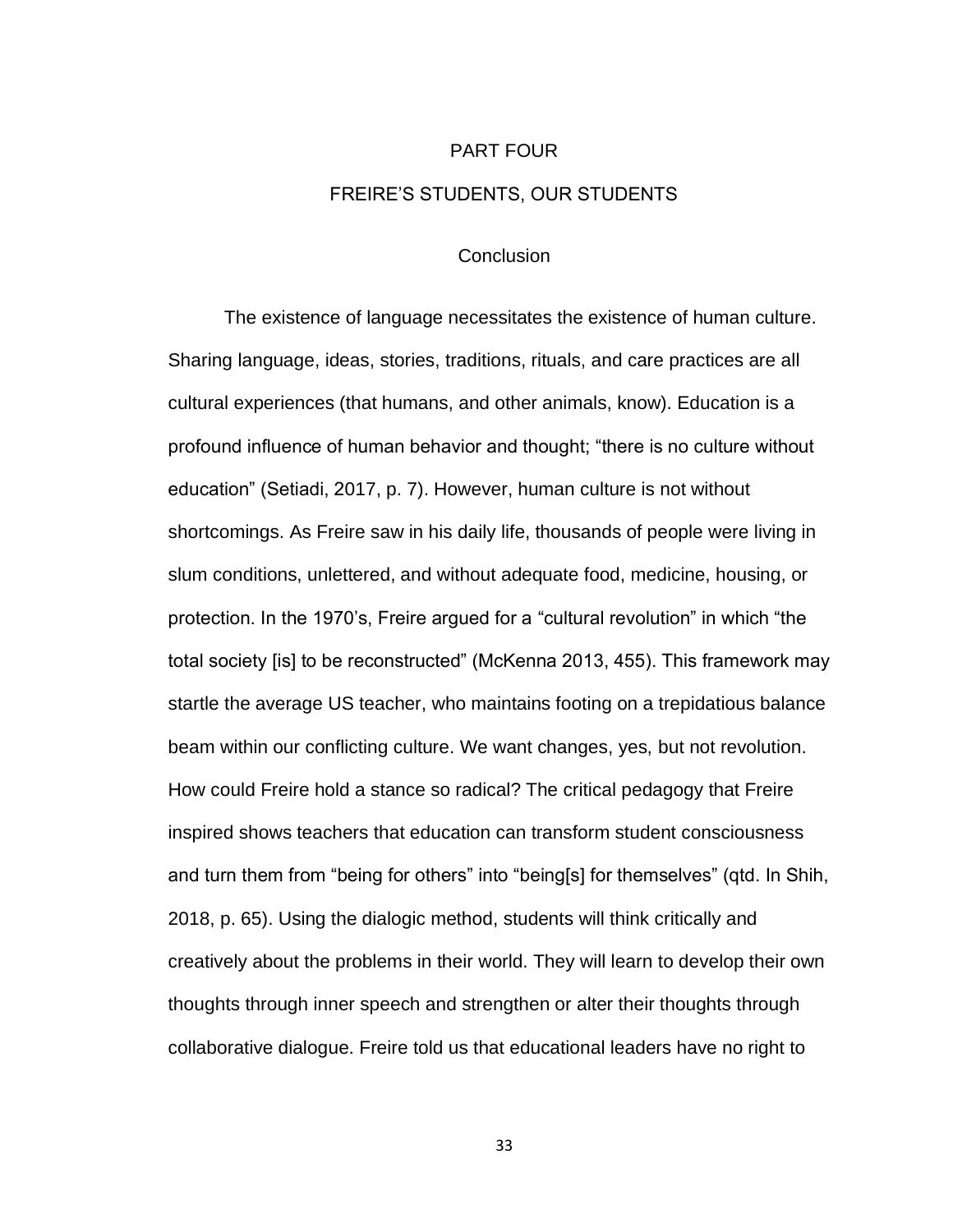"treat the oppressed as their possession" (Freire, 1970, 120). Instead, it is a leader's responsibility to empower their students to "effect a change in [their] former attitudes" and then "[discover themselves] to be a maker of the world of culture" (Freire 1973, 47). Meanwhile, scholars in linguistic and socio-cultural fields demonstrate the feasibility and promise of his methods.

Anthropological theories are as integral in the dialogic method as linguistic and socio-cultural theories. Dialogic educators must look at the past and gather "a means of understanding more clearly what and who [we] are so that [we] can more wisely build the future" (Freire 1997, 84). Using the dialogic method in our classrooms must include an awareness of Freire's cultural philosophy. He is an advocate of total social change for the uplifting of oppressed people and would advocate for 21st century teachers to maintain similar goals. After all, when our students reach conscientização of this method, they will surely transform the world.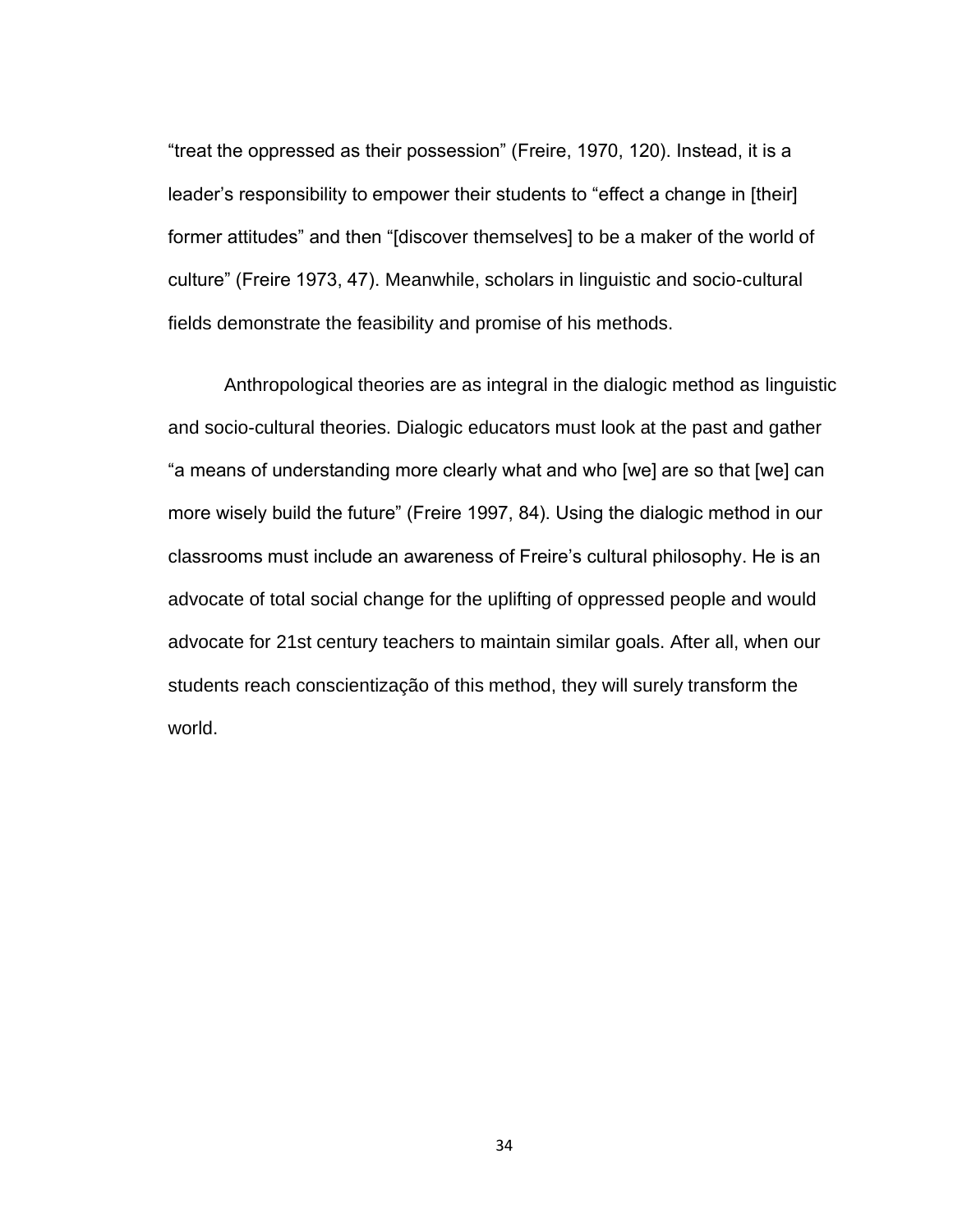APPENDIX A

LESSON PLAN FOR THE FIRST DAY OF CLASS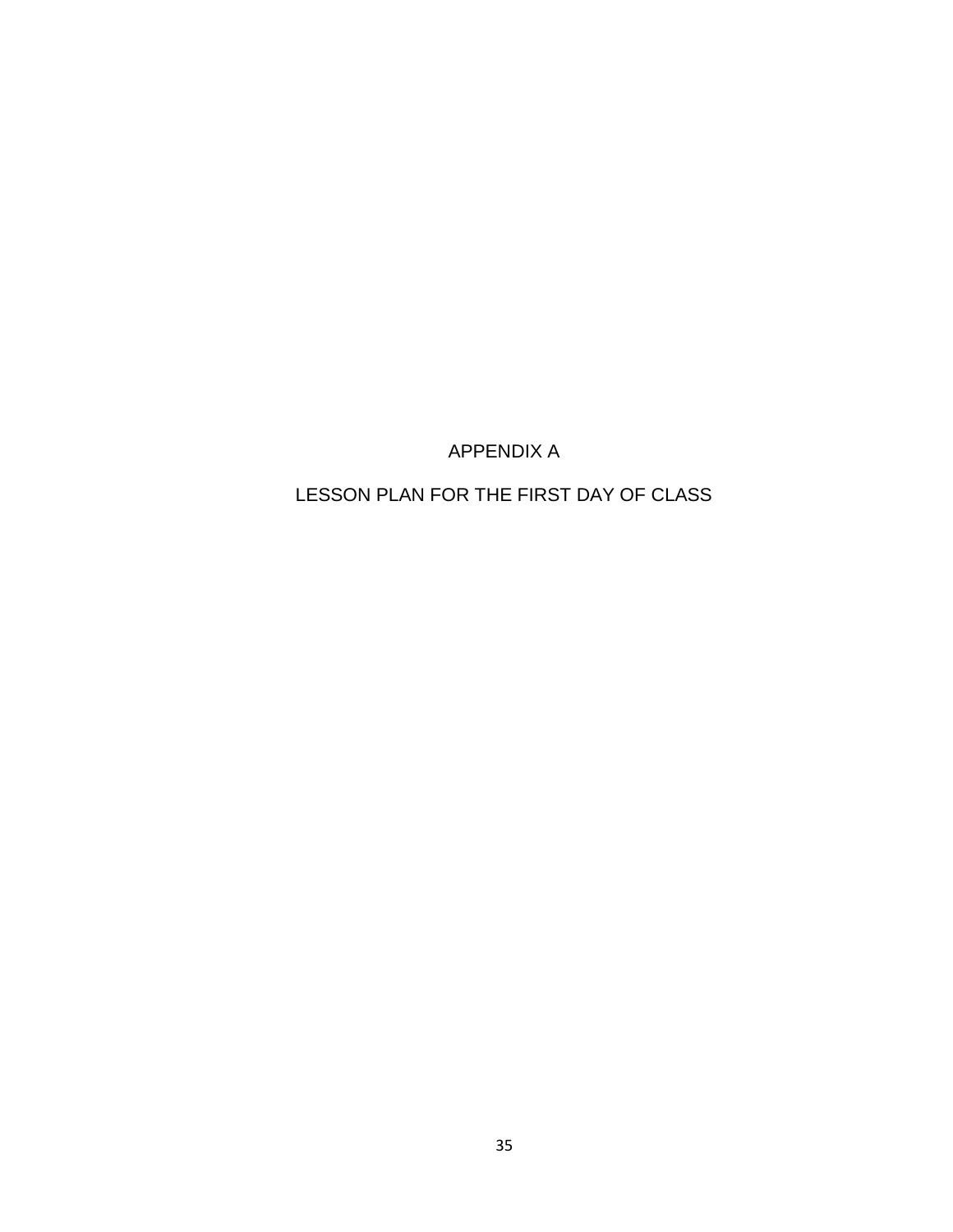## Lesson plan for the first day of class

#### **Learning Objectives:**

- [CCSS.ELA-LITERACY.SL.8.1](http://www.corestandards.org/ELA-Literacy/SL/8/1/)
- Engage effectively in a range of collaborative discussions (one-on-one, in groups, and teacher-led) with diverse partners on grade 8 topics, texts, and issues, building on others' ideas and expressing their own clearly.
- [CCSS.ELA-LITERACY.SL.8.1.D](http://www.corestandards.org/ELA-Literacy/SL/8/1/d/)
- Acknowledge new information expressed by others, and, when warranted, qualify or justify their own views in light of the evidence presented.
- [CCSS.ELA-LITERACY.W.8.3](http://www.corestandards.org/ELA-Literacy/W/8/3/)
- Write narratives to develop real or imagined experiences or events using effective technique, relevant descriptive details, and well-structured event sequences.

**Dialogic Objective:** I engage in the dialogic method by pondering, writing, listening, and speaking about a fictional scene on a codification.

The following codifications will be presented to students:

- 1. A dark forest with two figures standing in front of a burning fire
- 2. The ruins of a modern city with a lone figure in a wheelchair
- 3. A war-like cityscape with alien figures walking through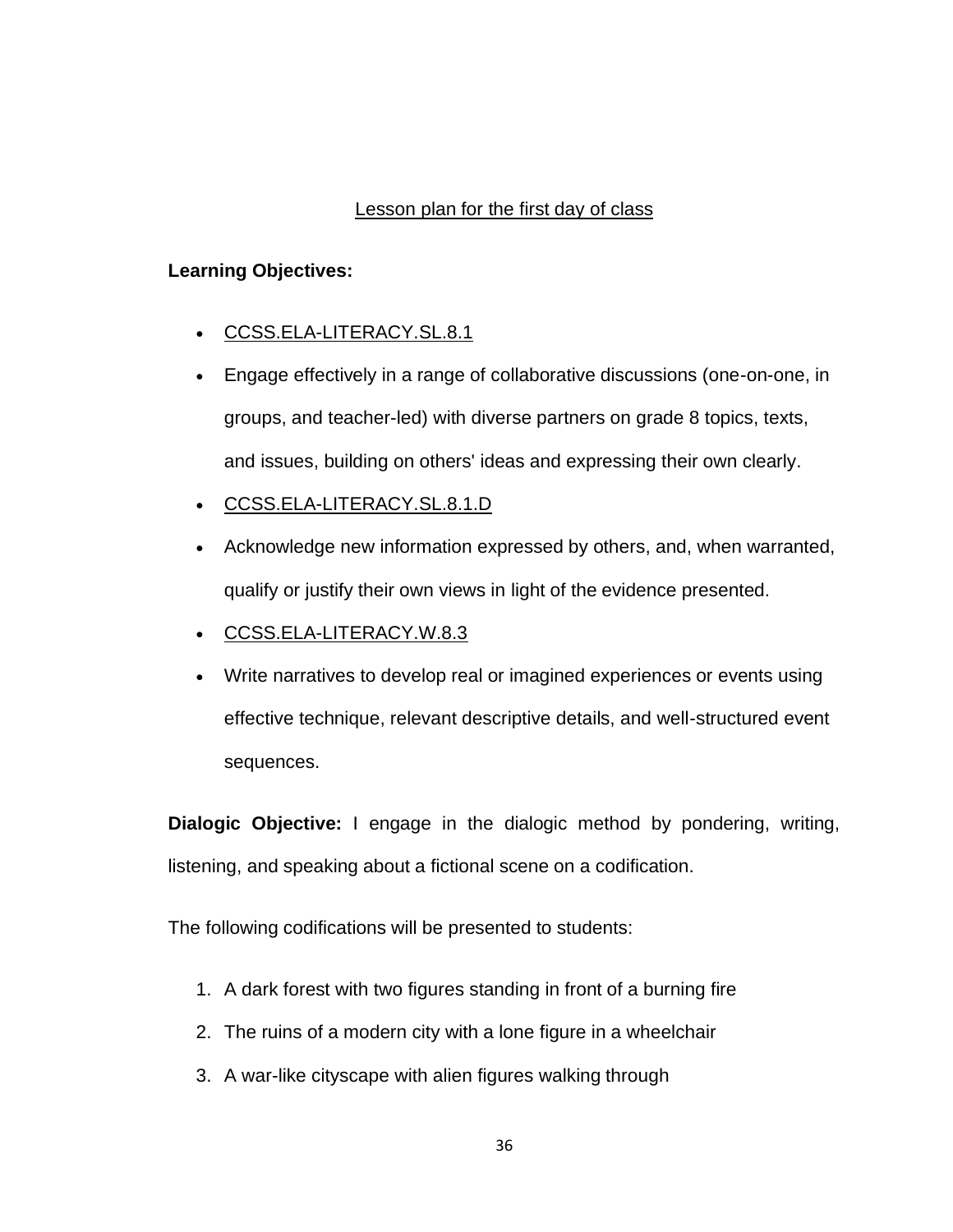4. A spaceship propelling away from Earth

**Class Activation:** *Students find their seats and begin a short questionnaire with relevant information for the teacher. When enough time has passed, they will enact the paper collection method at the teacher's discretion. The teacher (or an assigned student worker) will read the learning objective written in student friendly language. The teacher will ensure that students have necessary materials (pencil, eraser, and spiral notebook) and provide extra materials.*

**Learning objective in student friendly language:** I think, write, and share my ideas about the story I see in a picture.

**Teacher script explaining today's learning activities:** "Today we are going to meet each other and share some creative ideas. Our creative ideas will emerge after we look at a few pictures. For each picture we see, we will sit and stare and think about the kind of story that picture is telling. When we've thought enough, we will write a shorty-short story to describe what we created in our mind. Shorty-short means less than one hundred words. We aren't going to share our entire stories, but we are going to share a simple summary of what we wrote. A simple summary means a sentence about what we saw within the picture and what we wrote about. We are going to take turns when sharing and also tell our classmates our names so we can be respectful.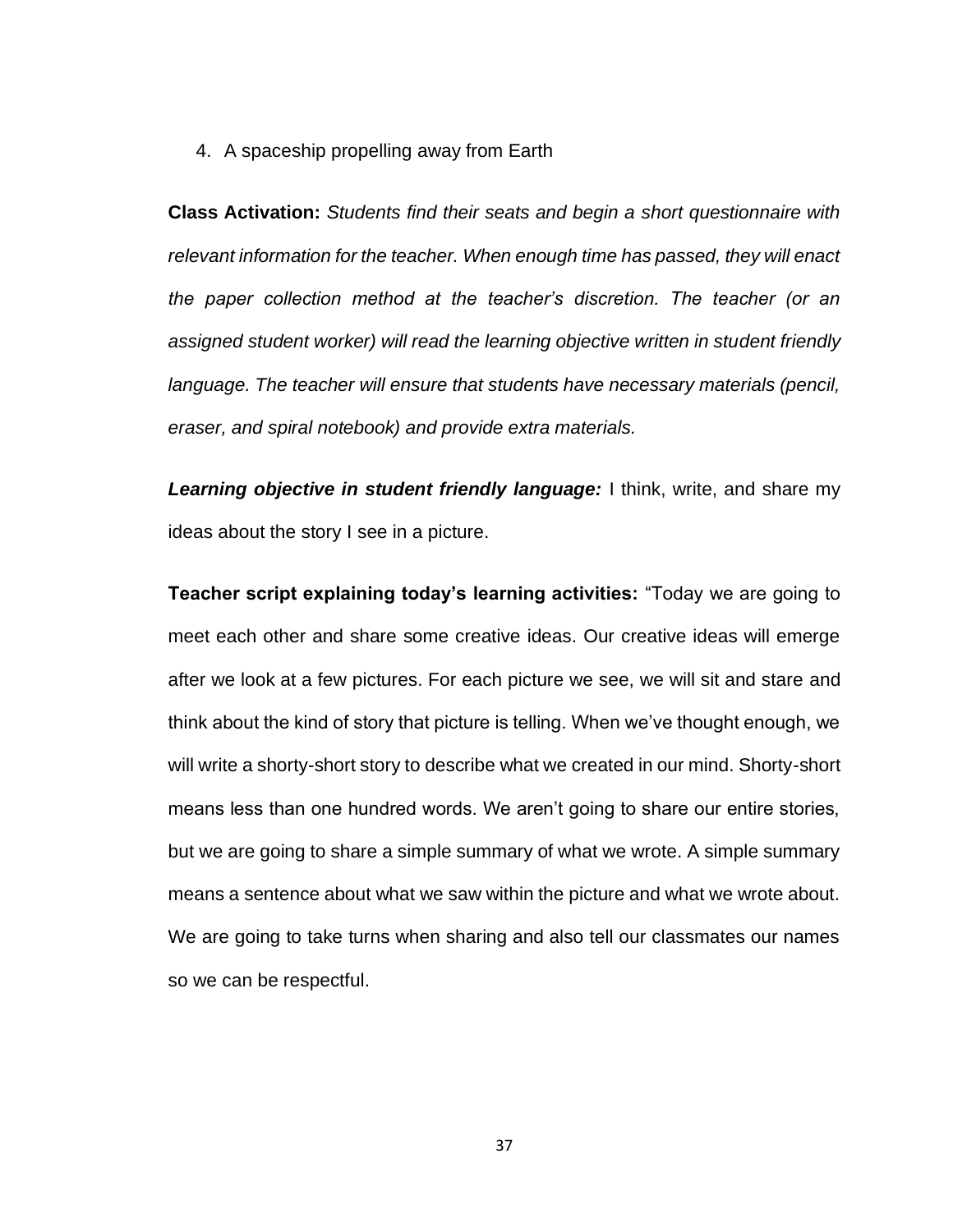In this section of class, students will interact with codifications for the first time. Pondering on these pictures will help them with creative expression through writing.

**Modeling activities to students:** The teacher will model the cycle of pondering and writing to students by taking out her notebook and pencil and opening up to yesterday– the day before class. When she was preparing for class, she ended up writing a shorty-short story because she was so curious about the picture she saw. The first codification she will show students is "a dark forest with two figures standing in front of a burning fire." She will sit alongside her students and say "let's ponder what we see here." She models pondering by nodding her head, speaking quietly to herself, and focusing deeply on the picture.

After a couple of minutes, she will capture their attention again to say "normally after we ponder something like this, we start to write about it. I looked at this picture yesterday before class and wrote this page (shows page to the class). Is it alright if I read a bit of my story aloud to you?" The students will nod! She does not read the entire statement aloud. She looks at her story from the top to the bottom, slowly, and says "I am going to summarize my story. A summary means re-telling the most important idea I had that inspired me. The most important idea that inspired me in this picture is …"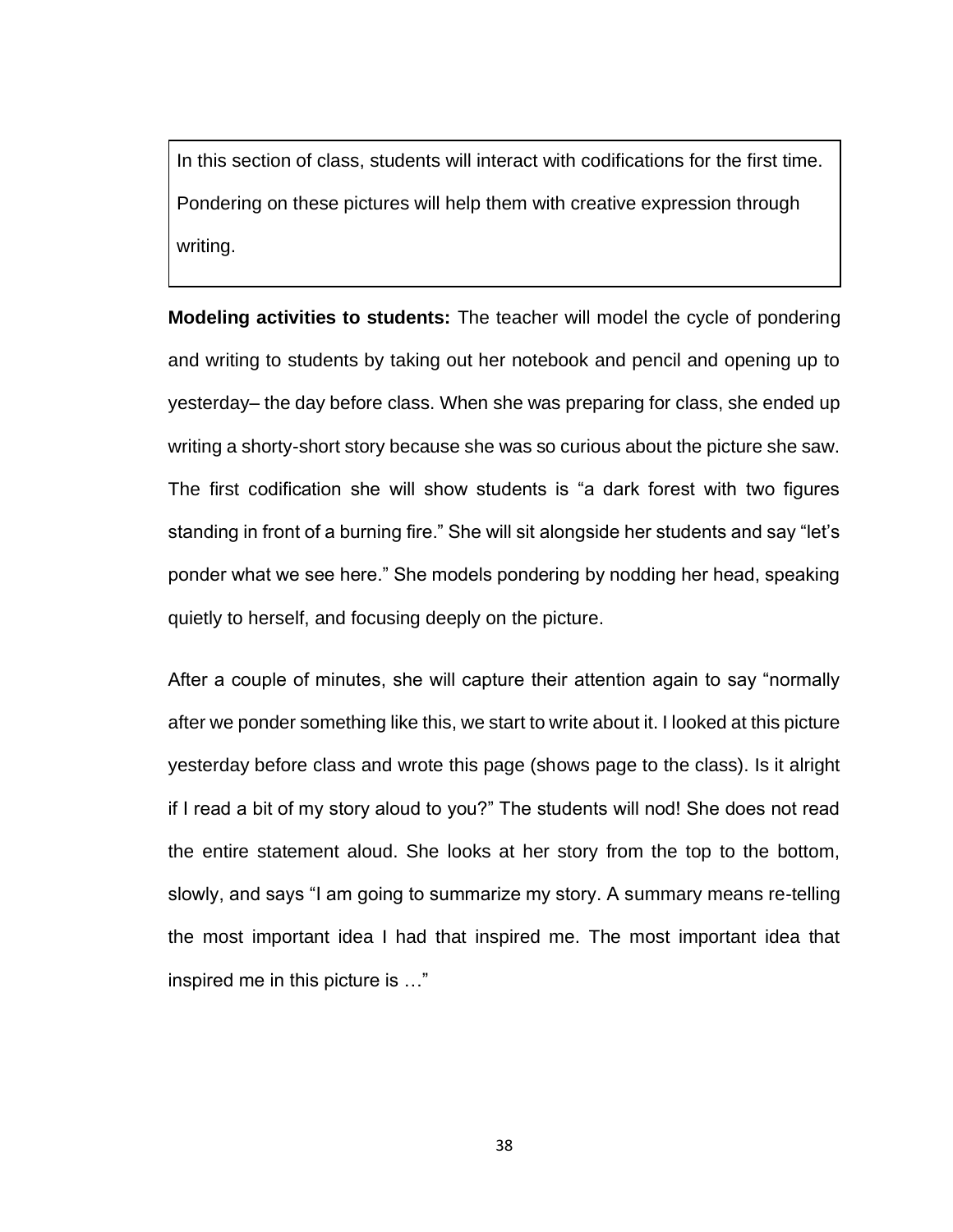It is possible that students would like to share feedback or discuss her ideas. Instead, the teacher should redirect students to their own notebooks and ask them to try writing a story for a different codification in their first "student independent work" of the class.

In this section of class, students will see the teacher model "inner speech" by thinking and whispering to herself while pondering the picture. She will explicitly state what pondering means.

**Student independent work**: For this independent work, the teacher will ask her students to engage in the same process she just demonstrated. She will switch the codification to #2: The ruins of a modern city with a lone figure in a wheelchair. "We are going to ponder this picture and figure out what story we see in this picture. Let's take one minute of silence to ponder." After one minute, she will pick up her pencil and begin to write. "Let's start writing down our thoughts about the picture. It's okay to write anything we want. And we should stay silent. We are going to write for five minutes." She will write for thirty seconds and then stroll around the room. She should not distract students, but ensure that all are able to participate in this activity. After five minutes, she will capture her student's attention. "Now is the point in class when we would normally share. For this picture, we are going to practice sharing by doing something unexpected. We are going to all share at the exact same time. Our class might get a little noisy, but follow along with me and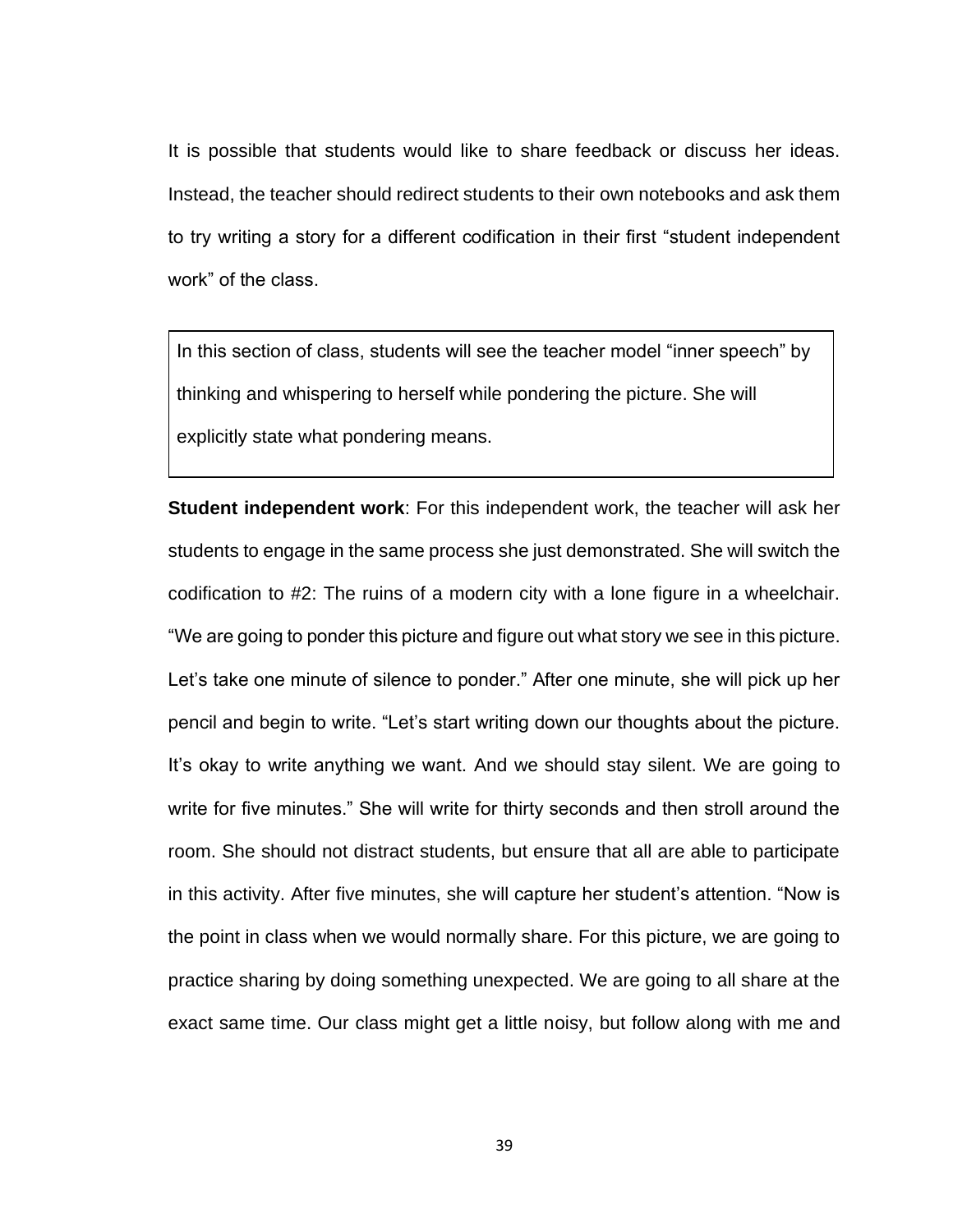practice what it will be like when you are in a group." She will ask students to listen to these dialogic phrases:

- *My name is ….*
- *When I saw this picture, I mainly thought about…*
- *My summary for my writing is …*
- *Thank you for listening. Who's next? OR FOR TODAY ONLY: Thank you to myself for sharing. I think I'm done.*

She will model these sentences first, then ask students to repeat. Students can speak as loudly or as quietly as they want because it's practice. "Eventually we will be sharing with each other and listening to each other. Then we'll have to speak loud enough that our classmates can hear us, but quiet enough that their ears don't hurt!"

During this activity, the teacher begins to connect codifications with idea generation, one of the foundations of conscientização. Students will also practice collaborative dialogue in a low-stakes activity.

**Student collaborative work**: Depending on the success and/or hesitancy of students to engage with the speaking activity, the teacher may ask for another round of practicing or encourage students to work with peers for the next two prompts. Either way, the goal of the teacher is to have every student share their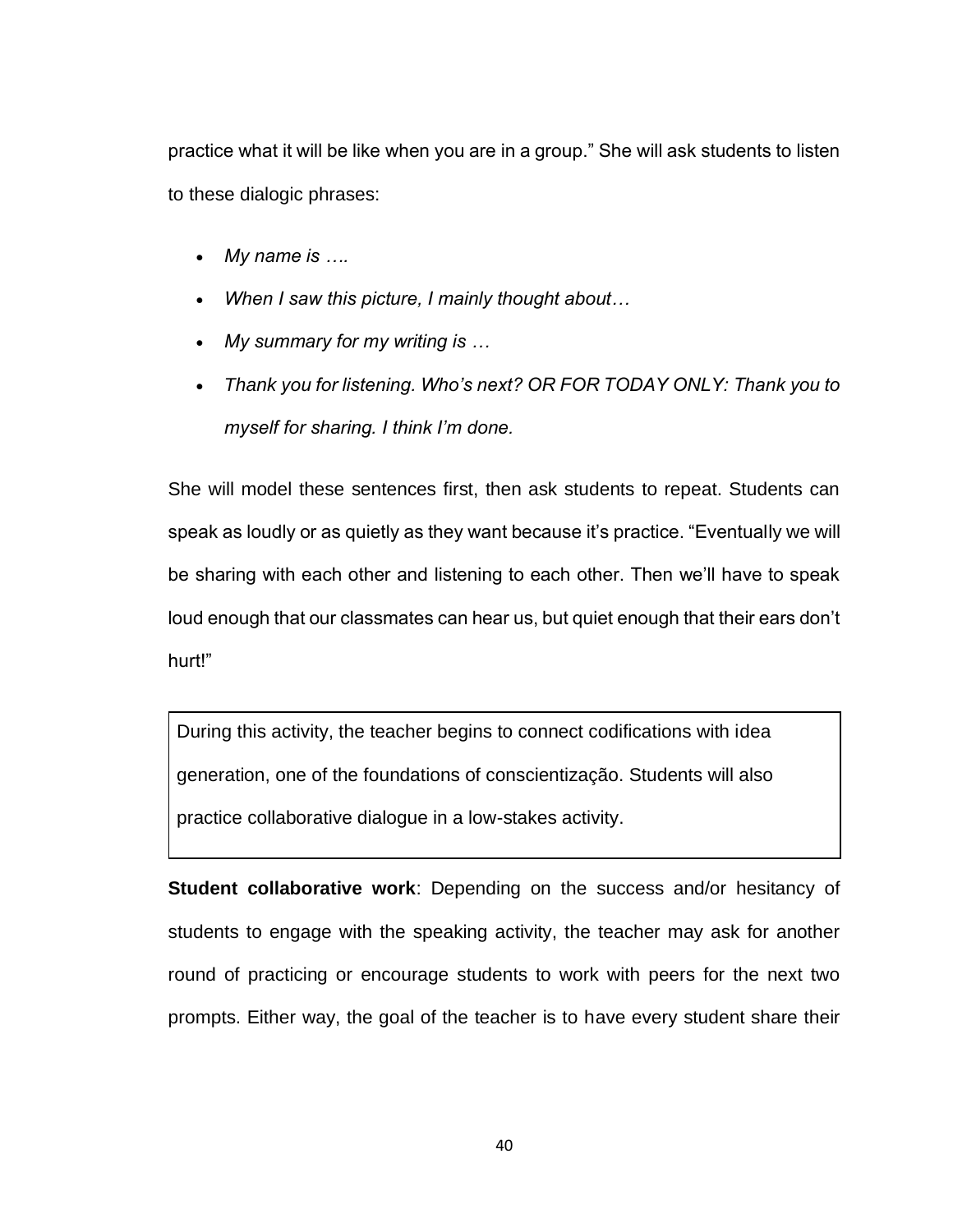name, thoughts, summary, and show thanks to at least one other classmate before they leave class today.

The teacher may follow a variety of partnering strategies. She may group students based on proximity of seats, ask students to walk randomly through the classroom to happen upon a new partner, call student names with popsicle sticks, etc. One grouping should be adequate for students to share both stories.

It is also possible that five minutes is not enough time for writing their stories. The teacher can ascertain students' writing timeline by saying "during our last writing time, we had five minutes. If you think that was enough time, please show me by raising a hand with a fist. If you think that was not enough time, please show me by raising a hand with five fingers open." She can adjust the timeline based on their answer.

The two remaining codifications for class are:

- 1. A war-like cityscape with alien figures walking through
- 2. A spaceship propelling away from Earth

In this section of class, students will continue to act in low-stakes collaborative dialogue activities, mediated by the flexible teacher. Students will also be building language and developing stories based on the codifications.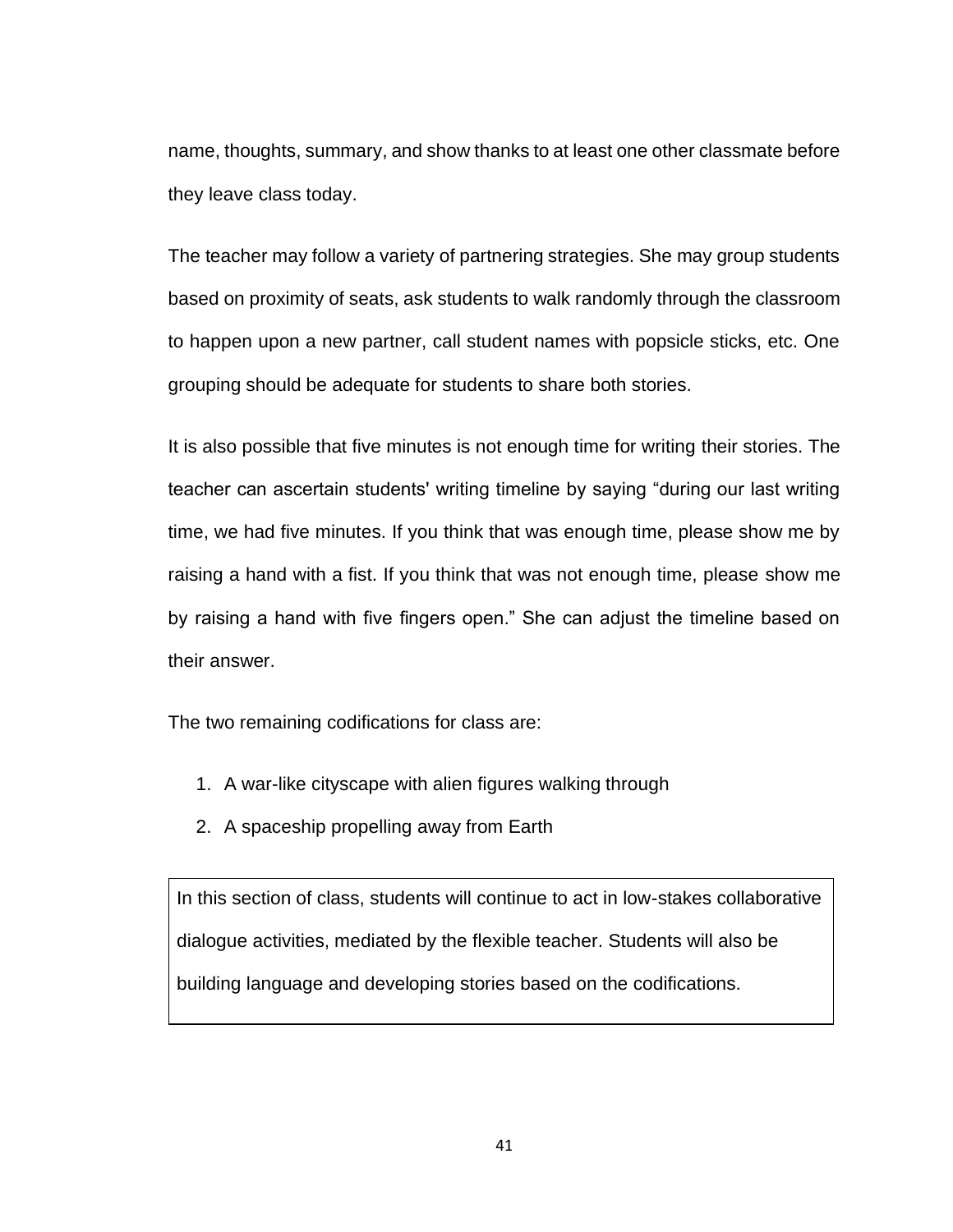**Reflection**: With between ten and seven minutes left in class, the teacher will ask students to prepare to exit but retain their notebook and pencil on their desk. "Please write (today's date) reflection on the next page. On this reflection, write down what you did in class today. Then write a sentence on something you liked thinking about or doing during class today. Thank you for completing your reflection silently and please stay seated and quiet, or even put your head down, until the bell dismisses you for your next class."

This reflection allows students to build self-awareness by naming their learning tasks and taking ownership of the activities or thoughts they enjoyed during class.

**Homework**: Spend at least 12 minutes writing more in one of your short stories from class today. The teacher may say "Tonight's homework is to set a 12 minute timer on your microwave or phone. Open your notebook to your short stories from class. And choose one that was the most interesting. For 12 minutes *without taking a break* write more to that story. You might add what people say, think, or do, or even what is happening in the world around them."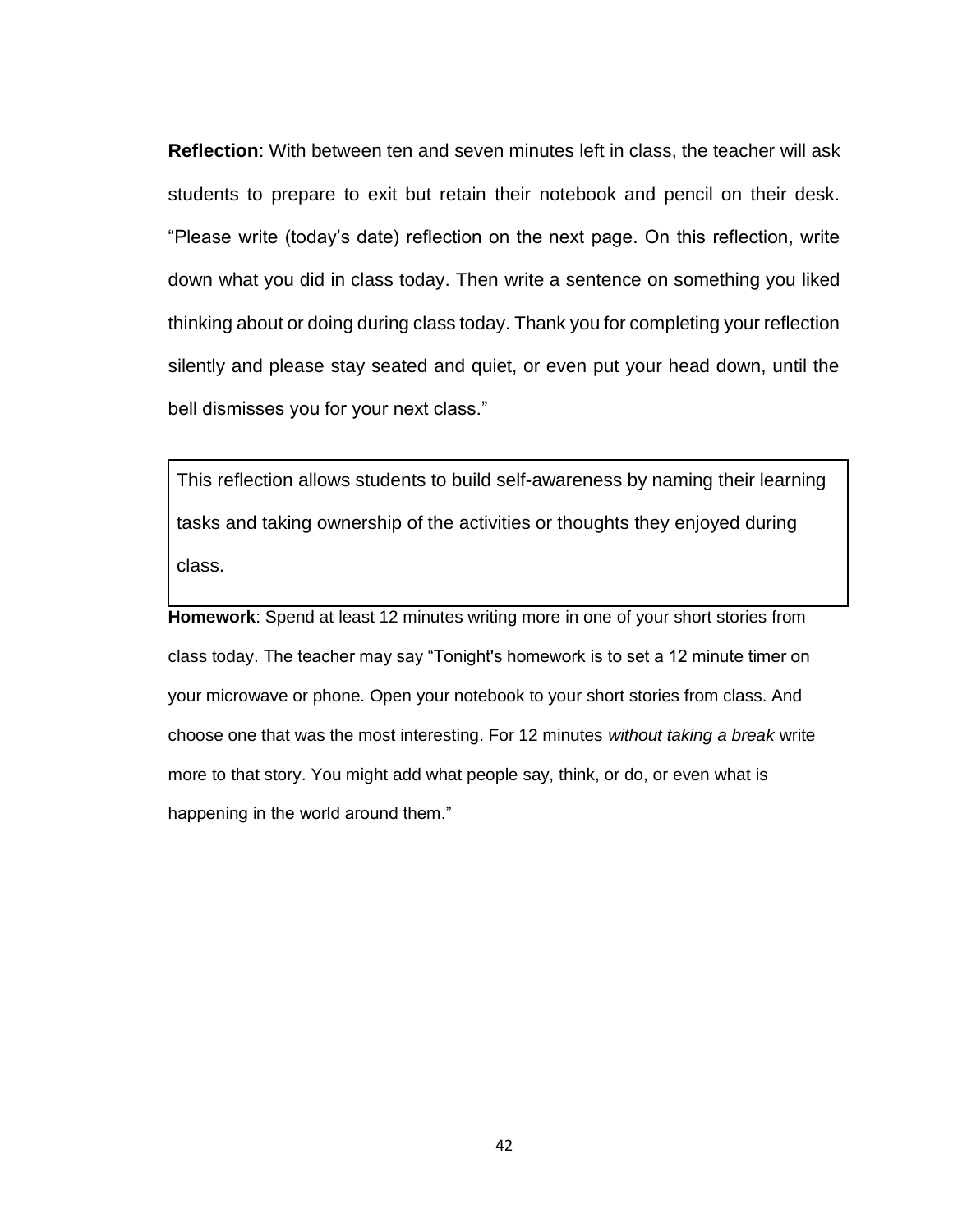APPENDIX B

# LESSON PLAN FOR A DIALOGIC CLASS AFTER COMPLETING A COURSE

# READING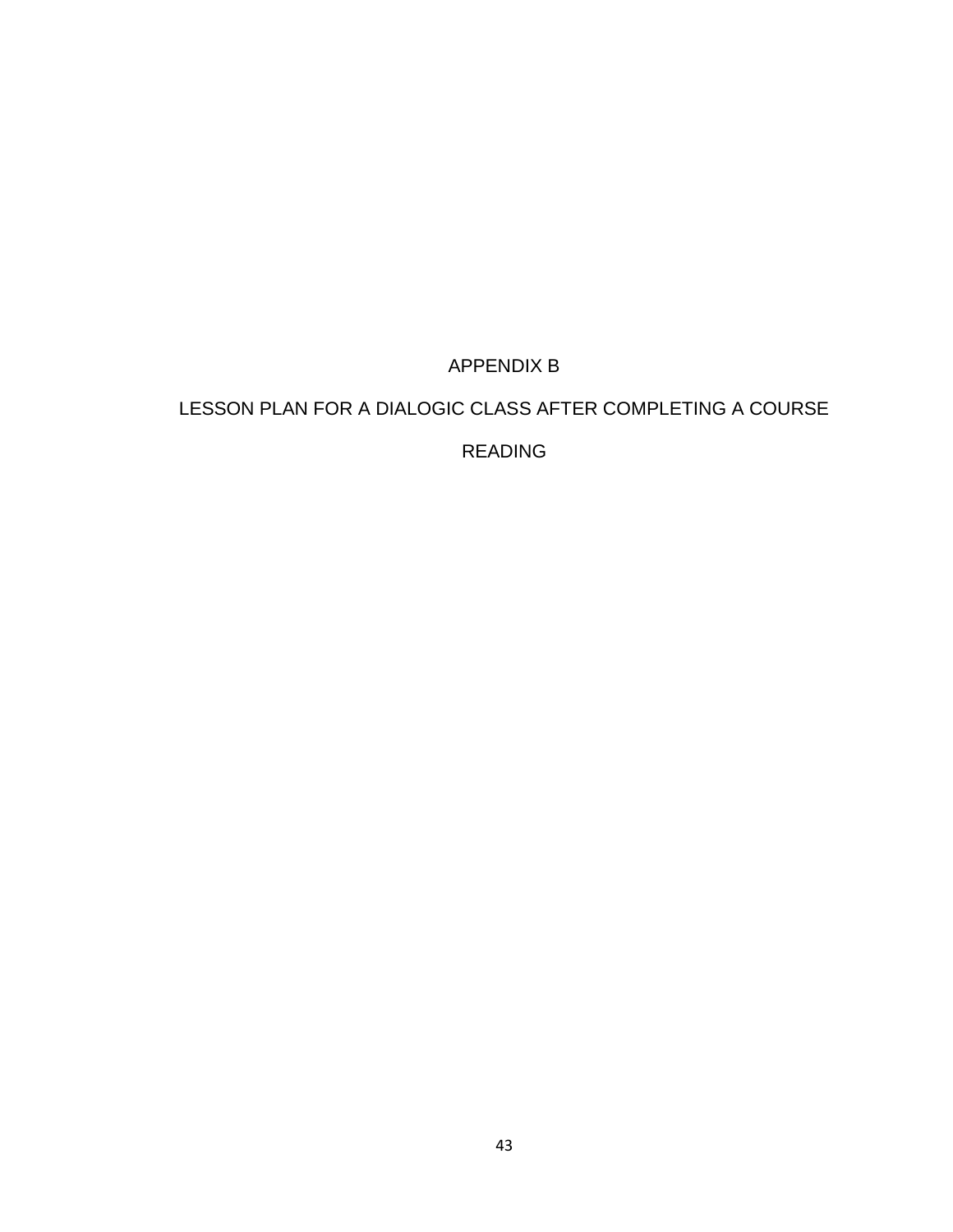# Lesson plan for a dialogic class after completing the course reading, *The Book of*

## *Martha* by Octavia Butler.

### **Learning objective**:

- [CCSS.ELA-LITERACY.SL.8.1](http://www.corestandards.org/ELA-Literacy/SL/8/1/)
- Engage effectively in a range of collaborative discussions (one-on-one, in groups, and teacher-led) with diverse partners on grade 8 topics, texts, and issues, building on others' ideas and expressing their own clearly.
- [CCSS.ELA-LITERACY.SL.8.1.A](http://www.corestandards.org/ELA-Literacy/SL/8/1/a/)
- Come to discussions prepared, having read or researched material under study; explicitly draw on that preparation by referring to evidence on the topic, text, or issue to probe and reflect on ideas under discussion.
- [CCSS.ELA-LITERACY.SL.8.1.C](http://www.corestandards.org/ELA-Literacy/SL/8/1/c/)
- Pose questions that connect the ideas of several speakers and respond to others' questions and comments with relevant evidence, observations, and ideas.
- [CCSS.ELA-LITERACY.SL.8.4](http://www.corestandards.org/ELA-Literacy/SL/8/4/)
- Present claims and findings, emphasizing salient points in a focused, coherent manner with relevant evidence, sound valid reasoning, and wellchosen details; use appropriate eye contact, adequate volume, and clear pronunciation.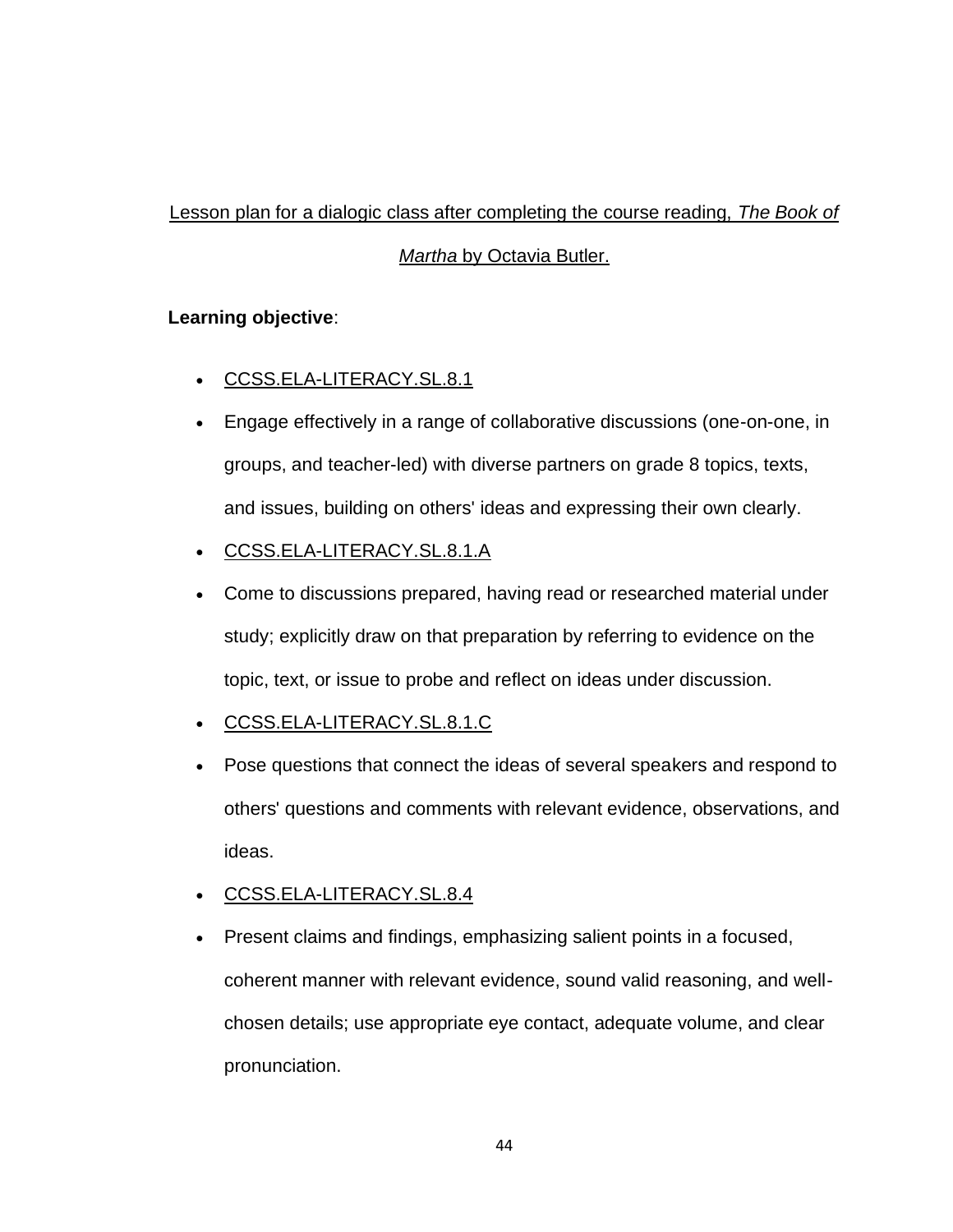- [CCSS.ELA-LITERACY.W.8.9](http://www.corestandards.org/ELA-Literacy/W/8/9/)
- Draw evidence from literary or informational texts to support analysis, reflection, and research.

**Dialogic objective**: I engage in the dialogic method by pondering, writing, listening, and speaking with classmates about our class reading, *The Book of Martha*.

**Class Activation:** *Students find their seats after taking a graphic organizer designed for them to track their speech and learning during the dialogue today. This organizer asks them to review their take-home writing assignment from the night before. They wrote about The Book of Martha and their opinions on 1) the most captivating part of this story, 2) the ideas from the book they'd like to discuss, and 3) their questions. The graphic organizer provides space for their names and the names of their group mates. It also provides space for a summary of each group mate's takeaways about the story.*

*The teacher (or an assigned student worker) will read the learning objective written in student friendly language. The teacher will ensure that students have necessary materials (their dialogic graphic organizer, a pencil, eraser, and spiral notebook) and provide extra materials when necessary.*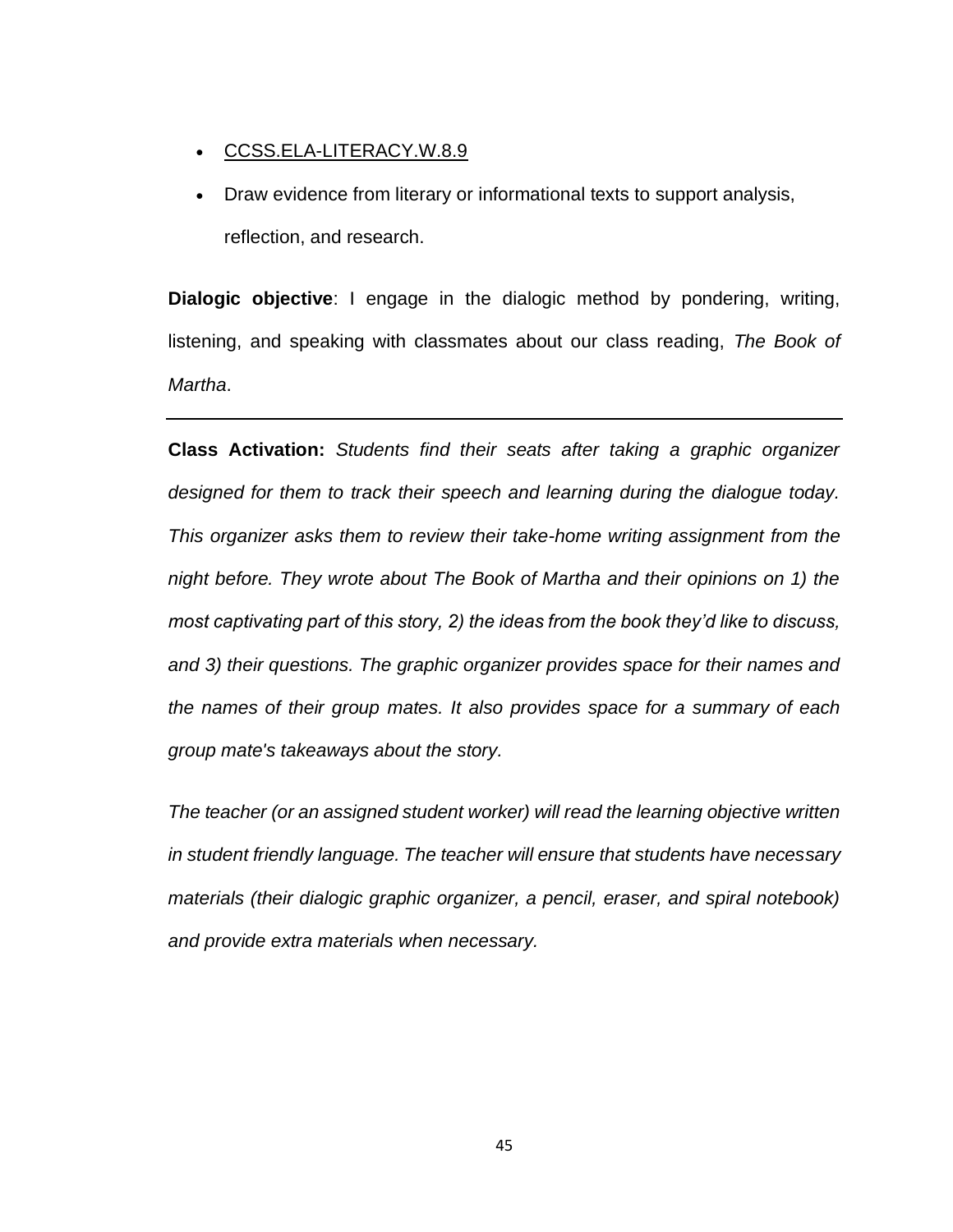In this section of class, students will use both reflection and pondering which result in "inner speech", a great developer of language. Their reflection will lead to collaborative dialogue because they are preparing their comments and questions.

**Learning objective in student friendly language:** I share my ideas and reflect on the ideas of others to learn more about *The Book of Martha* with dialogue.

**Explanation of learning activities**: "We have been talking and listening to each other since our class began. Today there is only one difference. We will be talking and listening in our groups to learn about *The Book of Martha* and I won't interrupt the discussion to ask questions or share my own ideas. You are in charge today. What questions do you have so far?"

"You have a graphic organizer. Please write down your group members' names." (Teacher can read the group names or students will use groups they are already familiar with).

"During the dialogue *or* after the dialogue, you will write a summary of everyone's comments. The graphic organizer shows me that you know how to dialogue, that you pondered what to say, that you listened to one another, and that your dialogue helped you all learn more about the story. Who has a question that could help us understand what's going to happen?"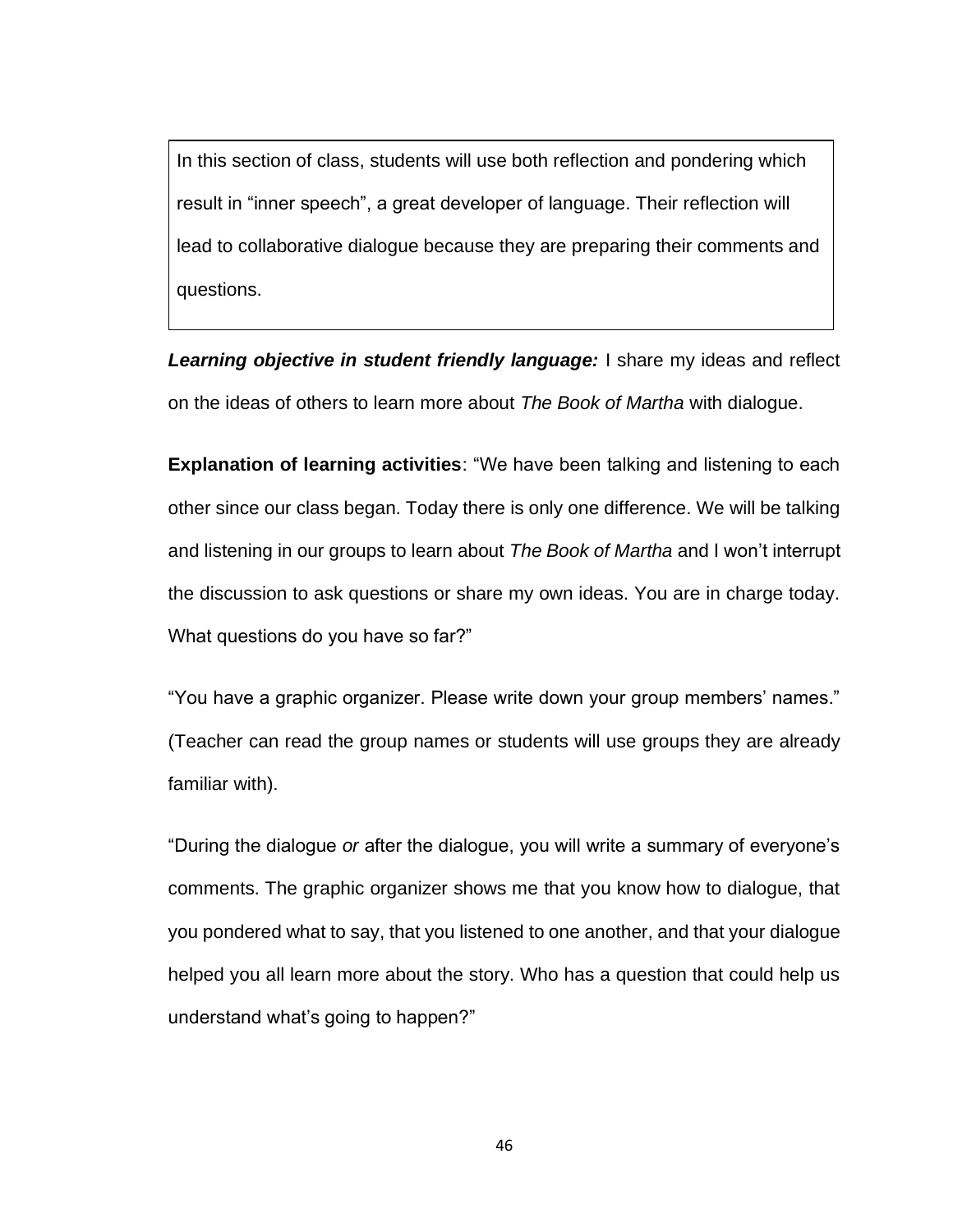This explanation sets the standard for student accountability during the dialogue. The teacher says that her participation will be limited and that it is the student's responsibility to maintain their dialogues. She offers space for questions to ensure that all students understand the expectation.

**Modeling activities to students**: Modeling the dialogic expectations for this class involves giving sentence starters to students so they are prepared to carry on the conversation in case of awkwardness or silence. The teacher can prepare a largefont list of sentence starters to be placed on the wall for student access. The teacher might introduce this by saying "sometimes we feel a little awkward or aren't sure what to say next. It can help to have some easy sentences to use when we get stuck. Some of these sentences can be:

- I'm sorry, could you remind me of your name?
- Thank you for sharing <u>(name)</u> . I was wondering if you could explain that comment more?
- I'm not sure who's turn it is. (Name) could you share one of your ideas that we haven't discussed yet?
- I'd like to say something.
- Can you repeat that please?
- Can we move on to  $(t)$  this thing) ?
- Thank you for sharing!
- Who else has an idea to share about (this thing)?"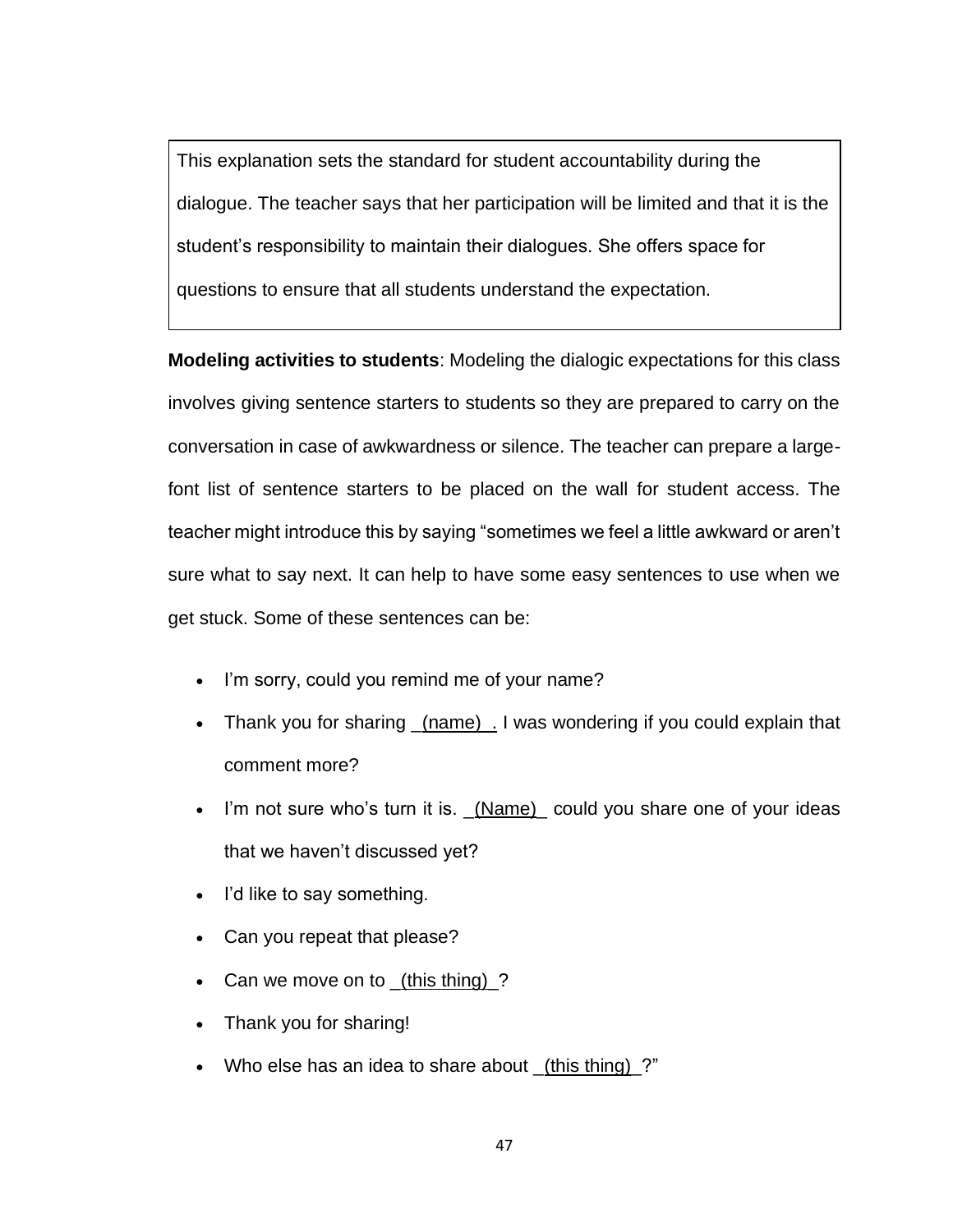In this section of class, the teacher literally provides the language of dialogue through these sentences. She introduces the sentence starters in a way that empowers and encourages students to utilize language for their own benefit so they can have a good dialogue.

**Student independent work**: For student independent work, the teacher will ask for pondering and reflection about the dialogue. She will ask all students to copy down the sentence "dialogue helps me learn. I am capable of having a good dialogue with my group. My ideas matter" onto their graphic organizer. She may give students an extra minute of silence to reflect on this statement. Then she will ask students to move to their groups and arrange their desks in a circle so all group members are facing one another.

In this section of class, the teacher encourages conscientização by giving students an affirmation about their dialogue.

**Student collaborative work**: After students are in their groups, the teacher will give them ~three minutes to settle in. Then she will capture their attention for the last time and give the timeline. "Our dialogue is beginning now. I will not speak again to the class until (this time). If you need me, please wave to me. Have fun!"

If and when students wave for the teacher's attention, she will join them and answer clarifying questions or provide guidance on the dialogic process.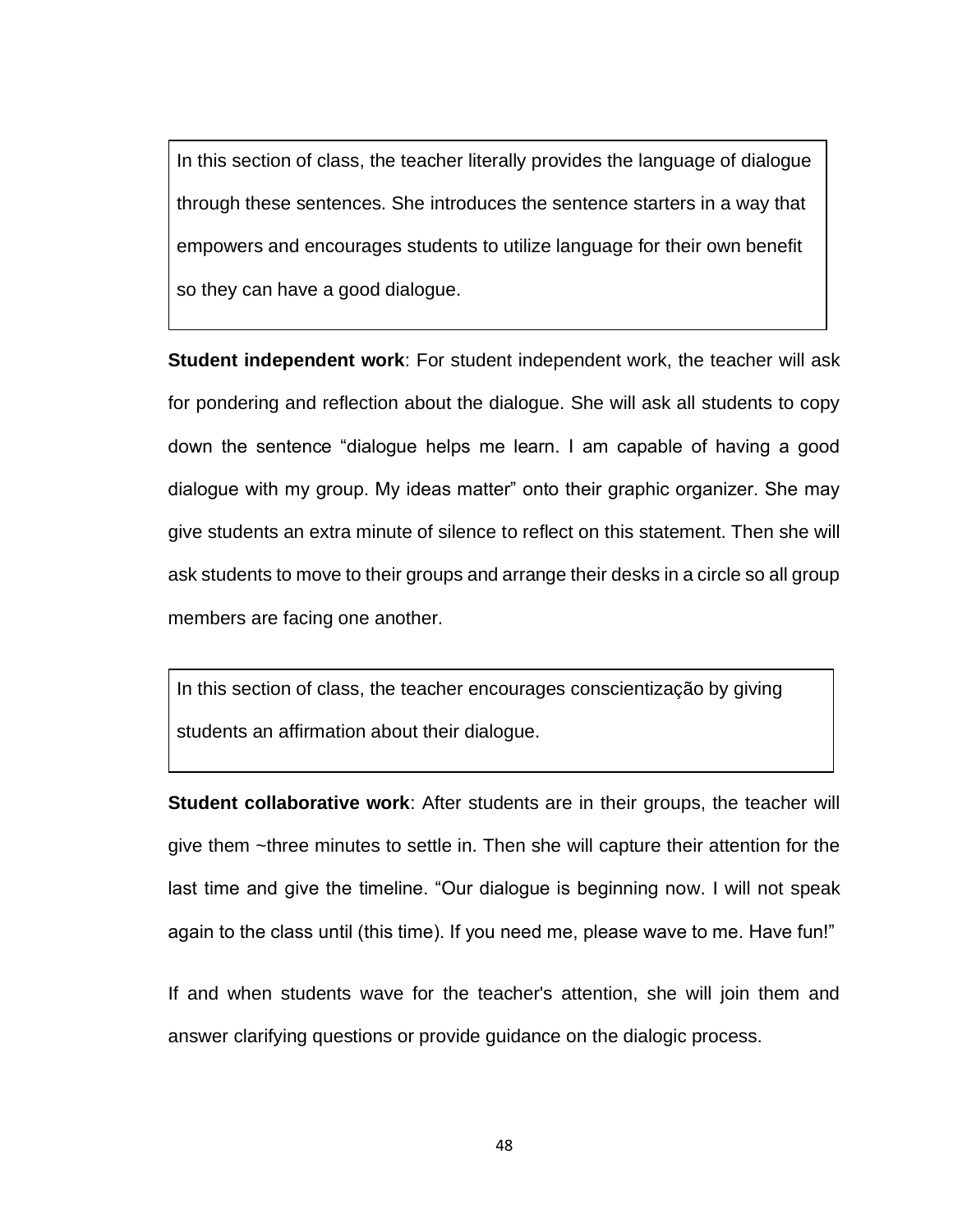During this activity, students are embodying the dialogic method. This activity will be successful when the teacher has provided ample time and space (such as with the activities leading up to this collaborative work) for reflection, pondering, writing, and using inner speech.

**Reflection**: When the time is over for the dialogue, the teacher will congratulate her students and ask them to thank one another. She will read their take home homework prompt and after they copy it down they can stand up near their seat and wait for the dismissal bell.

**Homework**: My classmates helped me learn/realize that:

- 1)
- 2)
- 3)

Dialogue is a helpful way to learn new things because:

- 1) 2)
- 3)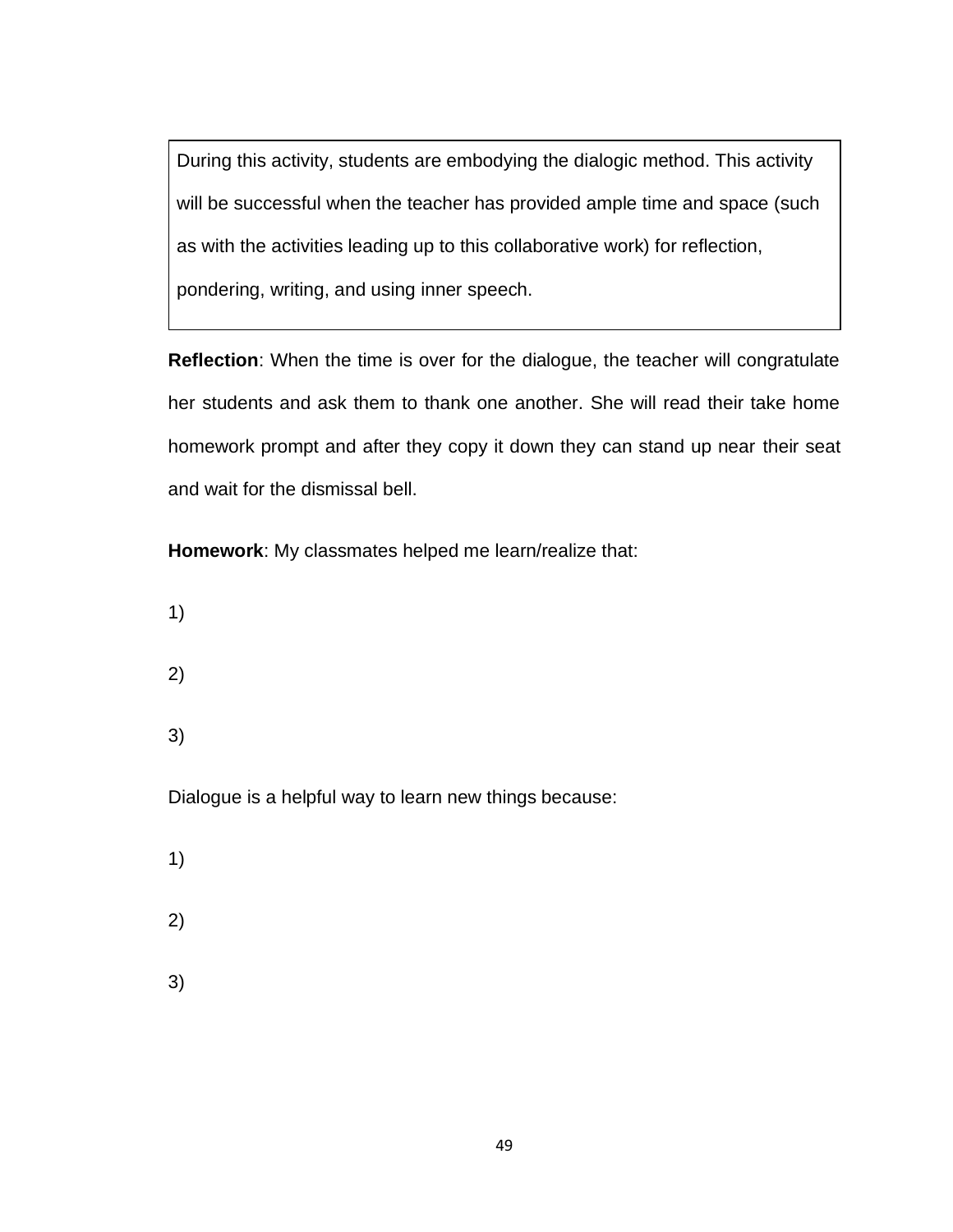In this homework reflection, students connect their experience in collaborative dialogue back to their writings and ideas generated from inner speech. They share not only the material learnings about *The Book of Martha* but also their reflections on the nature of dialogic learning.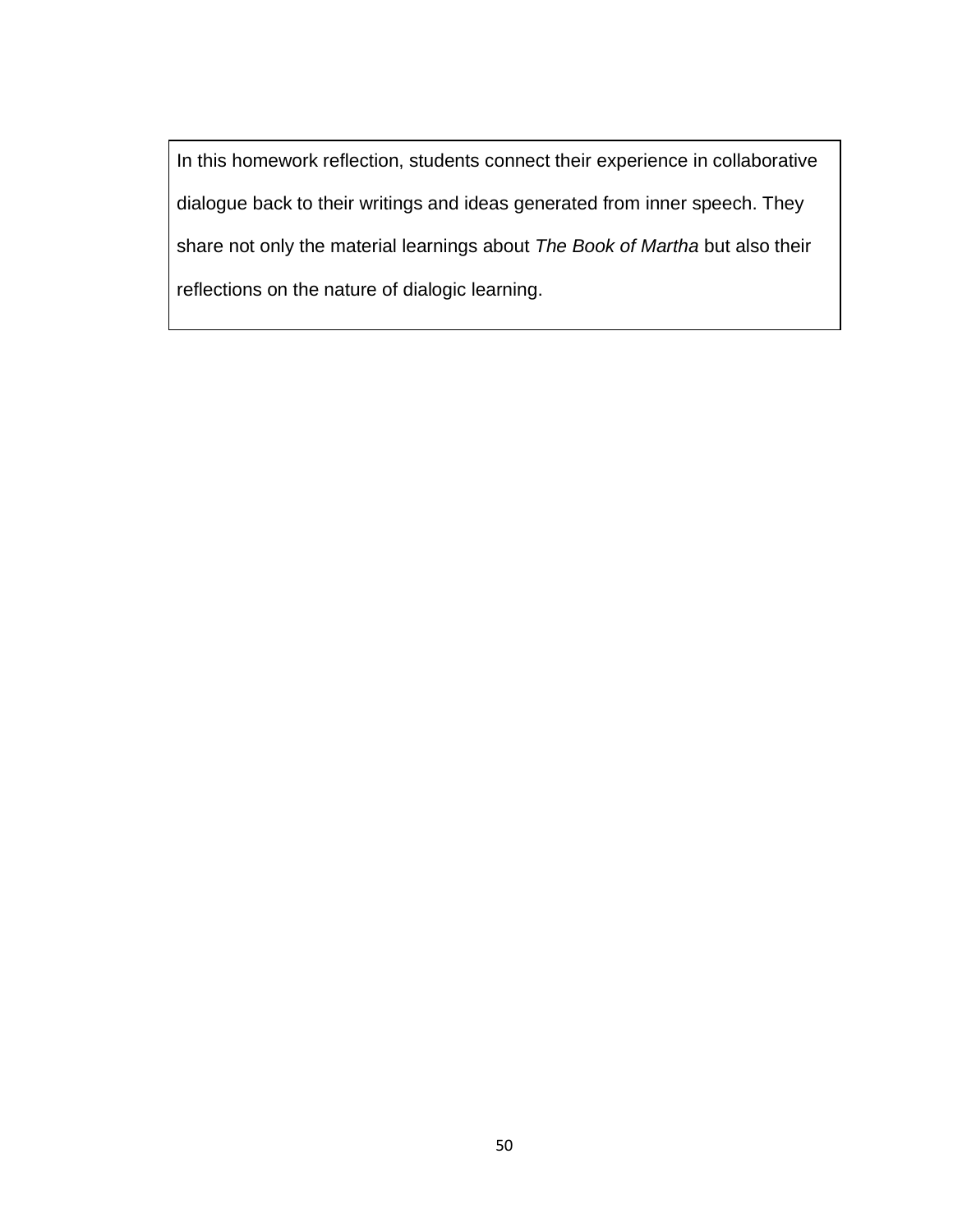# APPENDIX C

# LIST OF KEYWORDS AND WRITING PROMPTS FOR BOTH IN-CLASS AND

TAKE-HOME WRITING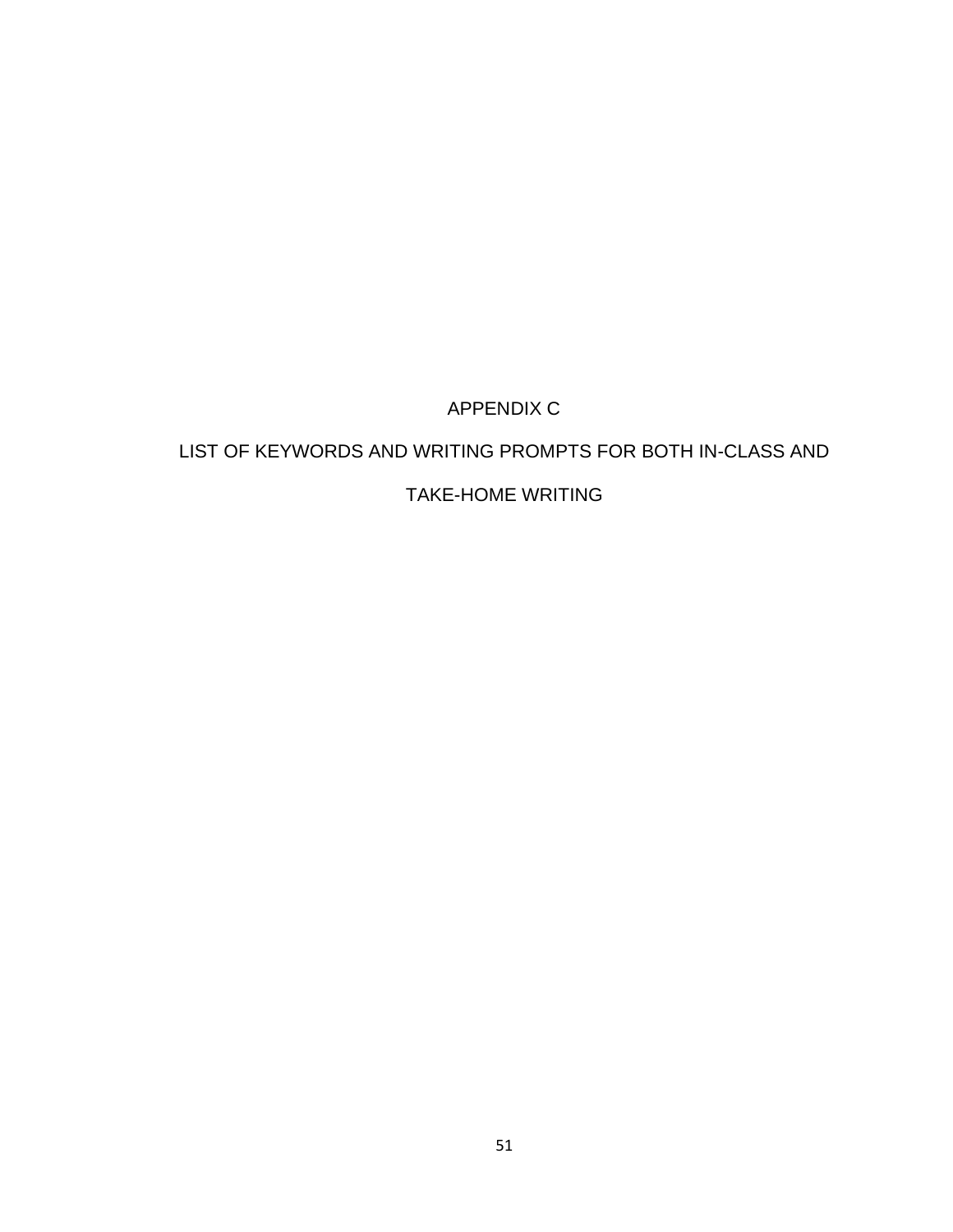## List of keywords and writing prompts for both in-class and take-home writing

Learning objectives:

- [CCSS.ELA-LITERACY.SL.8.1](http://www.corestandards.org/ELA-Literacy/SL/8/1/)
- Engage effectively in a range of collaborative discussions (one-on-one, in groups, and teacher-led) with diverse partners on grade 8 topics, texts, and issues, building on others' ideas and expressing their own clearly.
- [CCSS.ELA-LITERACY.W.8.3](http://www.corestandards.org/ELA-Literacy/W/8/3/)
- Write narratives to develop real or imagined experiences or events using effective technique, relevant descriptive details, and well-structured event sequences.
- [CCSS.ELA-LITERACY.W.8.2](http://www.corestandards.org/ELA-Literacy/W/8/2/)
- Write informative/explanatory texts to examine a topic and convey ideas, concepts, and information through the selection, organization, and analysis of relevant content.
- [CCSS.ELA-LITERACY.W.8.10](http://www.corestandards.org/ELA-Literacy/W/8/10/)
- Write routinely over extended time frames (time for research, reflection, and revision) and shorter time frames (a single sitting or a day or two) for a range of discipline-specific tasks, purposes, and audiences.

**Dialogic objective**: I think new thoughts while pondering, listening, and speaking. I write my new thoughts down, helping me to learn even more. I use creativity and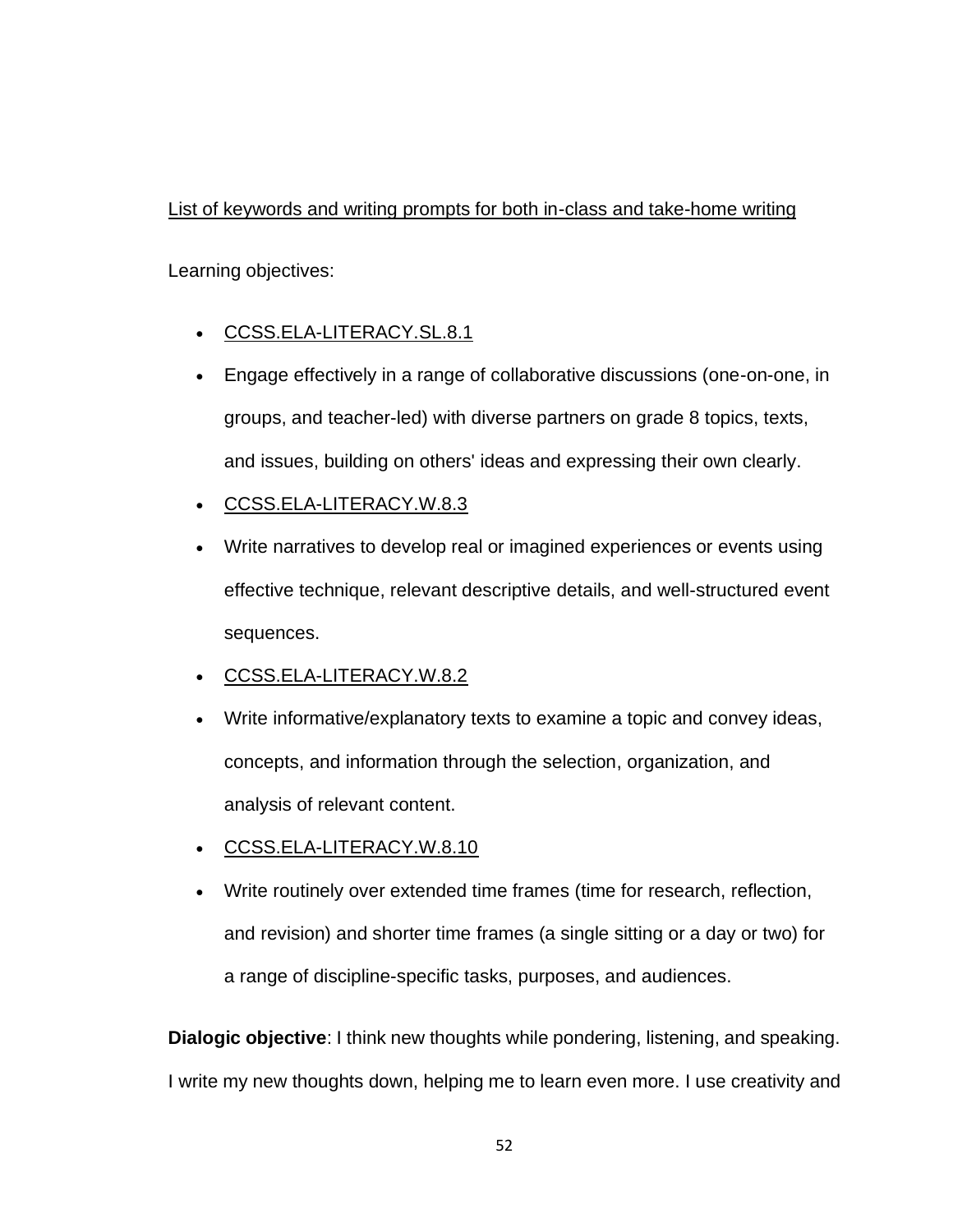imagination to reflect on what I want to learn while writing. Writing is a tool that I use to organize and understand my thinking and to make new thoughts.

| Keywords & concepts taught to students to aid in writing prompts: |  |  |  |  |  |  |  |
|-------------------------------------------------------------------|--|--|--|--|--|--|--|
|-------------------------------------------------------------------|--|--|--|--|--|--|--|

| Dialogue               | <b>Initial Reaction</b> | Chaos/Chaotic |
|------------------------|-------------------------|---------------|
| Element                | Reflection              | Protagonist   |
| <b>Science Fiction</b> | Capture/Captured        |               |
| <b>Story Arch</b>      | Fascinate/Fascinating   |               |

| Day             | <b>In-Class</b>              | <b>Guiding</b><br><b>Questions</b> | Take home (th) or in-class<br><i>(ic)</i> writing prompts   |
|-----------------|------------------------------|------------------------------------|-------------------------------------------------------------|
| $1 - M$<br>2/28 | Questionnaire<br>and shorty- | Where do we<br>start when we       | th-Spend at least 12 minutes<br>writing more in one of your |
|                 |                              | want to get                        | short stories from class today.                             |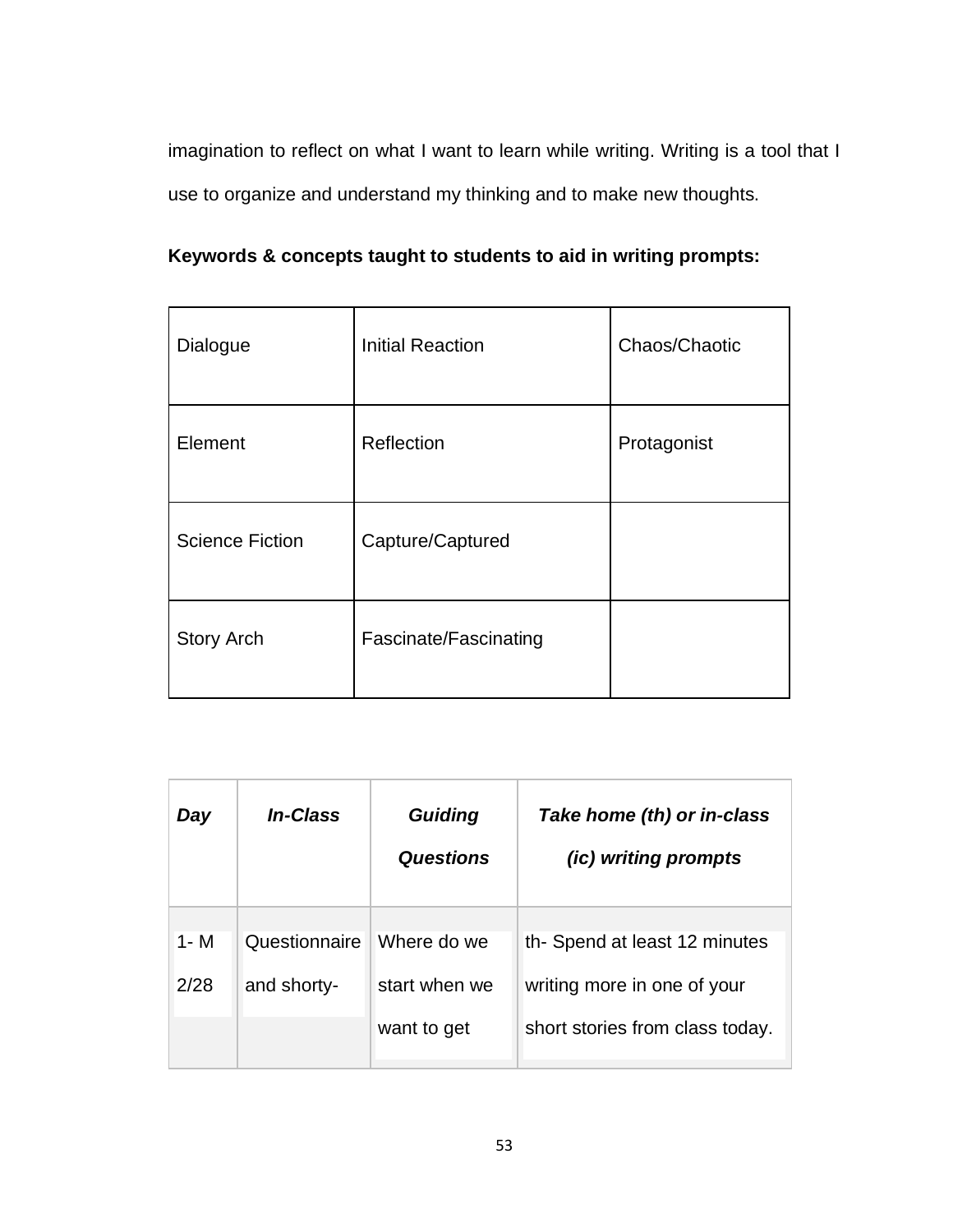|                | short writing<br>prompts                                                                                     | creative and<br>write stories?                                                                                                          |                                                                                                                                                                                                                                    |
|----------------|--------------------------------------------------------------------------------------------------------------|-----------------------------------------------------------------------------------------------------------------------------------------|------------------------------------------------------------------------------------------------------------------------------------------------------------------------------------------------------------------------------------|
| $2 - T$<br>3/1 | Reading the<br>syllabus and<br>figuring out<br>the dialogic<br>method                                        | What are the<br>reasons talking<br>with<br>classmates<br>about our ideas<br>and what we<br>wrote is helpful<br>for us to learn<br>more? | Ic- first think, then talk, then<br>listen, then write—what are the<br>reasons talking with others<br>helps us with our learning?                                                                                                  |
| $3 - W$<br>3/2 | Introduction<br>to the story<br>arch<br>(characters,<br>setting,<br>conflict, and<br>choices/<br>resolution) | What<br>*elements*<br>show up in<br>every story?                                                                                        | Ic- first think, then write, then<br>talk, then listen, then reflect,<br>then write again: What makes<br>humans love stories and want<br>to listen?<br>Th- (12 minutes) one of my<br>favorite stories is In this<br>story, $\dots$ |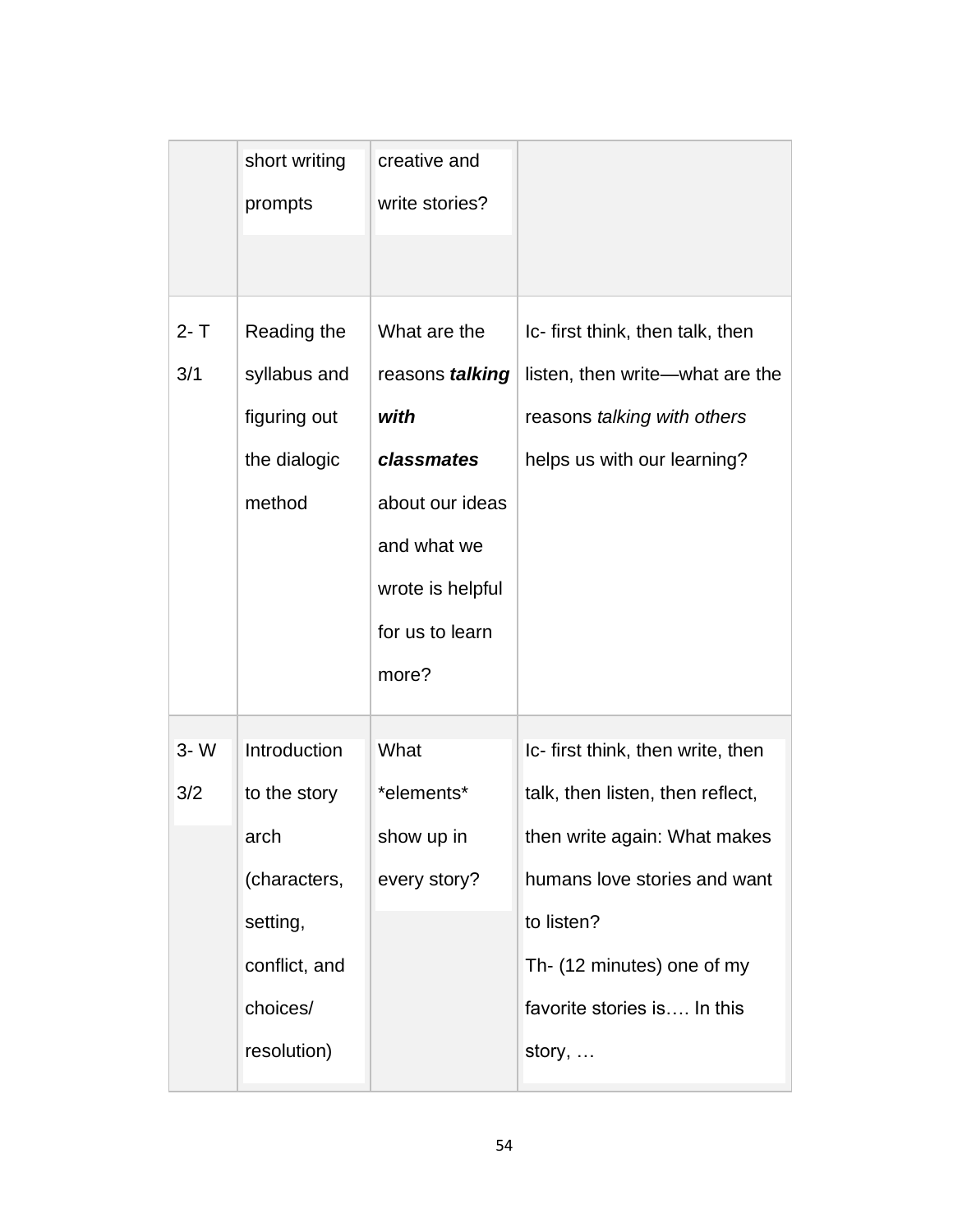| 4- TH | The book of  | Octavia wrote     | Ic: People might be curious |
|-------|--------------|-------------------|-----------------------------|
| 3/3   | Martha Day 1 | this story. It is | about this story because    |
|       |              | about Martha      | Th- (12 minutes) Science    |
|       |              | who is            | fiction stories normally    |
|       |              | transported       | include The Book of Martha  |
|       |              | from her home     | counts as science fiction   |
|       |              | into the          | because                     |
|       |              | presence of       | (Look at your notes about   |
|       |              | "God" (not        | science fiction!)           |
|       |              | religious, just   |                             |
|       |              | an idea to        |                             |
|       |              | explore). Using   |                             |
|       |              | a story arch      |                             |
|       |              | and a graphic     |                             |
|       |              | organizer, what   |                             |
|       |              | have we           |                             |
|       |              | learned in this   |                             |
|       |              | story so far?     |                             |
|       |              |                   |                             |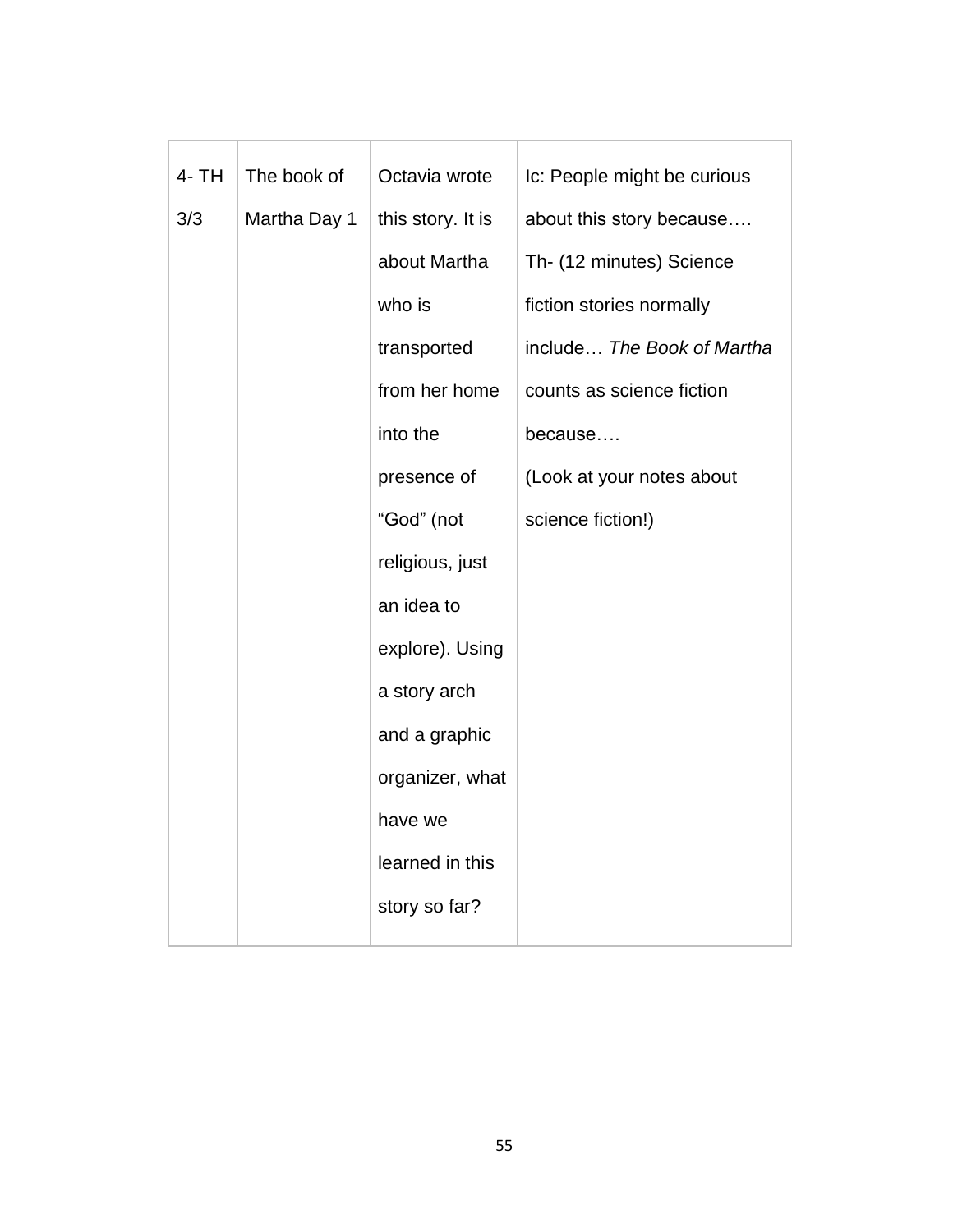| $5-F$   | The book of  | How does         | Ic-characterization in stories  |
|---------|--------------|------------------|---------------------------------|
| 3/4     | Martha Day 2 | Octavia          | means                           |
|         |              | characterize     | Th-(12 minutes) What conflict   |
|         |              | Martha-who is    | (or conflicts) is Martha going  |
|         |              | Martha? What     | through in this story?          |
|         |              | does she do,     |                                 |
|         |              | think, say, look |                                 |
|         |              | like?            |                                 |
|         |              |                  |                                 |
|         |              |                  |                                 |
| $6 - M$ | The book of  | How does         | Ic-God chose Martha to do       |
| 3/7     | Martha Day 3 | Octavia create   | what? What is Martha's *initial |
|         |              | conflict in The  | reaction*?                      |
|         |              | Book of          | Th- (12 minutes) If I was in    |
|         |              | Martha? What     | Martha's situation, my *initial |
|         |              | choice does      | reaction* would be              |
|         |              | she have to      | After thinking more, I would    |
|         |              | make?            | probably choose *this* though   |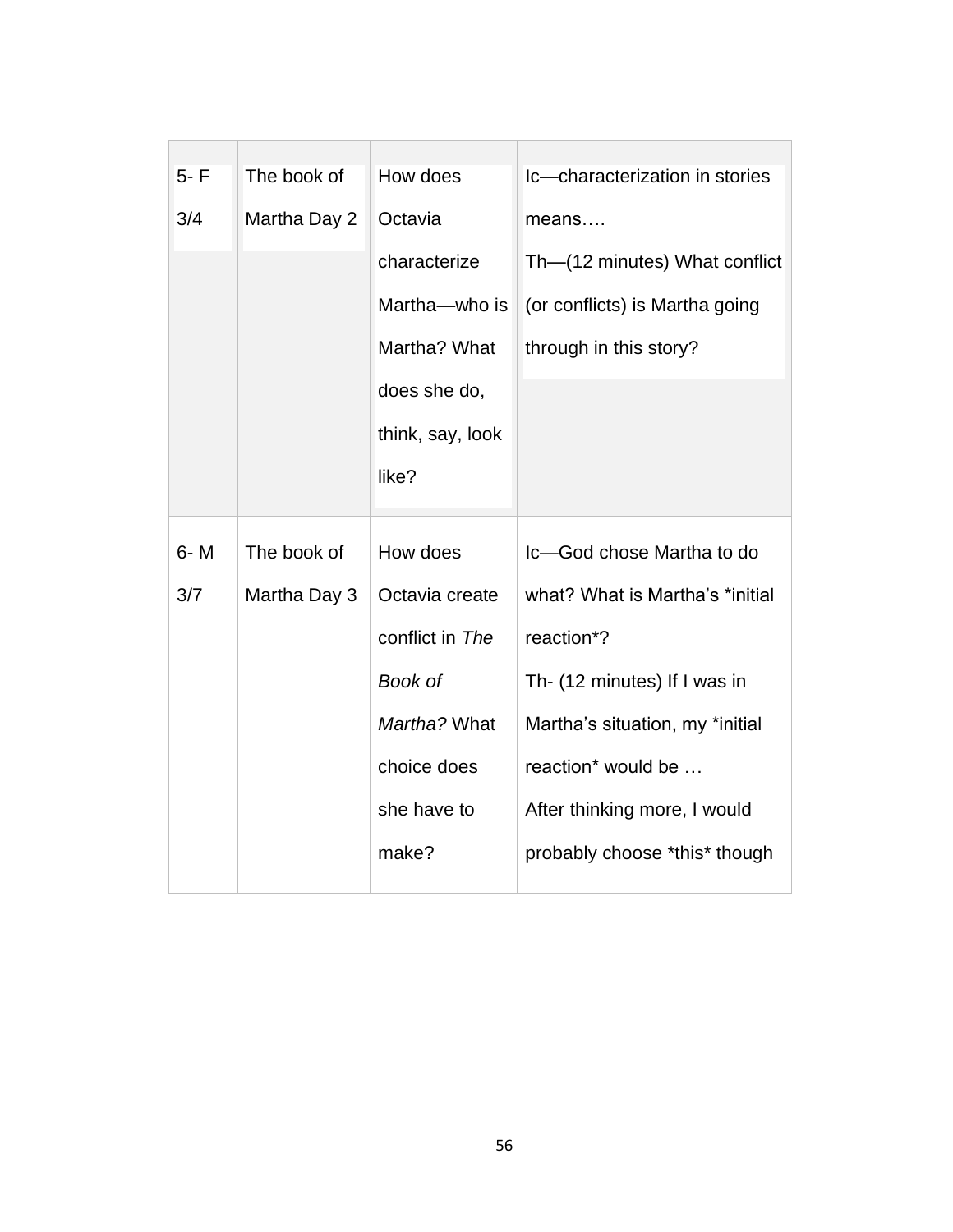| 7- T | The book of  | What elements   | Ic-Re-write this story as a                         |
|------|--------------|-----------------|-----------------------------------------------------|
| 3/8  | Martha Day 4 | of the story    | shorty-short story. Include the                     |
|      |              | arch can we     | setting, characters, conflict,                      |
|      |              | identify in The | and choices.                                        |
|      |              | <b>Book of</b>  | Th- (12 minutes): The most                          |
|      |              | Martha? Where   | captivating part of this story is                   |
|      |              | and how do we   |                                                     |
|      |              | see the four    | I want to discuss *these ideas*                     |
|      |              | elements of     | in our dialogue because I want                      |
|      |              | science fiction | to share that $\frac{1}{\sqrt{1-\frac{1}{2}}}\dots$ |
|      |              | in this story?  | My only questions are                               |
|      |              |                 |                                                     |
| 8- W | Dialogue day | There is no     | Ic: Reflect on your homework                        |
| 3/9  | 1: The book  | guiding         | writings from last night. In your                   |
|      | of Martha    | question today. | graphic organizer, copy down                        |
|      |              | Students will   | and/or re-write the most                            |
|      |              | share their     | important ideas you want to                         |
|      |              | ideas, notes,   | bring to your dialogue today.                       |
|      |              | and questions   | Th- (12 min): My classmates                         |
|      |              |                 | helped me learn/realize:                            |
|      |              |                 |                                                     |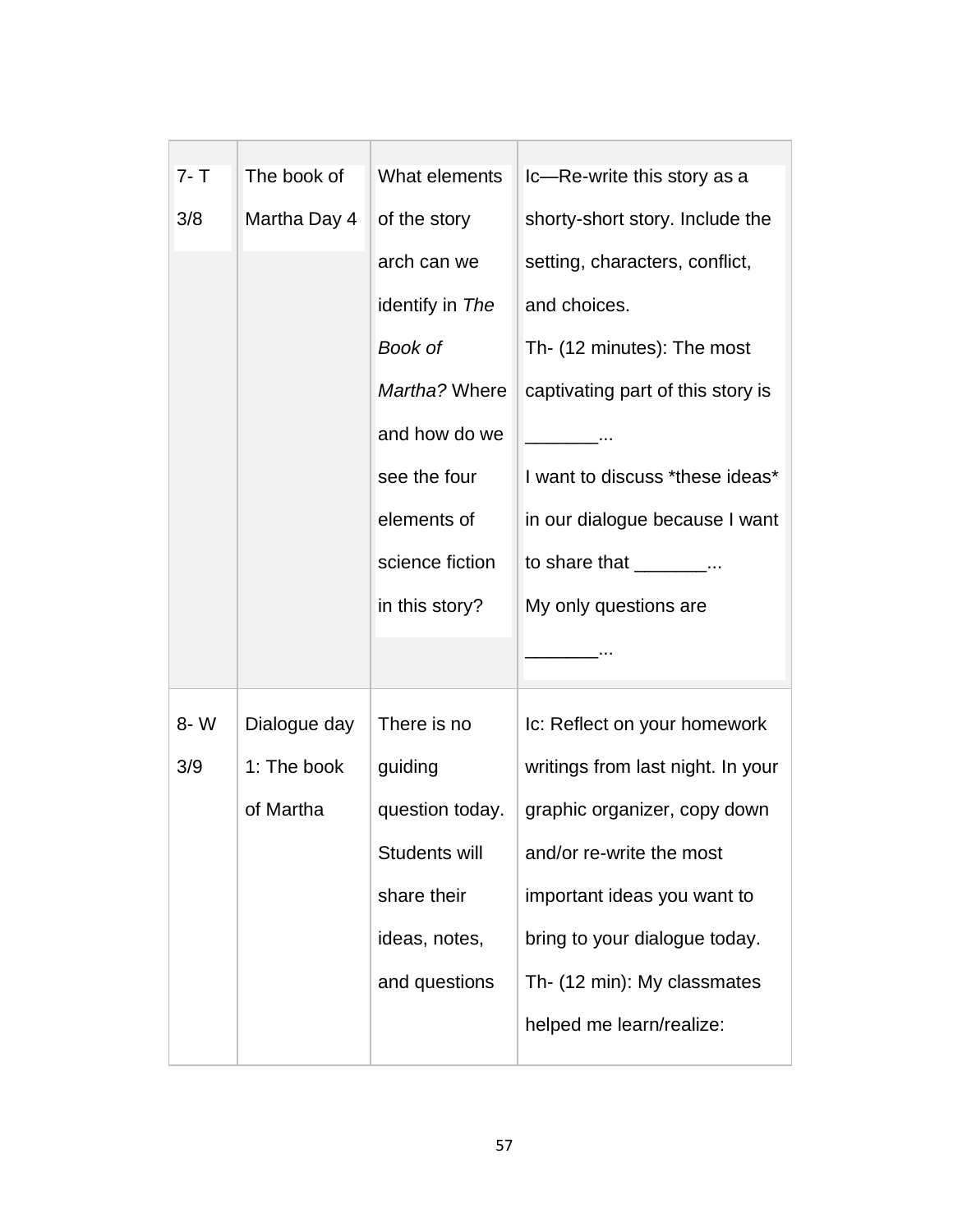|       |                 | about The Book   1, 2, 3 things |                                 |
|-------|-----------------|---------------------------------|---------------------------------|
|       |                 | of Martha.                      | I can reflect on the dialogue   |
|       |                 |                                 | and say that it helps me learn  |
|       |                 |                                 | for these reasons:              |
|       |                 |                                 | 1, 2, 3 reasons.                |
|       |                 |                                 |                                 |
|       |                 |                                 |                                 |
|       |                 |                                 |                                 |
|       |                 |                                 |                                 |
| 9- TH | Imaginative     | What is a                       | Ic: Think of your favorite      |
| 3/10  | thinking day    | fascinating                     | character from movies, music,   |
|       | 1: the types of | character?                      | cartoons, or books. Follow the  |
|       | characters      | What are the                    | elements of characterization to |
|       | that            | elements of                     | describe them.                  |
|       | *fascinate*     | characterization                | Th: (20 min) Think about        |
|       | me              | in stories (and                 | yourself. What makes you        |
|       |                 | in life)?                       | unique? What are your likes,    |
|       |                 |                                 | interests, questions, and       |
|       |                 |                                 | desires? Describe your          |
|       |                 |                                 | character using the             |
|       |                 |                                 | characterization elements.      |
|       |                 |                                 |                                 |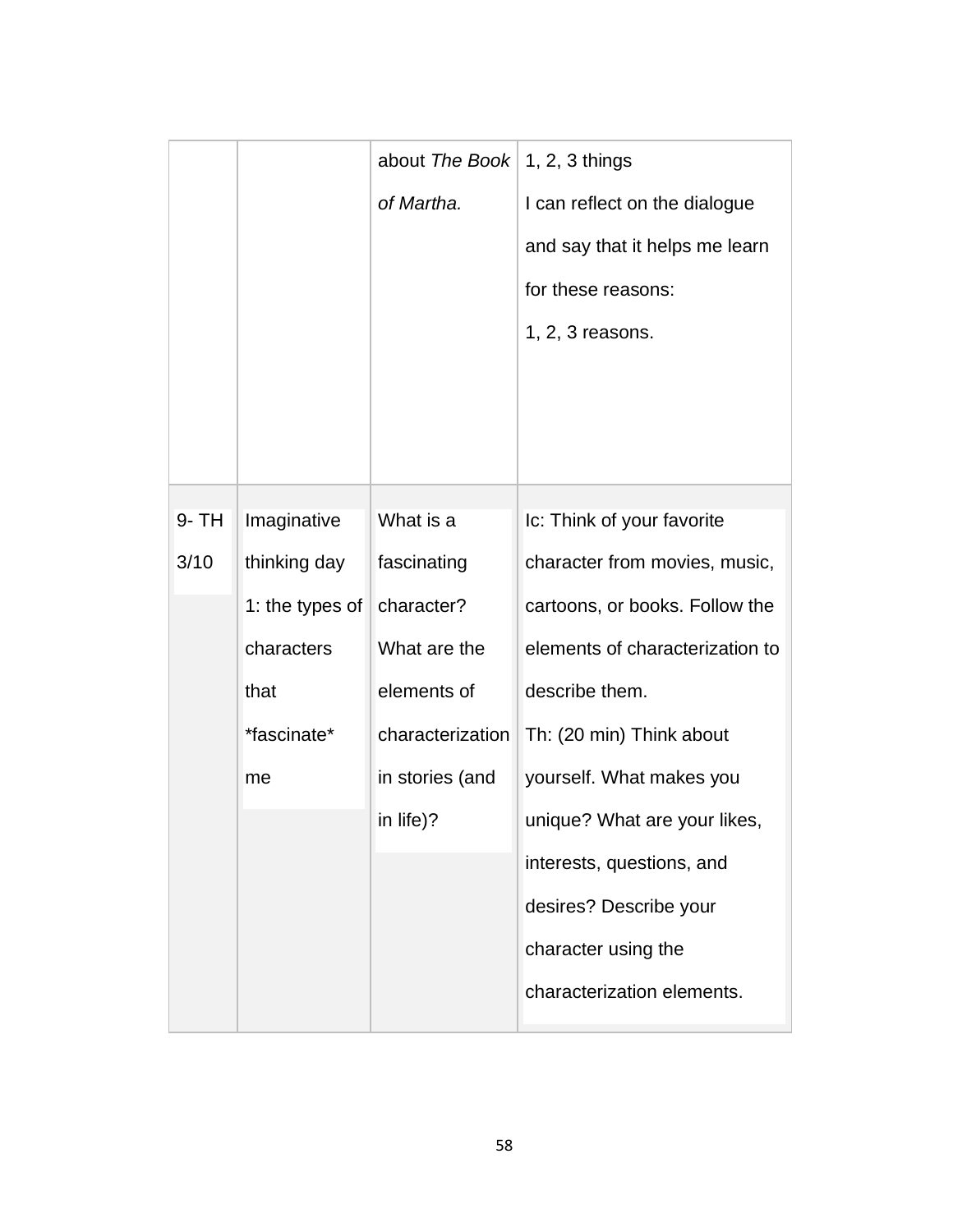| $10-F$   | Imaginative     | What is a        | Ic: After brainstorming movies  |
|----------|-----------------|------------------|---------------------------------|
| 3/11     | thinking day    | conflict? What   | with big conflicts, write a     |
|          | 2: the types of | makes a          | shorty-short story about the    |
|          | conflicts that  | conflict really  | conflict the character went     |
|          | really          | challenging for  | through.                        |
|          | challenge a     | a character?     | Th: (20 minutes) What is a      |
|          | character.      |                  | conflict you've experienced in  |
|          |                 |                  | the last year? Who was          |
|          |                 |                  | involved? What happened?        |
|          |                 |                  | What did you do? What would     |
|          |                 |                  | you change if you went          |
|          |                 |                  | through that conflict again?    |
| $11 - M$ | Imaginative     | What is the      | Ic: (Open writing prompt: Write |
| 3/14     | thinking day    | difference       | with classmates) Chaos is       |
|          | 3: when         | between          | when everything goes wrong      |
|          | conflicts turn  | conflict and     | and you feel like you're out of |
|          | into            | chaos? What      | control. Write down some        |
|          | *chaos*         | chaotic things   | chaotic conflicts that you can  |
|          | shorty-short    | can happen in    | imagine.                        |
|          | story writing.  | science fiction? |                                 |
|          |                 |                  |                                 |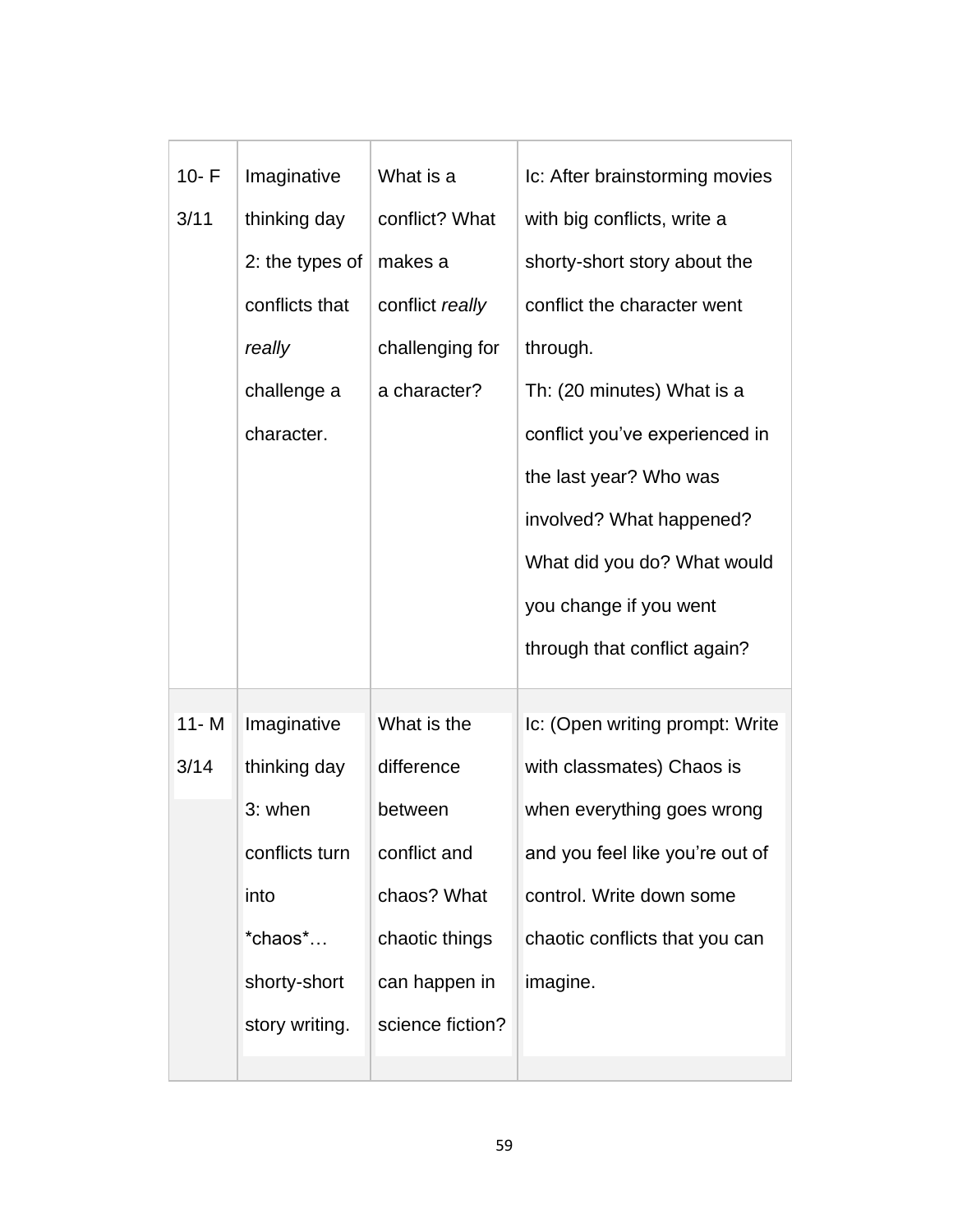|          | The elements    |                 | Th: (12 minutes) What reasons     |
|----------|-----------------|-----------------|-----------------------------------|
|          | of conflict and |                 | should we have to stay hopeful    |
|          | chaos.          |                 | even when there is chaos          |
|          |                 |                 | around us? Use an example of      |
|          |                 |                 | a chaotic situation from class    |
|          |                 |                 | and explain why there is still    |
|          |                 |                 | room to be hopeful and make       |
|          |                 |                 | choices.                          |
|          |                 |                 |                                   |
| $12 - T$ | Imaginative     | How do writers  | Ic: The teacher will display      |
| 3/15     | writing day 4:  | add details to  | images of different settings.     |
|          | setting         | their settings? | We'll work as a class to          |
|          | *influences*    | What makes a    | describe the setting with detail. |
|          | characters      | setting         | Th: Return to your writing        |
|          | and conflicts.  | fascinating?    | prompt from Day 1: Monday,        |
|          | The elements    |                 | 2/28. Write for 12 minutes to     |
|          | of the setting. |                 | create a detailed explanation     |
|          |                 |                 |                                   |
|          |                 |                 | of the setting in the story.      |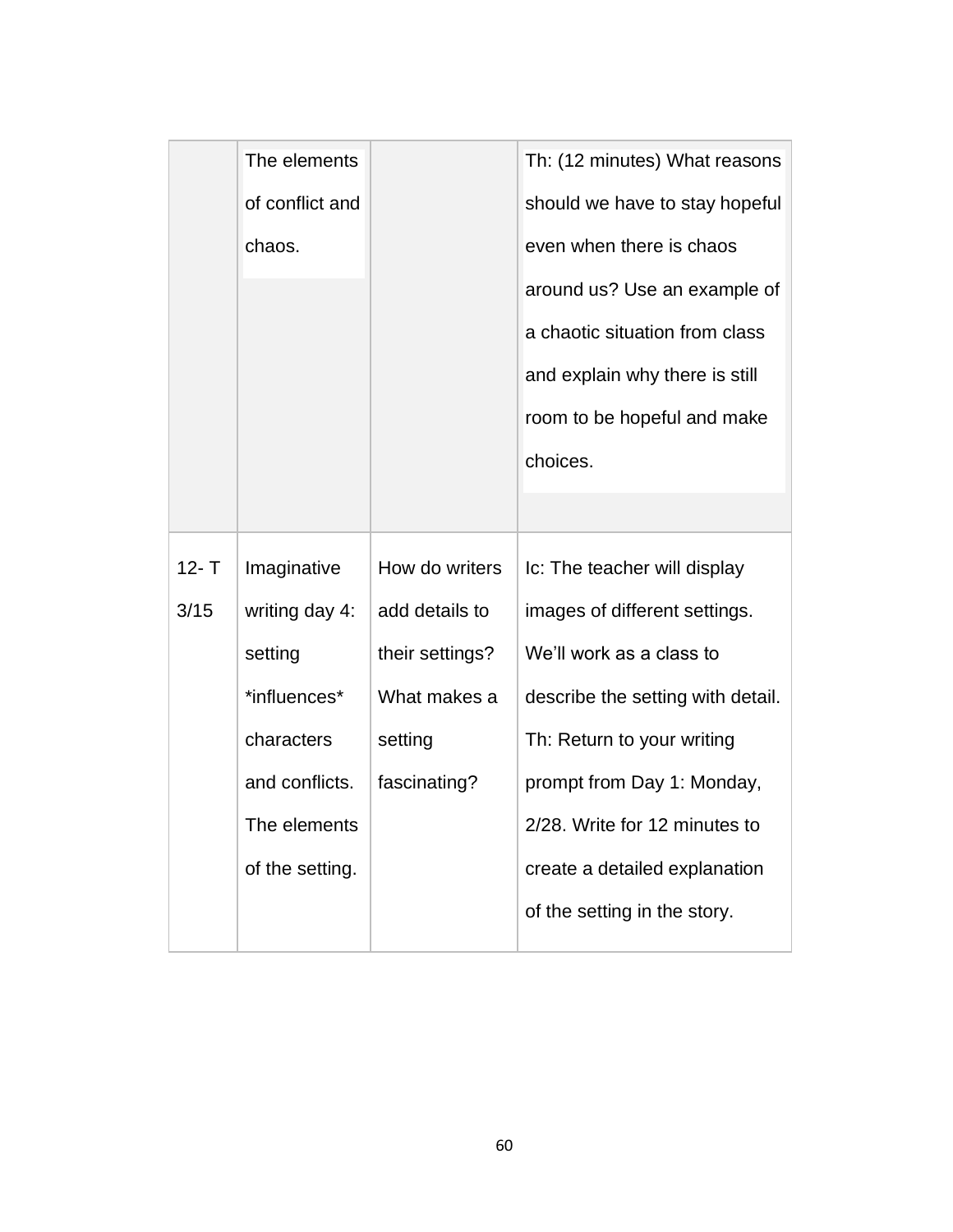| $13 - W$ | Imaginative    | How do choices   | Ic: Select one of the           |
|----------|----------------|------------------|---------------------------------|
|          |                |                  |                                 |
| 3/16     | writing day 5: | change based     | personality profiles that the   |
|          | the choices of | on the           | teacher provides (from the      |
|          | the            | characterization | projector-students choose a     |
|          | *protagonist*  | of the           | color and then the colors are   |
|          | push us        | protagonist?     | revealed to be personality      |
|          | forward along  | Loving vs.       | traits). Describe the elements  |
|          | the story      | selfish,         | of the character in detail.     |
|          | arch. There is | generous vs.     |                                 |
|          | always a       | greedy, hopeful  | Th: Think of the character you  |
|          | choice to be   | vs. pessimistic? | created today. This character   |
|          | made.          |                  | is going through a horrible     |
|          |                |                  | conflict and loses someone      |
|          |                |                  | they love. How will they        |
|          |                |                  | respond? (8 minutes)            |
| $14 -$   | My short       | There is no      | No in-class writing today.      |
| TН       | story: Making  | guiding          |                                 |
|          |                |                  |                                 |
| 3/17     | a conflict,    | question today.  | Th: Spend 20 minutes            |
|          | making         | Students will    | brainstorming bullet points (or |
|          | chaos, the     | share their      |                                 |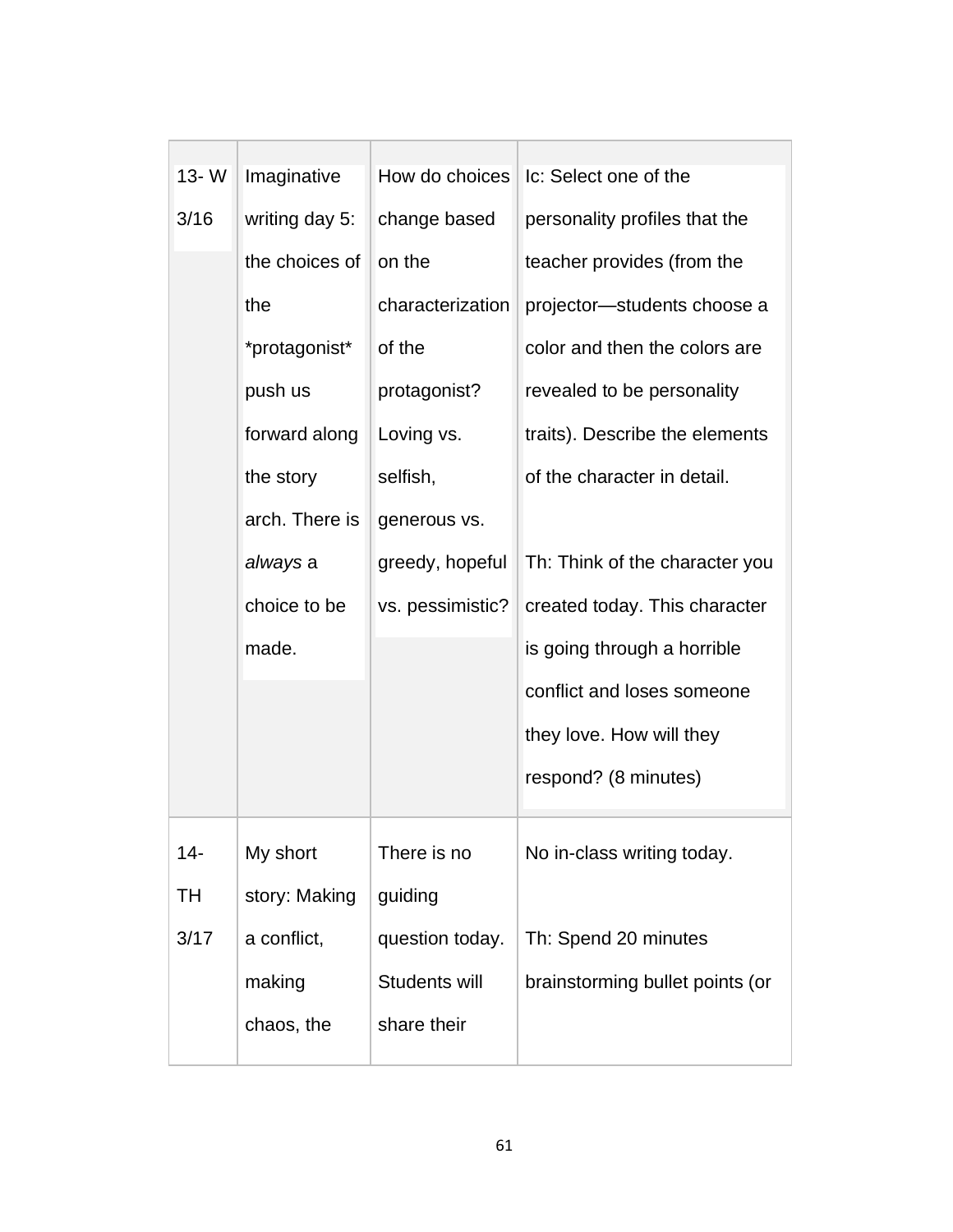|          | choices my     | questions,         | sentences) about the story you   |
|----------|----------------|--------------------|----------------------------------|
|          | character      | ideas, and         | want to write.                   |
|          | makes          | notes about        |                                  |
|          |                | science fiction    |                                  |
|          |                | creative writing   |                                  |
|          |                | and brainstorm     |                                  |
|          |                | ideas for their    |                                  |
|          |                | own short          |                                  |
|          |                | stories.           |                                  |
|          |                |                    |                                  |
| $15 - F$ | My short story | There are no       | Th: (12 minutes Saturday, 12     |
| 3/18     | writing day 1  | guiding            | minutes Sunday) Review all       |
|          |                | questions for      | your creative writings since     |
|          |                | the rest of the    | class began. On your Th page     |
|          |                | class. Post-Its    | for today, make bullet points of |
|          |                | and story          | all the ideas you want to        |
|          |                | outline.           | include in your story.           |
|          |                | Creating a         |                                  |
|          |                | skeleton of my     |                                  |
|          |                | character,         |                                  |
|          |                | setting, conflict, |                                  |
|          |                |                    |                                  |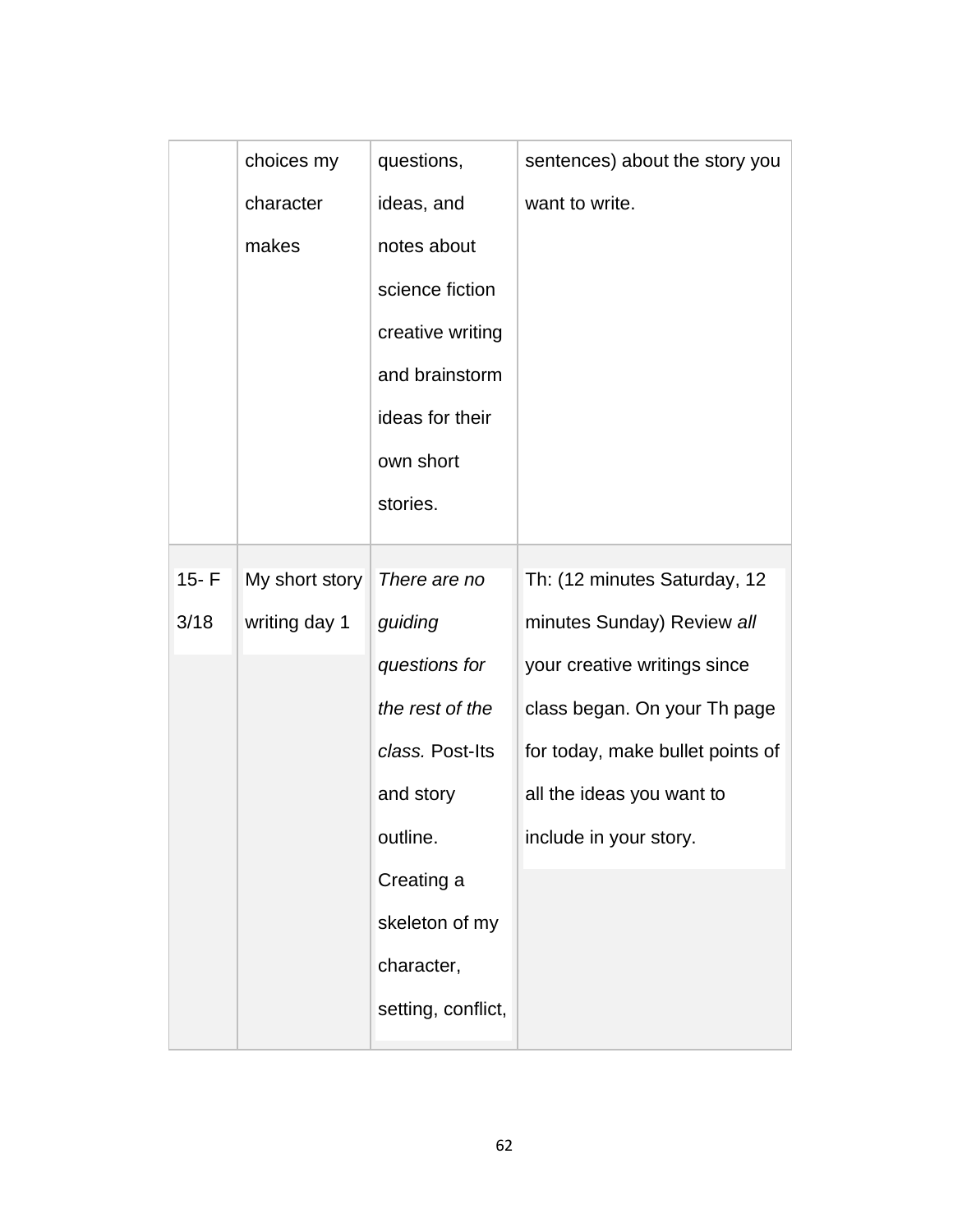|              |                                 | and choice.<br>This weekend<br>and next week<br>we will write!                                                                                                                         |                                                 |
|--------------|---------------------------------|----------------------------------------------------------------------------------------------------------------------------------------------------------------------------------------|-------------------------------------------------|
| 16-M<br>3/21 | My short story<br>writing day 2 | The beginning:<br>Introduction to<br>the character,<br>the conflict<br>they're facing,<br>the setting<br>they're stuck in,<br>and the choice<br>they'll<br>eventually have<br>to make. | Th: (12 minutes) continue<br>writing your story |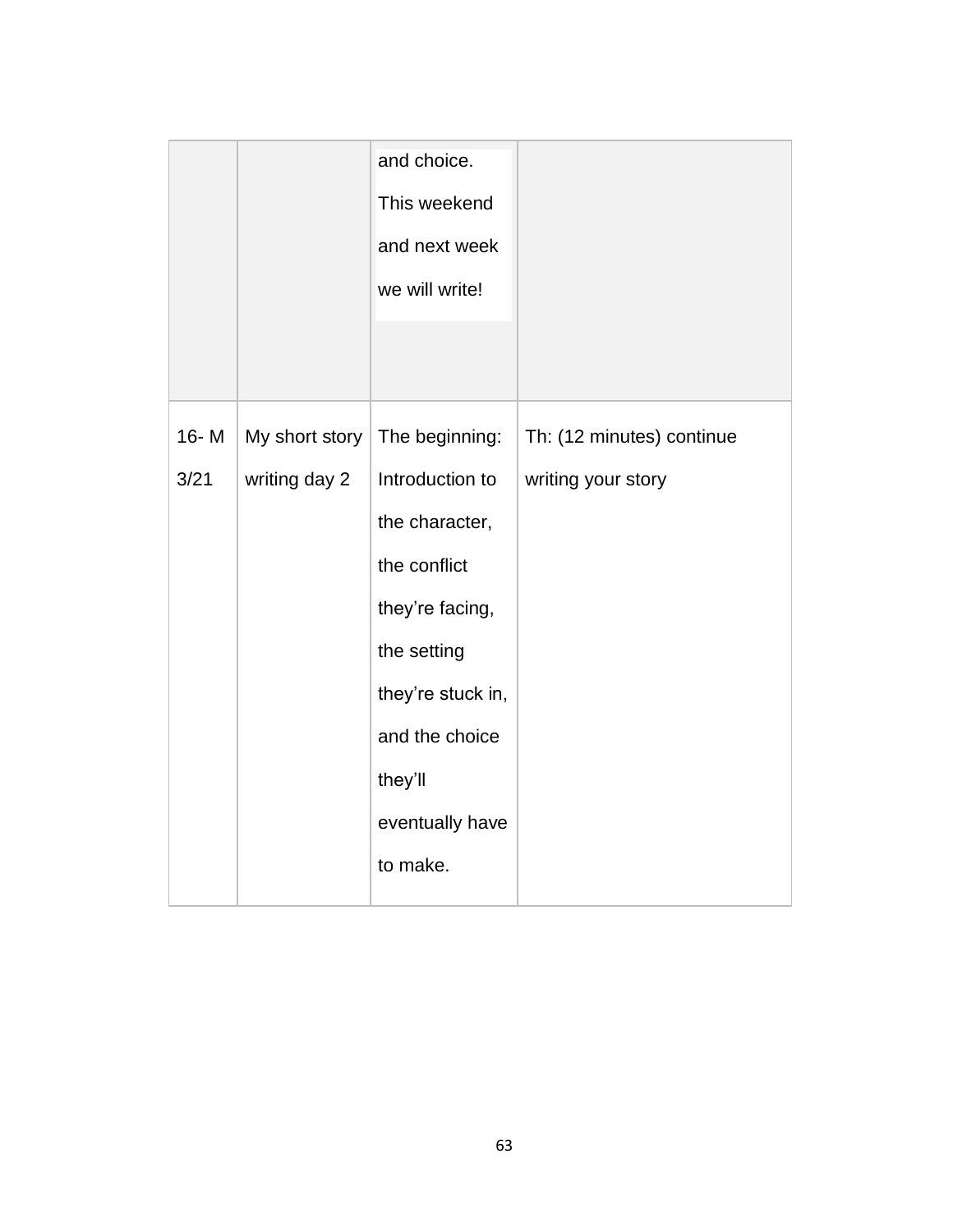| $17 - T$ | My short story   The middle:        |                   | Th: (16 minutes) continue |
|----------|-------------------------------------|-------------------|---------------------------|
| 3/22     | writing day 3                       | Adding details.   | writing your story        |
|          |                                     | Tell us more      |                           |
|          |                                     | about the         |                           |
|          |                                     | *fascinating*     |                           |
|          |                                     | bits of the       |                           |
|          |                                     | conflict. Give us |                           |
|          |                                     | more              |                           |
|          |                                     | information       |                           |
|          |                                     | about the         |                           |
|          |                                     | character's       |                           |
|          |                                     | traits. Perhaps,  |                           |
|          |                                     | bring in chaos    |                           |
|          |                                     | to the story.     |                           |
|          |                                     |                   |                           |
| 18-W     | My short story $\vert$ The end: The |                   | Th: (20 minutes) continue |
| 3/23     | writing day 4                       | choices the       | writing your story        |
|          |                                     | character         |                           |
|          |                                     | makes. Tell us    |                           |
|          |                                     | how the story     |                           |
|          |                                     | ends. What did    |                           |
|          |                                     |                   |                           |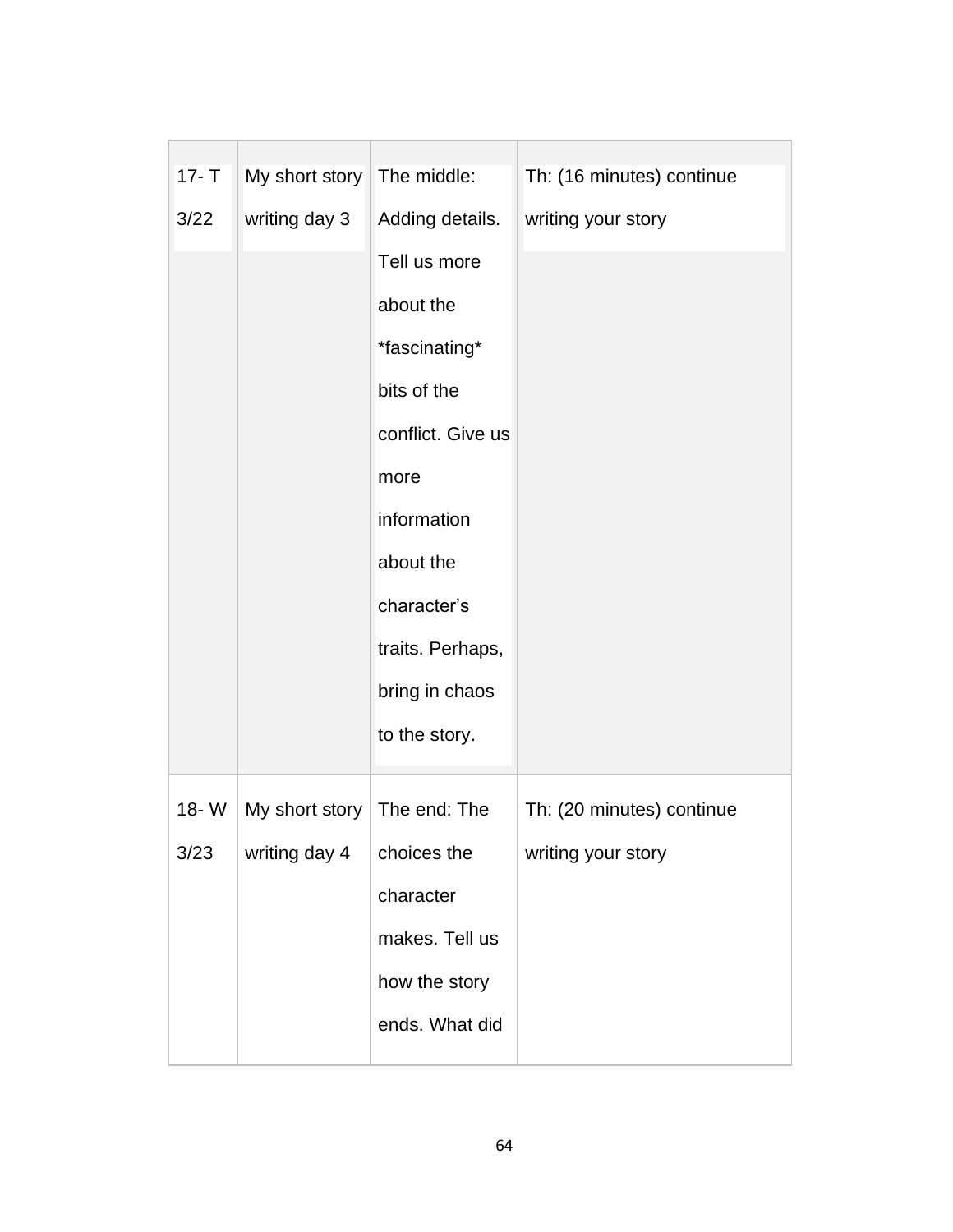|           |                | the character    |                               |
|-----------|----------------|------------------|-------------------------------|
|           |                |                  |                               |
|           |                | decide to do?    |                               |
|           |                | What happened    |                               |
|           |                | to the chaos,    |                               |
|           |                | conflict,        |                               |
|           |                | character, or    |                               |
|           |                | setting, based   |                               |
|           |                | on the choice    |                               |
|           |                | they made?       |                               |
|           |                |                  |                               |
| $19 -$    | My short story | Sharing our      | Ic: After sharing, listening, |
| <b>TH</b> | dialogue and   | story ideas with | giving, and taking feedback,  |
| 3/24      | final revision | classmates can   | what did you learn about your |
|           | day.           | influence us to  | story and what would you      |
|           |                | have new ideas   | change if you had more time?  |
|           |                | or want to       | Th: no writing homework today |
|           |                | change what      |                               |
|           |                | we wrote.        |                               |
|           |                |                  |                               |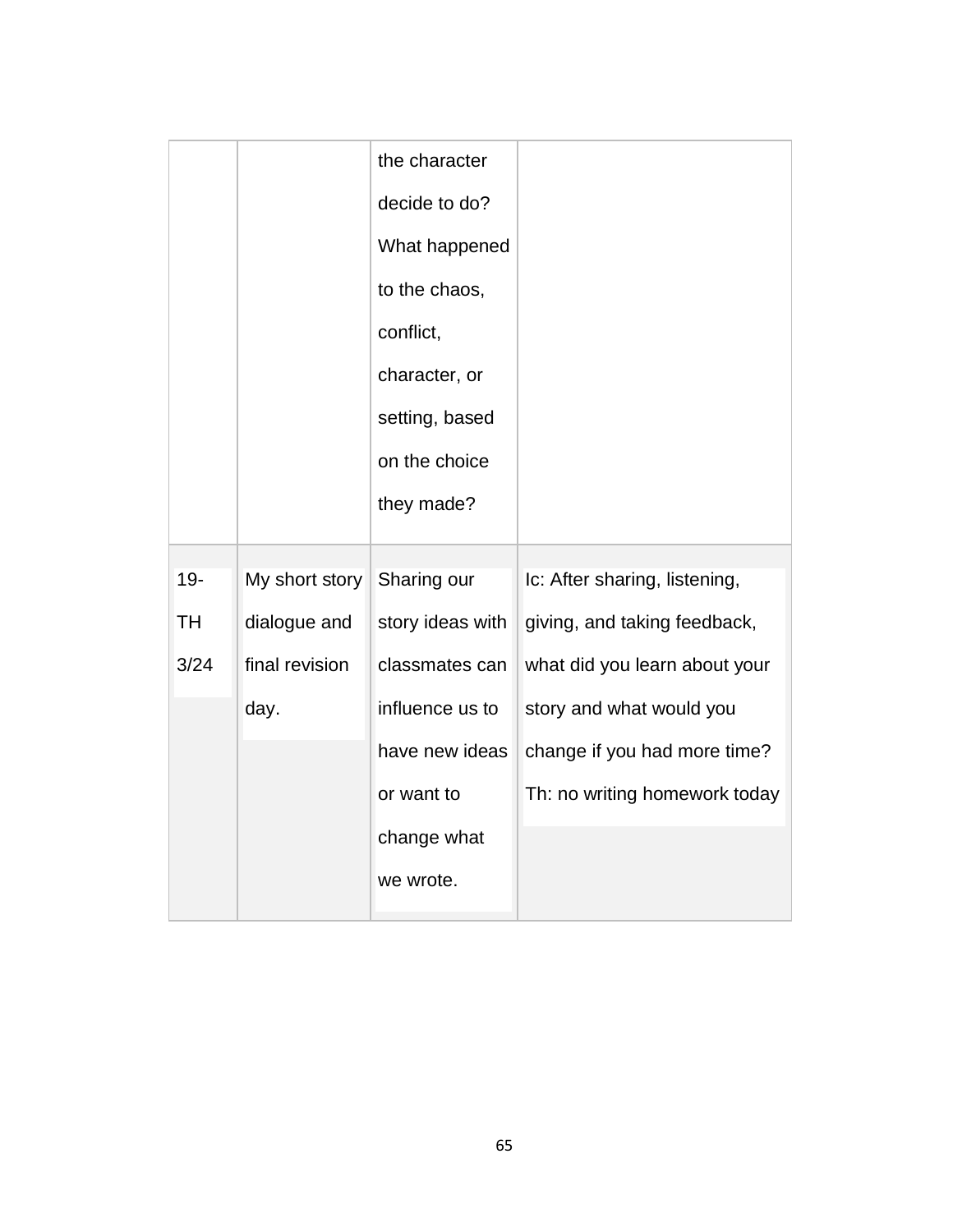| $20 - F$ | <b>Final class</b> | What have I       | Ic: What have I learned about |
|----------|--------------------|-------------------|-------------------------------|
| 3/25     | dialogue and       | learned about     | creative writing and science  |
|          | reflection         | creative writing  | fiction? What have I learned  |
|          |                    | and science       | about myself as a writer and  |
|          |                    | fiction? What     | the stories I like to tell?   |
|          |                    | have I learned    | Th: No writing homework.      |
|          |                    | about myself as   | Congratulations!              |
|          |                    | a writer and the  |                               |
|          |                    | stories I like to |                               |
|          |                    | tell?             |                               |
|          |                    |                   |                               |

The in-class and take-home writing assignments accomplish several goals. Firstly, they are the primary source of student conscientizacao throughout the class. Many of the writings (days 2, 8, 9, and 20) are directly asking for self-reflection towards conscientizacao. Secondly, they embody inner speech. For take-home writing assignments, students are not interacting with others when they think and write. They are asked to ponder and create their ideas for their own purposes. This is a manifestation of inner speech. Third, they aid in the dialogic method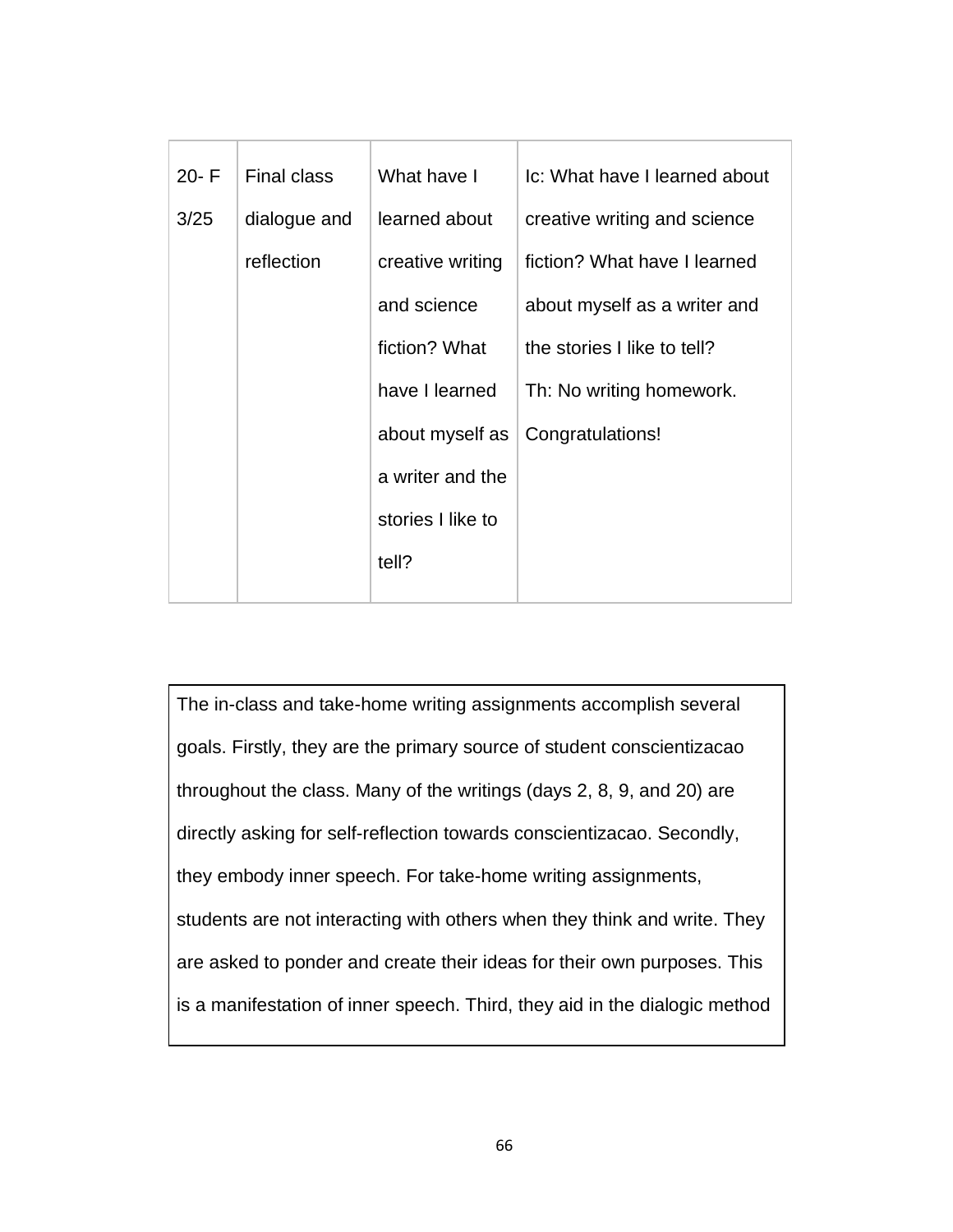because the ideas students prepare in their writings translate to

meaningful dialogue with their classmates during collaborative speech.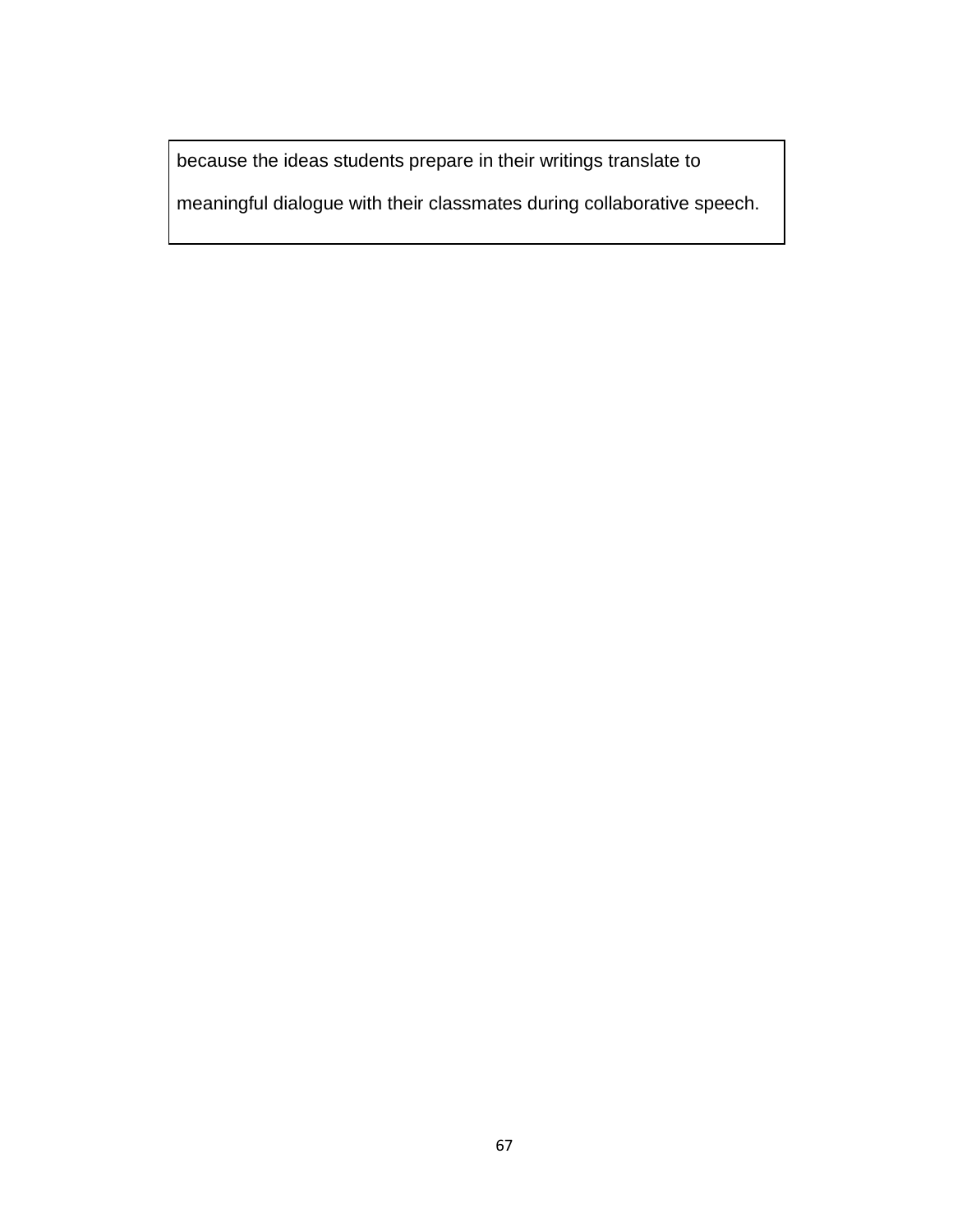APPENDIX D

FINAL REFLECTION PROMPT AFTER SHORT-STORY ASSIGNMENT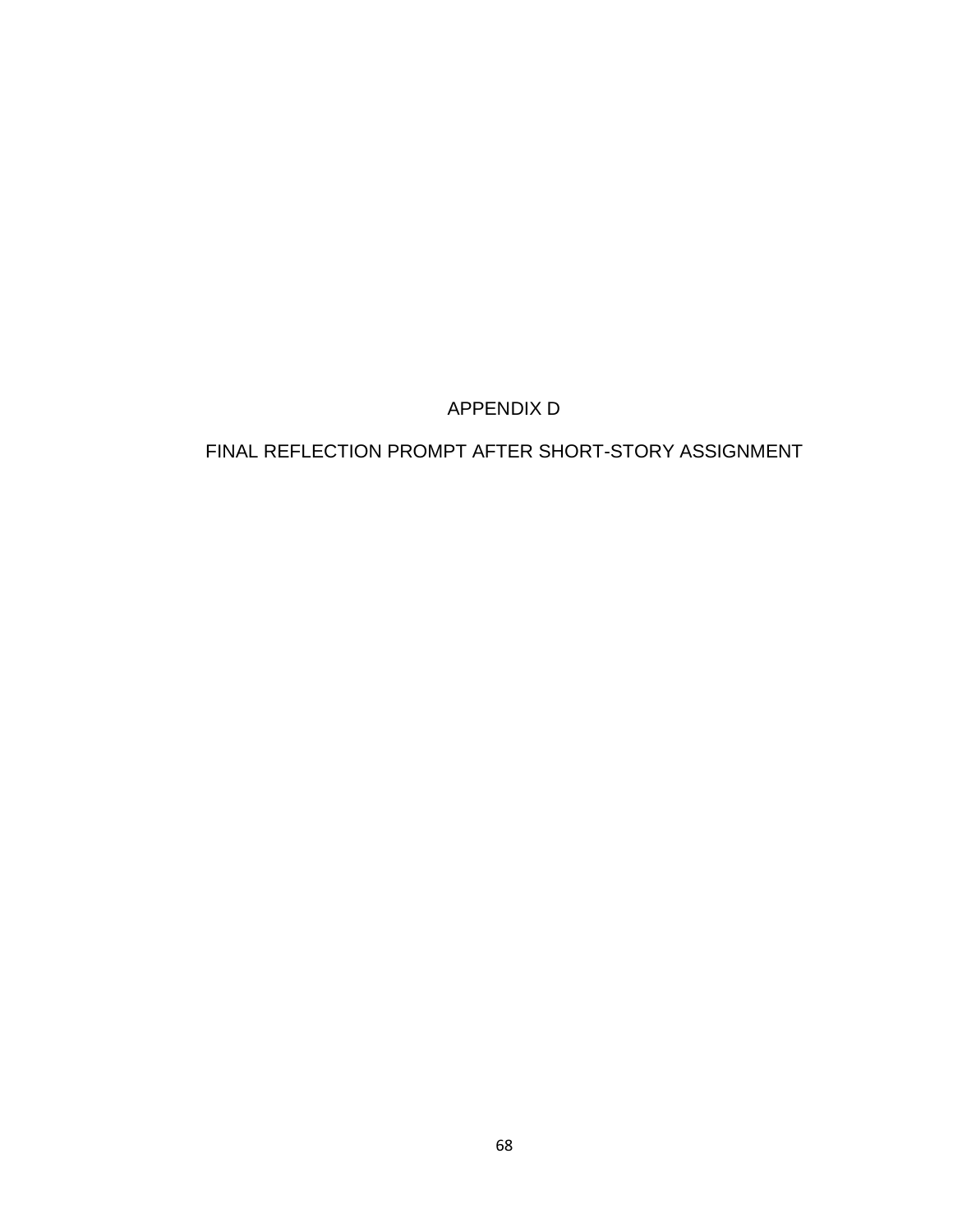# Final reflection prompt after short-story assignment

### **Learning objective**:

- [CCSS.ELA-LITERACY.SL.8.1](http://www.corestandards.org/ELA-Literacy/SL/8/1/)
- Engage effectively in a range of collaborative discussions (one-on-one, in groups, and teacher-led) with diverse partners on grade 8 topics, texts, and issues, building on others' ideas and expressing their own clearly.
- [CCSS.ELA-LITERACY.W.8.2.B](http://www.corestandards.org/ELA-Literacy/W/8/2/b/)
- Develop the topic with relevant, well-chosen facts, definitions, concrete details, quotations, or other information and examples.
- [CCSS.ELA-LITERACY.W.8.5](http://www.corestandards.org/ELA-Literacy/W/8/5/)
- With some guidance and support from peers and adults, develop and strengthen writing as needed by planning, revising, editing, rewriting, or trying a new approach, focusing on how well the purpose and audience have been addressed. (Editing for conventions should demonstrate command of Language standards 1-3 up to and including grade 8 [here.](http://www.corestandards.org/ELA-Literacy/L/8/))

**Dialogic objective**: I engage in inner speech and collaborative dialogue to share my reflections about my final writing assignment in class.

**Teacher script explaining today's learning activities:** The teacher says "it's our last class period and so we need to ponder and reflect what has happened over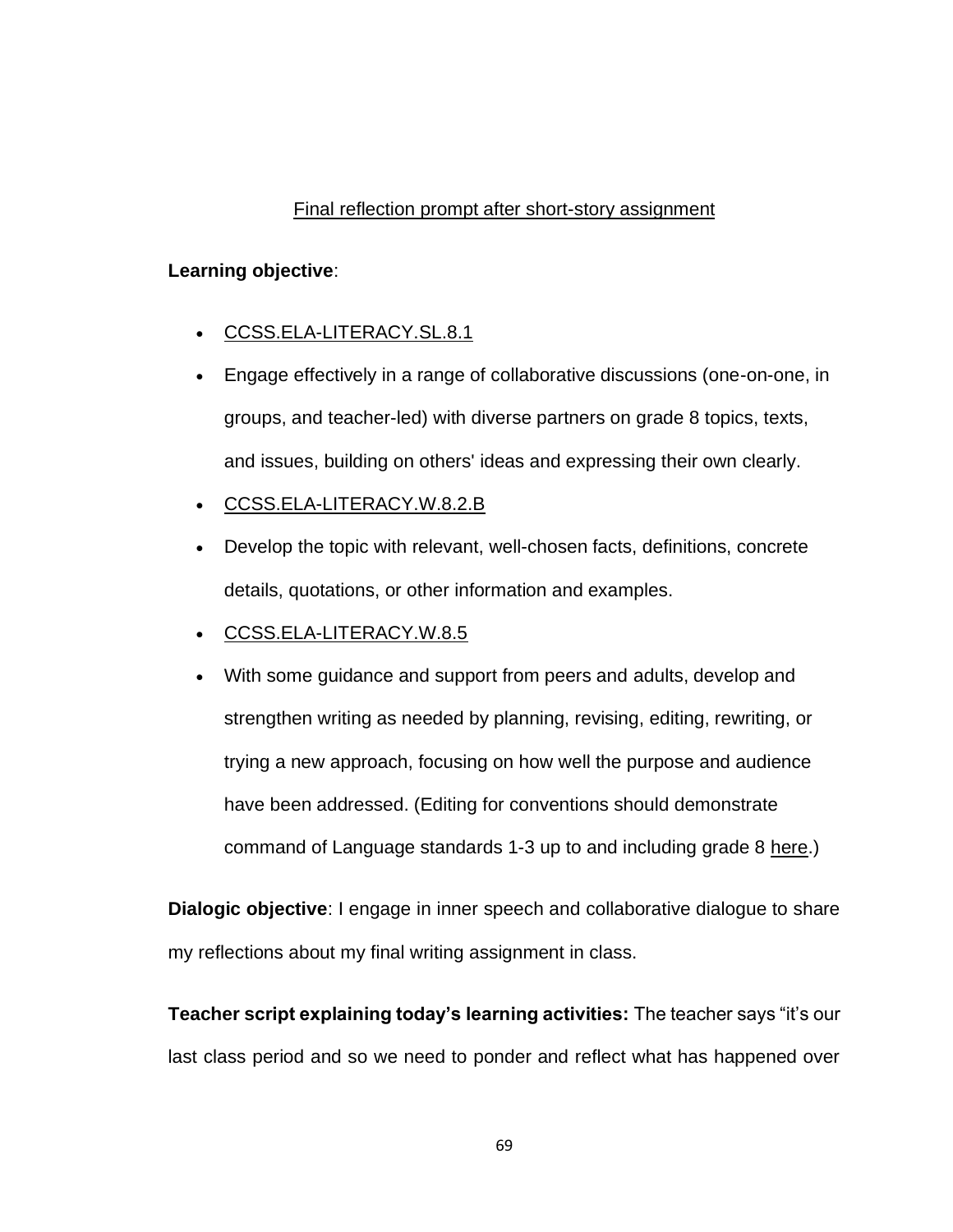the last twenty classes. To get started let's open up our notebooks back to the very first page when we wrote shorty-short stories about the codifications. I want us to take a couple of minutes to slowly go through every page, one at a time. As you look through your notebook, remember all the activities we did and all the things we talked about. After we are done rifling through these pages, we're going to do inner speech and collaborative dialogue to figure out what to write in our reflection."

In this section of class, students are simultaneously pondering and reflecting on their previous writings. This helps them to track their thinking from the beginning of the class until now and will allow them to engage in creative and thoughtful dialogue before producing the reflection.

**Modeling activities to students:** At this point, the teacher will ensure that all students have a copy of the reflection prompt. The teacher will use discretion on whether this prompt should be answered in notebooks, on separate pieces of paper, or on the computer.

# *Reflection Prompt:*

In this final written reflection, I will ponder what I've written about since I first entered this class. I will reflect on these writings by asking myself "what did I learn?" I will use inner speech as I think to myself and write down what I have learned about creative writing and science fiction; about my skills and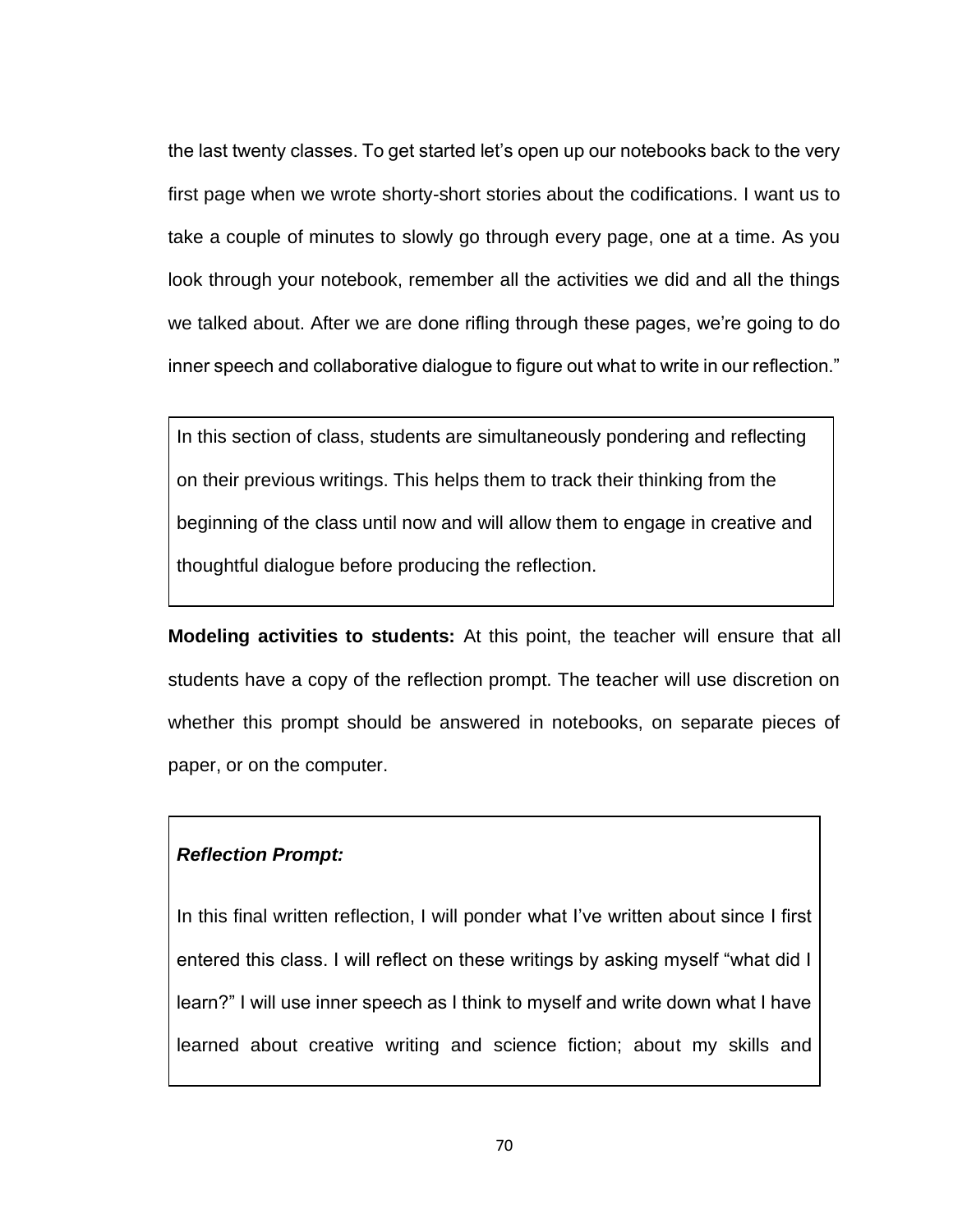preferences as a writer; and about my short story. I will use collaborative dialogue to hear my classmates' reflections, share my own, and add my final ideas in my answer before submitting this reflection.

**First**, review your writings from the first class period until now. (pondering)

**Second, answer three questions: (reflecting and using inner speech)** 

- 1. What did I learn about science fiction and creative writing in this class?
- 2. What did I realize about my own skills and preferences as a writer by making my own short story?
- 3. If I had more time, what would I change in my short story? Why? Were there any reasons I didn't make those choices from the beginning?

**Third,** use a group dialogue to review your answers and hear the answers of your classmates. (speaking and listening)

While sharing in dialogue, write down keywords that you forgot to mention in your answers.

Help your classmates expand their ideas by asking them questions or reminding them of activities and discussions we've had throughout the class.

**Fourth,** use more reflection and inner speech to add some more ideas to your answers. (writing)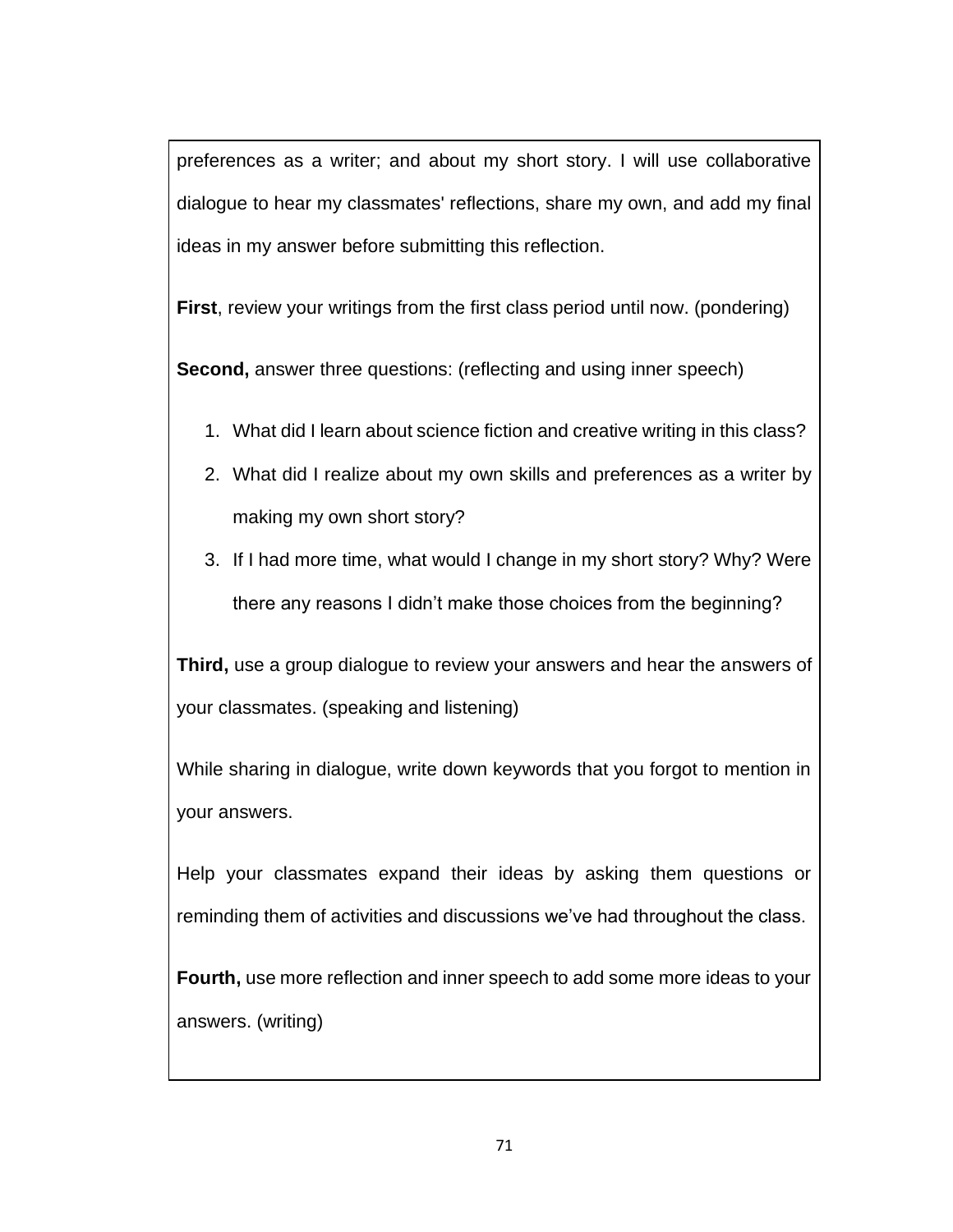**Fifth,** congratulate yourself on a job well done. You have completed this sci fi creative writing class!

**Modeling activities to students:** The teacher will model the cycle of reflection by reading instructions one section at a time and providing students with ample time to complete each component of the reflection. (The teacher may choose to begin this reflective process earlier than the last day of class to ensure that all students are able to complete the steps).

As demonstrated in the reflection prompt, all aspects of the reflection connect to aspects of the dialogic method. Pondering, reflecting, inner speech, collaborative dialogue, and writing are necessary for the reflection. Teachers should also write their answers to this reflection prompt and consider what they've accomplished and learned throughout the course.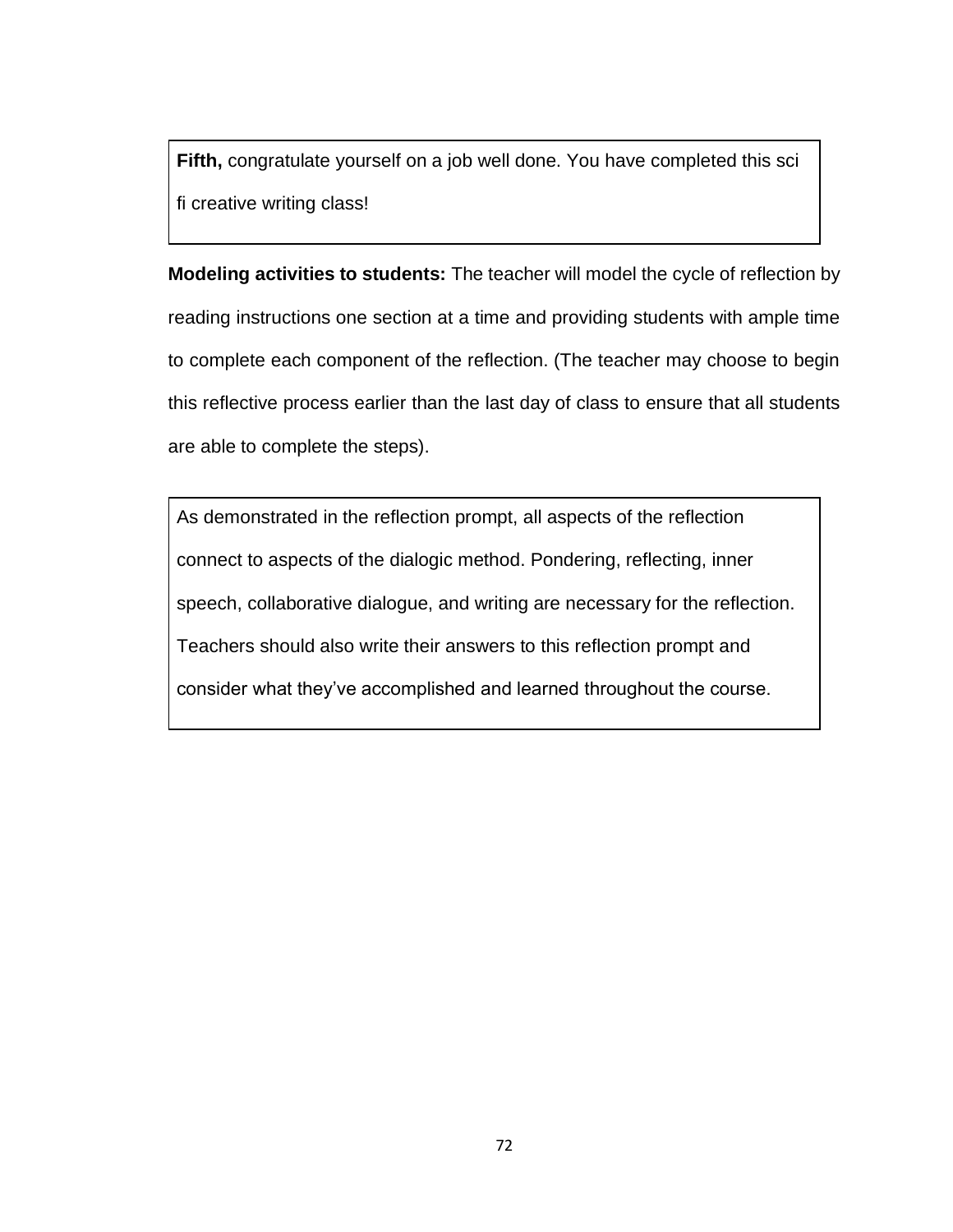#### REFERENCES

- Beckett, K. S.. (2013). Paulo Freire and the concept of education. *Educational Philosophy and Theory*, *41*, 49-62.
- Brown, S., & Larson-Hall, J. (2012). Language acquisition is the individual acquisition of grammar. In S. Brown and J. Larson-Hall (Eds.), *Second language acquisition myths: Applying second language research to classroom teaching* (pp. 145-161). Ann Arbor, MI, University of Michigan Press.
- Butler, O. (2003). The book of Martha. In O. Butler's (Eds.), *Bloodchild and other stories* (pp. 187-214). New York, USA, Seven Stories Press.
- Carl, A. E. (2011). Education for Peace and a Pedagogy of Hope. *South African Journal of Higher Education,* 25, 427-447.
- Common Core State Standards Initiative. (n.d.) *Common Core English Language Arts Standards*. English Language Arts Standards. Retrieved May 21, 2022, from http://www.corestandards.org/ELA-Literacy/
- Freire, P. (1970). *Pedagogy of the oppressed*. New York, USA, The Continuum Publishing Company.
- Freire, P. (1973). *Education for critical consciousness.* New York, USA, The Seabury Press.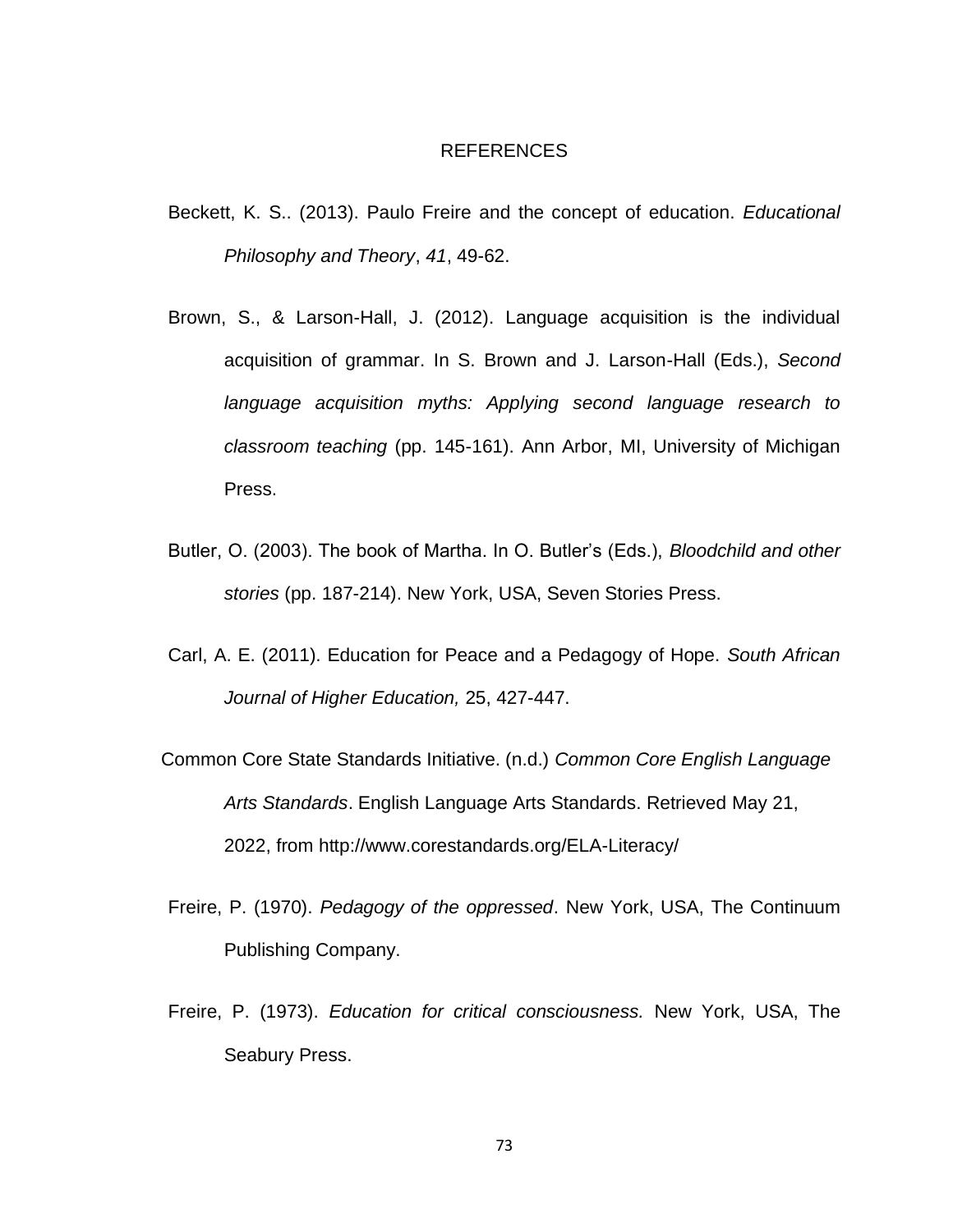- Freire, P. (1985). *The politics of education: culture, power, and liberation.* South Hadley, Massachusetts, USA, Bergin & Garvey Press.
- Freire, P. & A. M. A. Freire. (1997). *Pedagogy of the heart.* New York, USA, The Continuum Publishing Company.
- Katz, N. & K. McNulty. (1994). Reflective Listening. *EA Report Brown Bagger, Employee Assistance Report, 21,* pp. 1-14.
- McKenna, B. (2013). Paulo Freire's blunt challenge to anthropology: create a *pedagogy of the oppressed* for your times. *Critique of Anthropology, 33*, pp. 447-475.
- Nagda, B. R. (2006). Breaking barriers, crossing borders, building bridges: communication processes in intergroup dialogues. *Journal of Social Issues, 62*, pp. 553-576.
- Peirce, B. N. (1995). Social identity, investment, and language learning. *TESOL Quarterly, 29,* pp. 9-31.
- Setiadi, R. et al. (2017). A peace pedagogy model for the development of peace culture in an education setting. *The Open Psychology Journal, 10*, pp. 182- 189.